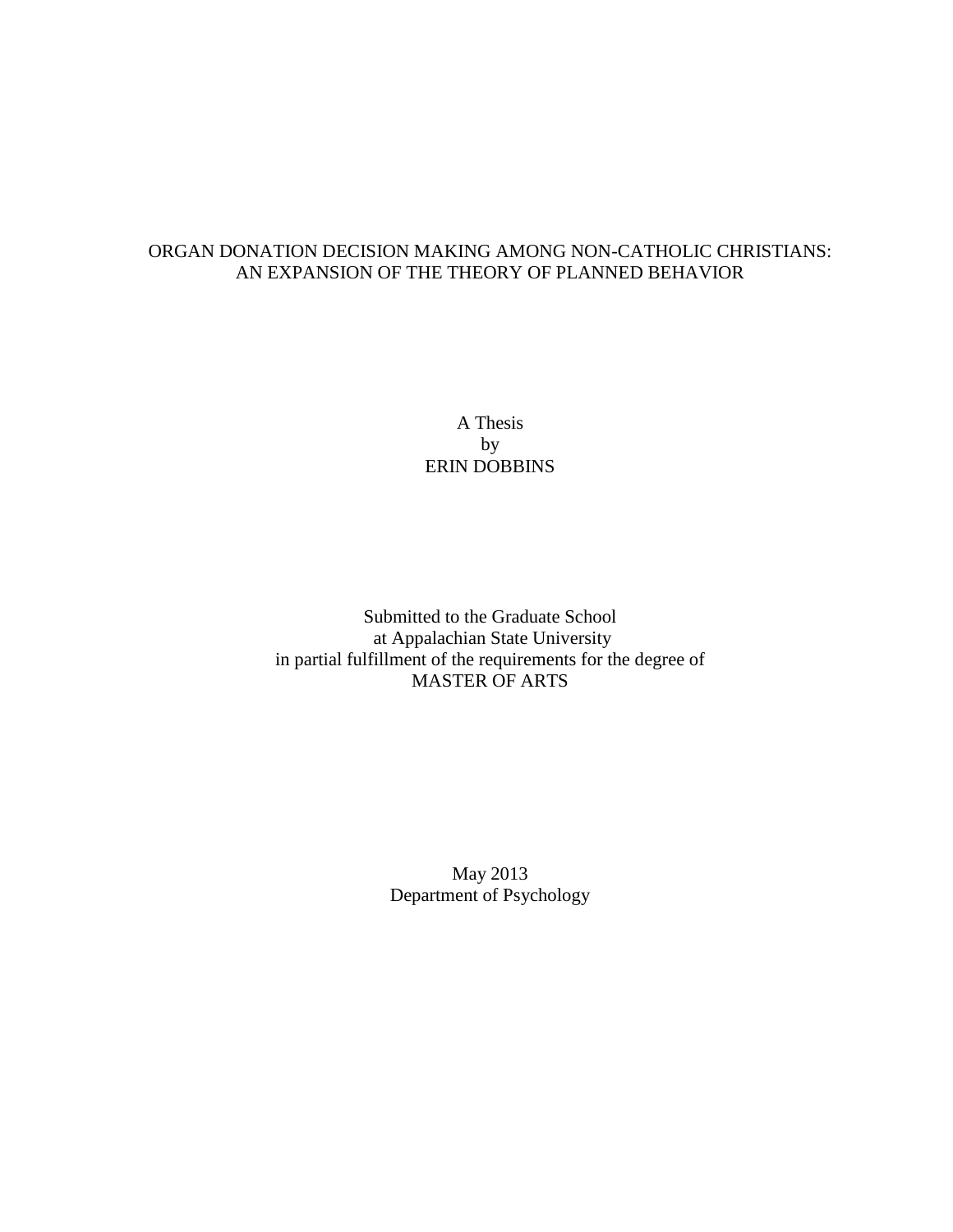### ORGAN DONATION DECISION MAKING AMONG NON-CATHOLIC CHRISTIANS: AN EXPANSION OF THE THEORY OF PLANNED BEHAVIOR

A Thesis by ERIN DOBBINS May 2013

### APPROVED BY:

Denise M. Martz Chairperson, Thesis Committee

Courtney Rocheleau Member, Thesis Committee

Lisa Curtin Member, Thesis Committee

James Denniston Chairperson, Department of Psychology

Edelma D. Huntley Dean, Cratis Williams Graduate School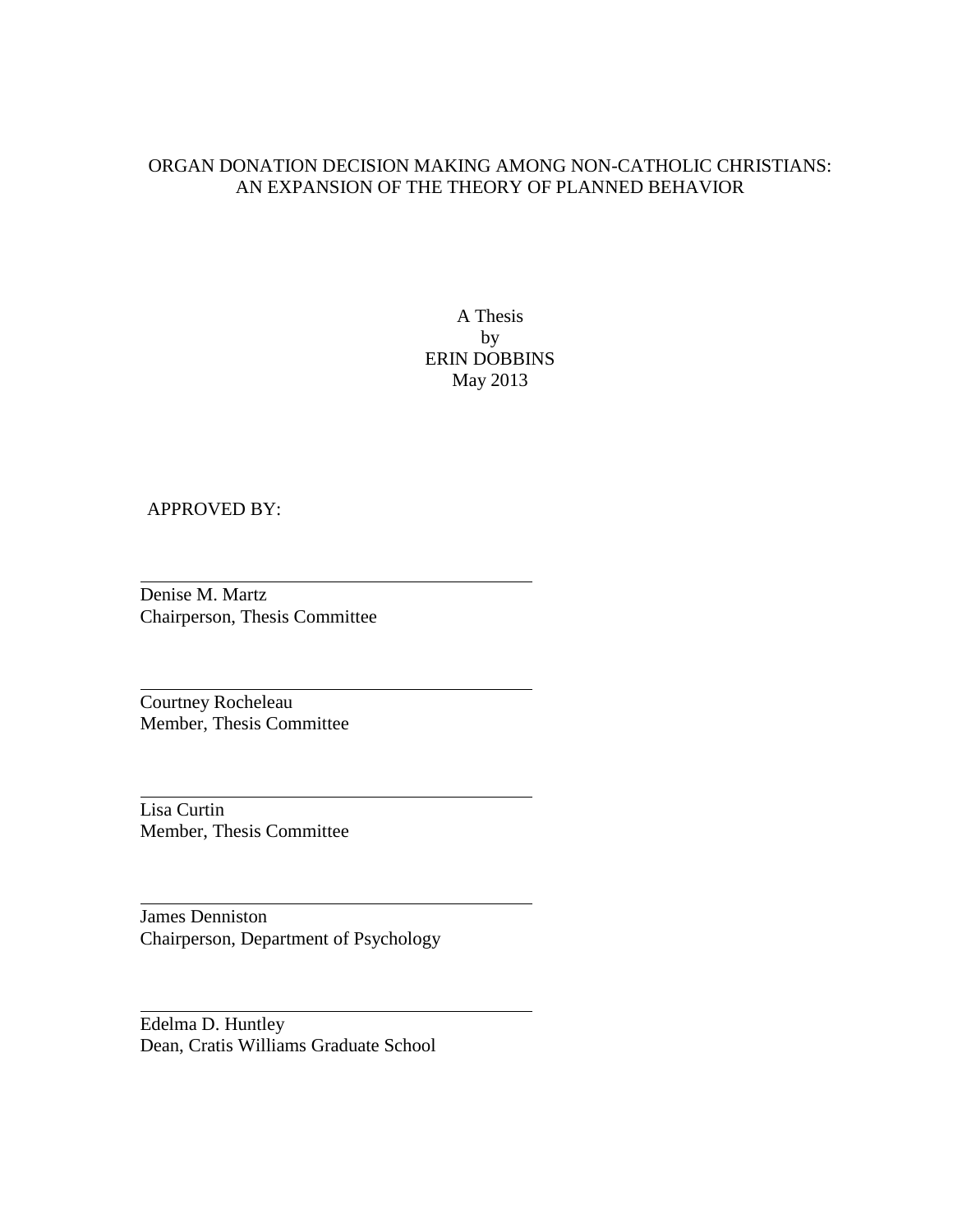Copyright by Erin Dobbins 2013 All Rights Reserved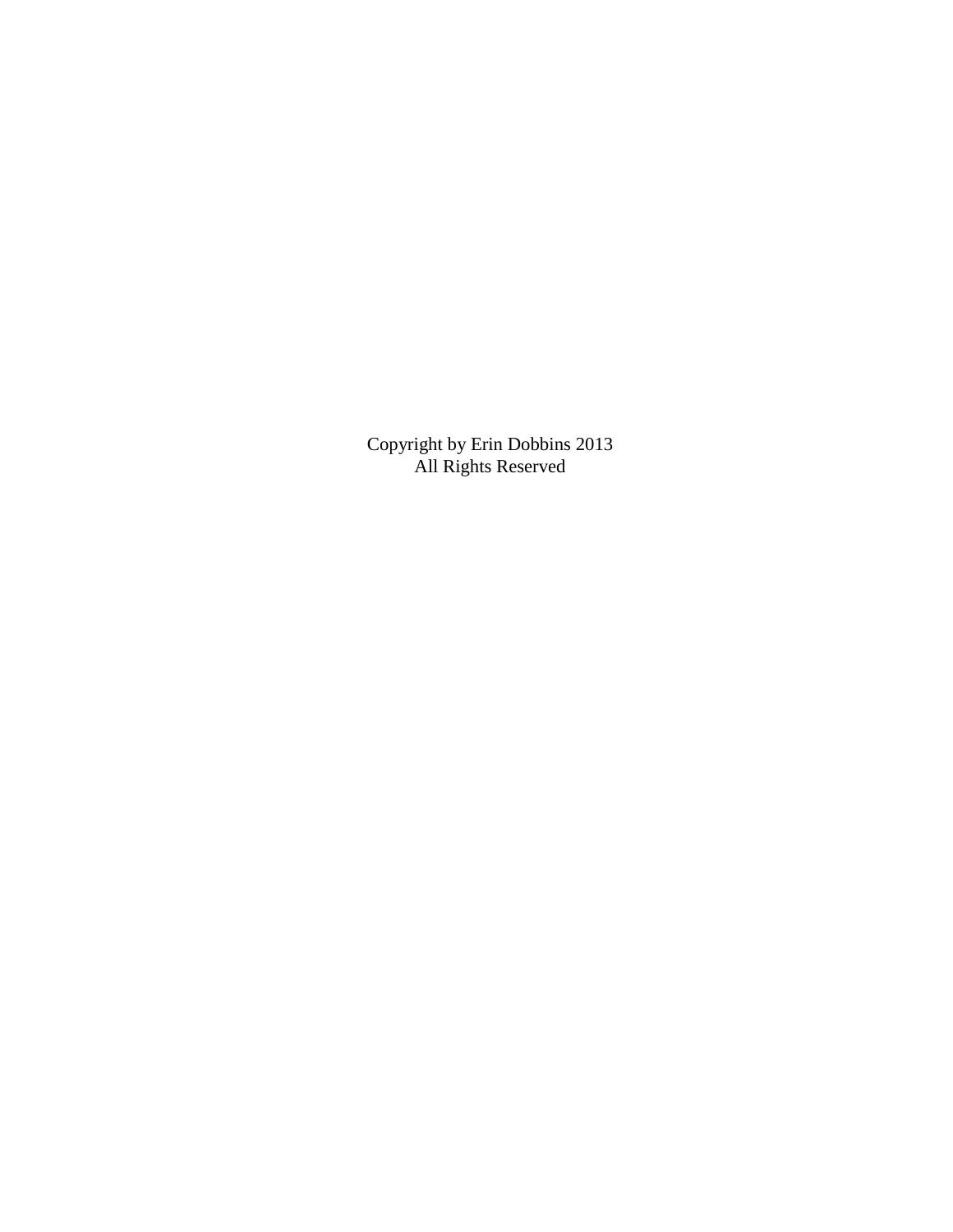### **Abstract**

### ORGAN DONATION DECISION MAKING AMONG NON-CATHOLIC CHRISTIANS: AN EXPANSION OF THE THEORY OF PLANNED BEHAVIOR

Erin Dobbins B.S., Appalachian State University B.F.A., Appalachian State University M.A., Appalachian State University

Chairperson: Dr. Denise M. Martz

According to the United Network for Organ Sharing (2012), 112,264 people are on the waiting list for an organ transplant in the United States. As the number of patients in need continues to grow, the gap between patients and donors continues to expand; there is a great need for research and intervention aimed at closing this gap. Religion is both a barrier to and facilitator of organ donation; this paradoxical relationship was investigated in a sample non-Catholic Christian university students ( $N = 176$ ). The Theory of Planned Behavior was used to predict intentions to donate. An expanded model included moral norm, religious attitudes toward organ donation, and affective attitudes was proposed to address domain and population specific predictors of donation intentions. Overall, the sample reported very positive donation intentions ( $M = 6.06$  on a 7-point scale). Controlling for past behaviors, the TPB significantly predicted intentions  $(R^2 = .30, F(3, 144) = 5.56, p < .001)$ . The three additional components provided a marginally significant increase in predictive power

iv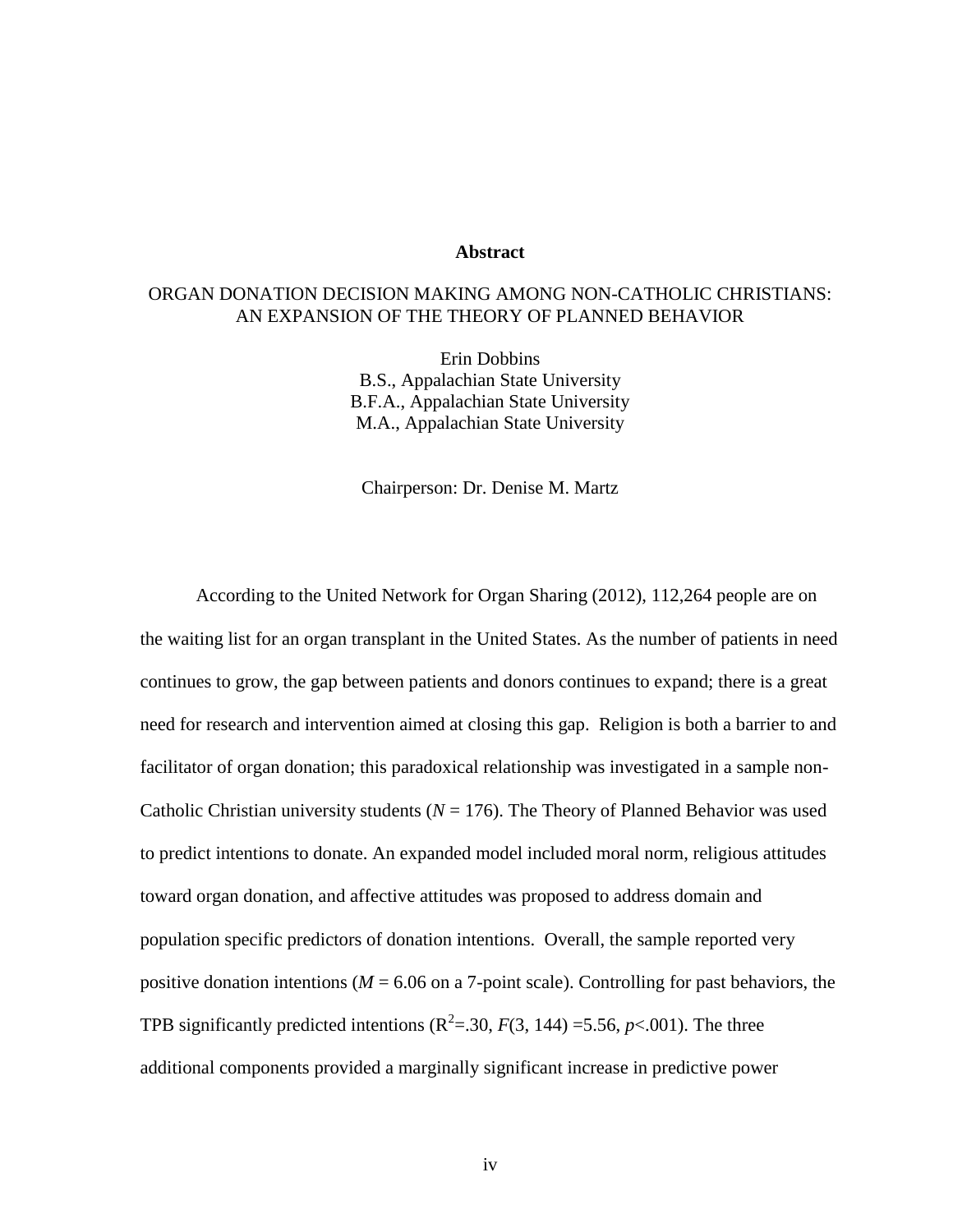$(R^2 = .47, F(4, 140) = 2.35, p = .06)$ . Moral norm accounted for unique variance ( $p = .03$ ) but other additional measures did not (*p*s>.35), suggesting its importance in donation behaviors and supporting its inclusion in future research on donation intentions. The final model included attitudes, subjective norms, and moral norms accounting for 47% of the variance in participant's intentions, approaching a large  $(R^2 = .05)$  effect size.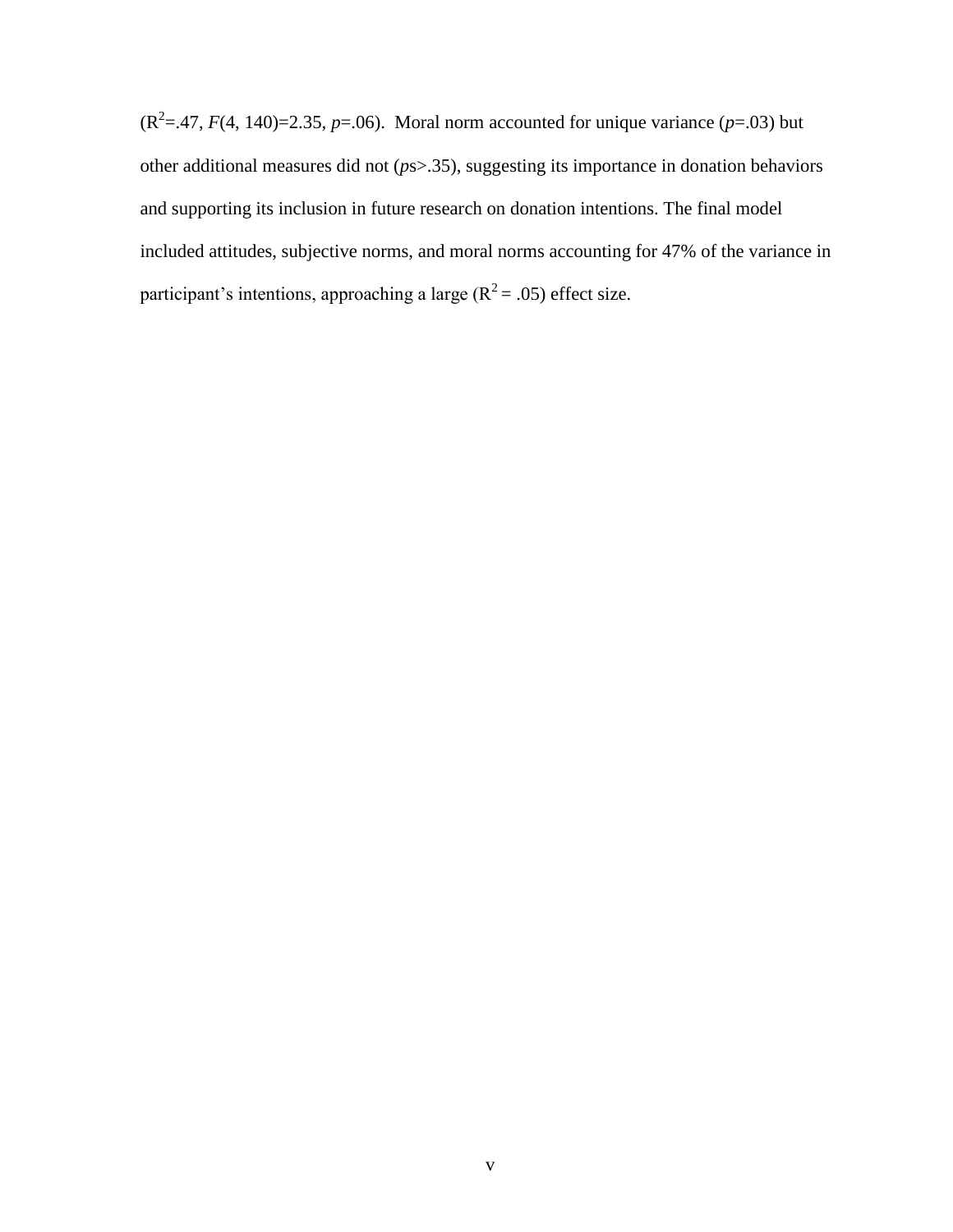### **Acknowledgments**

I would like to acknowledge the mentorship provided by Dr. Courtney Rocheleau and Dr. Denise M. Martz, and to thank Dr. Lisa Curtin for being an attentive and engaged committee member. I would also like to acknowledge the work of my fellow graduate student Rafella Sale for her contributions to this project. Finally, I wish to recognize the 117,000 plus people currently awaiting organ and tissue donations and the over 14,000 people who donated during the past year.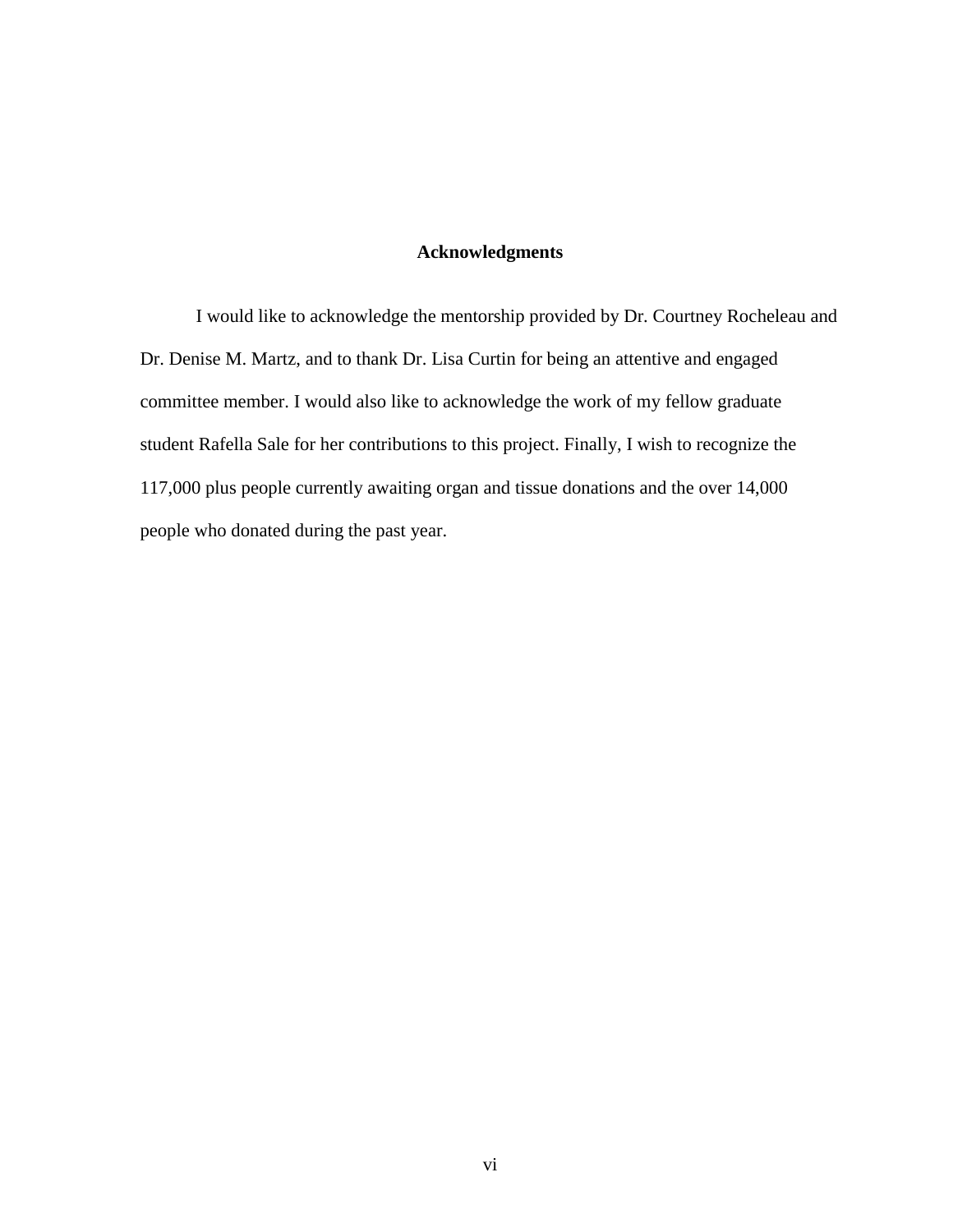### **Dedication**

This thesis is dedicated to my mother Norma and father Dennis for their fierce support of my education; to my partner Luke Taylor for his understanding and support, and to my dear friend Ashley Robinson.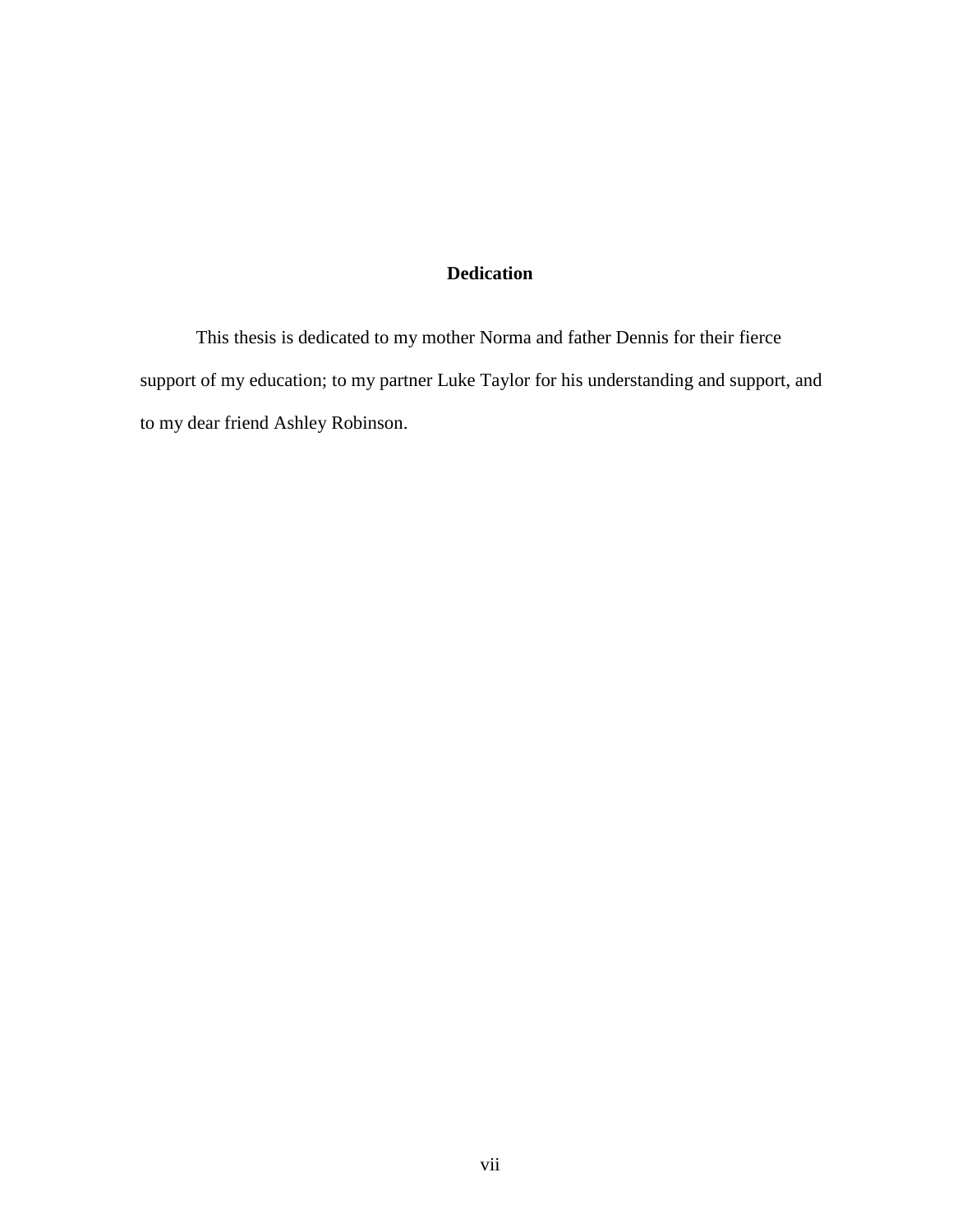# **Table of Contents**

| Organ Donation Decision Making Among Non-Catholic Christians; An Expansion of the |  |
|-----------------------------------------------------------------------------------|--|
|                                                                                   |  |
|                                                                                   |  |
|                                                                                   |  |
|                                                                                   |  |
|                                                                                   |  |
|                                                                                   |  |
|                                                                                   |  |
|                                                                                   |  |
|                                                                                   |  |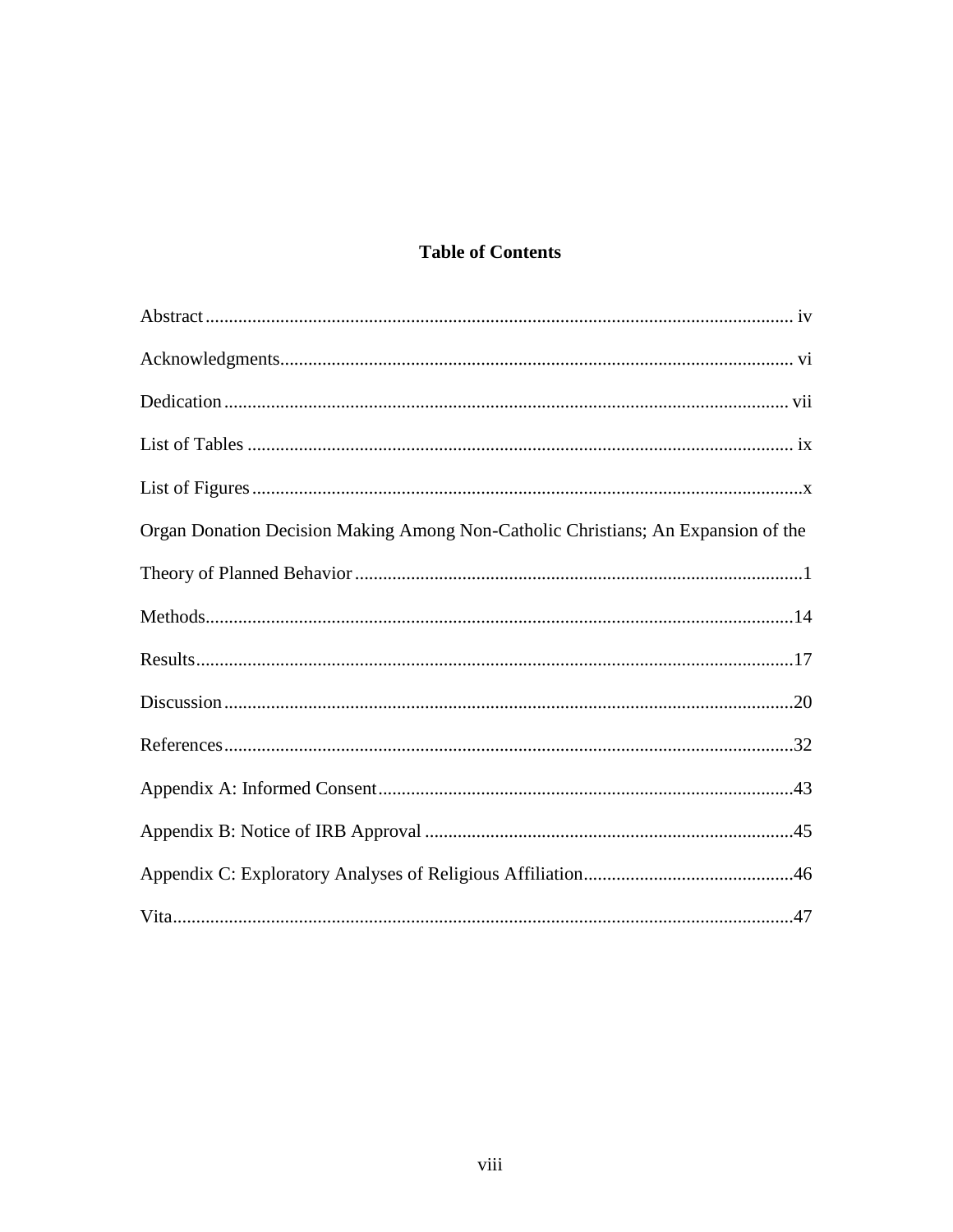# **List of Tables**

| Table 3. Hierarchical Regression Analysis Results for Both Expanded and Basic TPB Model, |  |
|------------------------------------------------------------------------------------------|--|
|                                                                                          |  |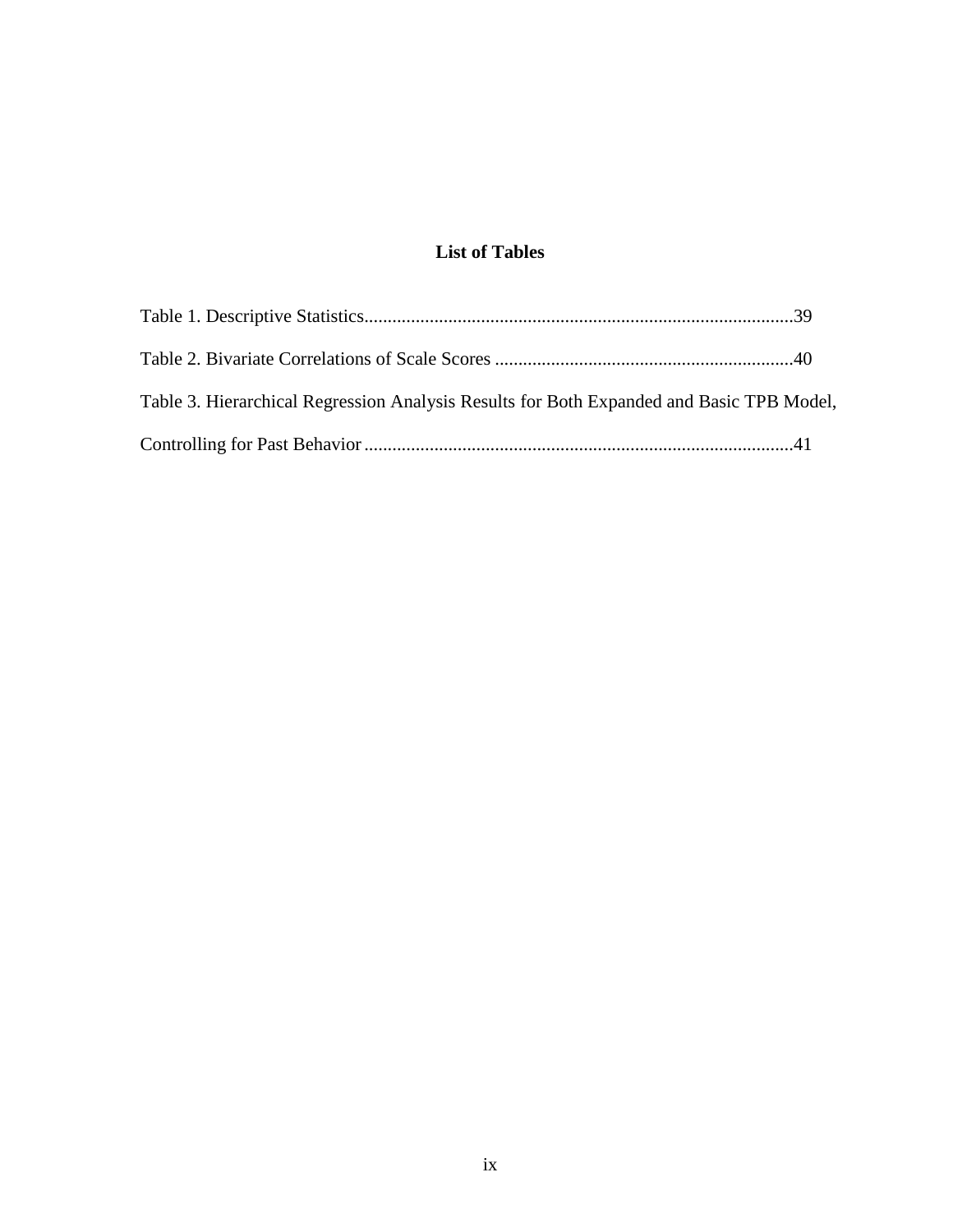# **List of Figures**

Figure 1. Hierarchical regression model with original and proposed measures................42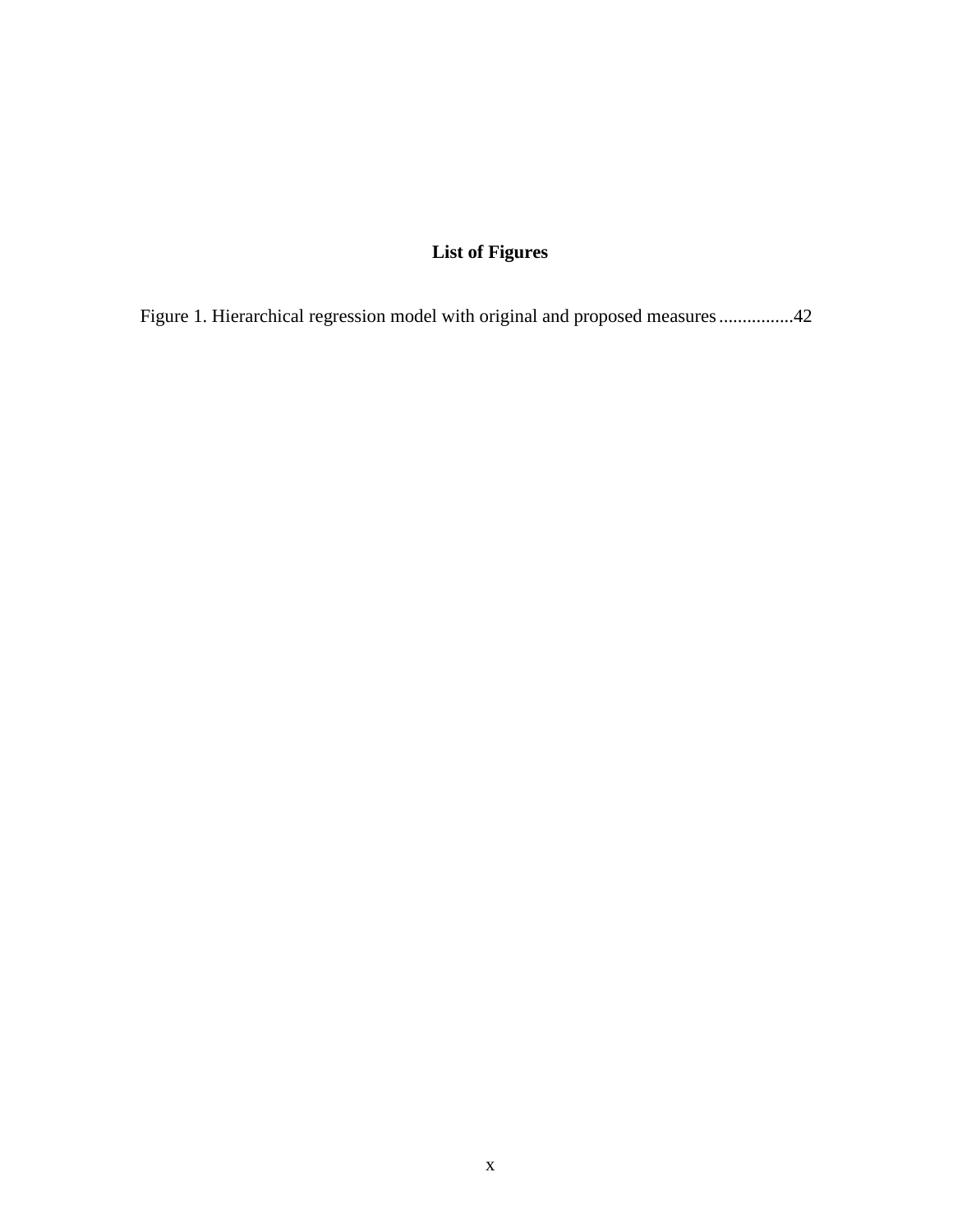Organ Donation Decision Making Among Non-Catholic Christians:

An Expansion of the Theory of Planned Behavior

Erin Dobbins

Appalachian State University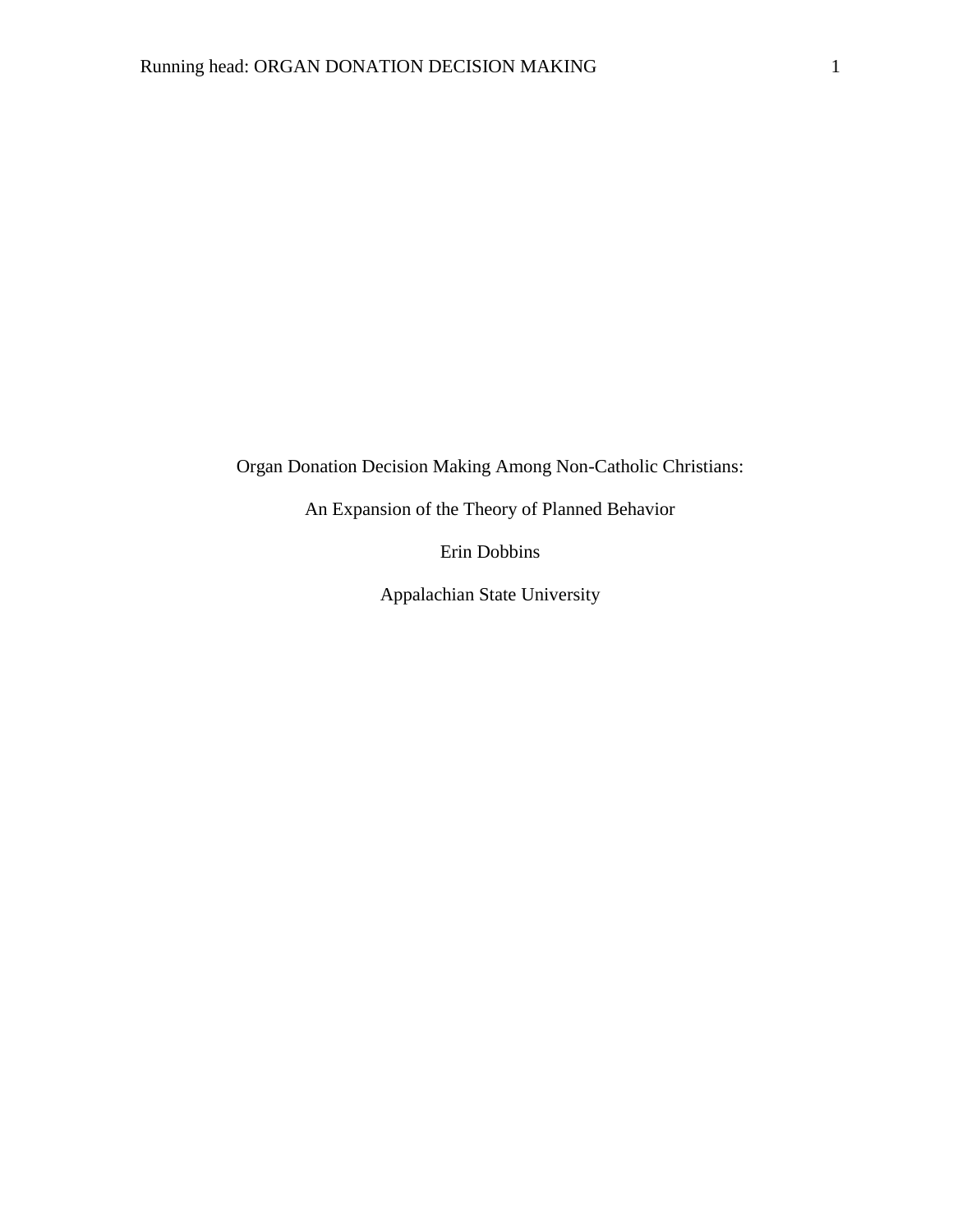### Abstract

According to the United Network for Organ Sharing (2012), 112,264 people are on the waiting list for an organ transplant in the United States. As the number of patients in need continues to grow, the gap between patients and donors continues to expand; there is a great need for research and intervention aimed at closing this gap. Religion is both a barrier to and facilitator of organ donation; this paradoxical relationship was investigated in a sample of Non-Catholic Christian university students  $(N = 176)$ . The Theory of Planned Behavior was used to predict intentions to donate. To address behavior and population specific predictors of donation intentions an expanded model including the original TPB constructs, moral norm, religious attitudes toward organ donation, and affective attitudes proposed . Overall, the sample reported very positive donation intentions ( $M = 6.06$  on a 7-point scale). Controlling for past behaviors, the TPB significantly predicted intentions ( $\mathbb{R}^2 = .30$ ,  $F(3, 144) = 5.56$ , *p* < .001). The three additional components provided a marginally significant increase in predictive power ( $\mathbb{R}^2 = .47$ ,  $F(4, 140) = 2.35$ ,  $p = .06$ ). Moral norm accounted for unique variance  $(p = .03)$  but other additional measures did not  $(ps > .35)$ , suggesting its importance in donation behaviors and supporting its inclusion in future research on donation intentions. The final model included attitudes, subjective norms, and moral norms accounting for 47% of the variance in participants' intentions, approaching a large ( $R^2 = .50$ ) effect size.

*Keywords*: Theory of Planned Behavior, Organ Donation, Religion, Moral Norms, Affect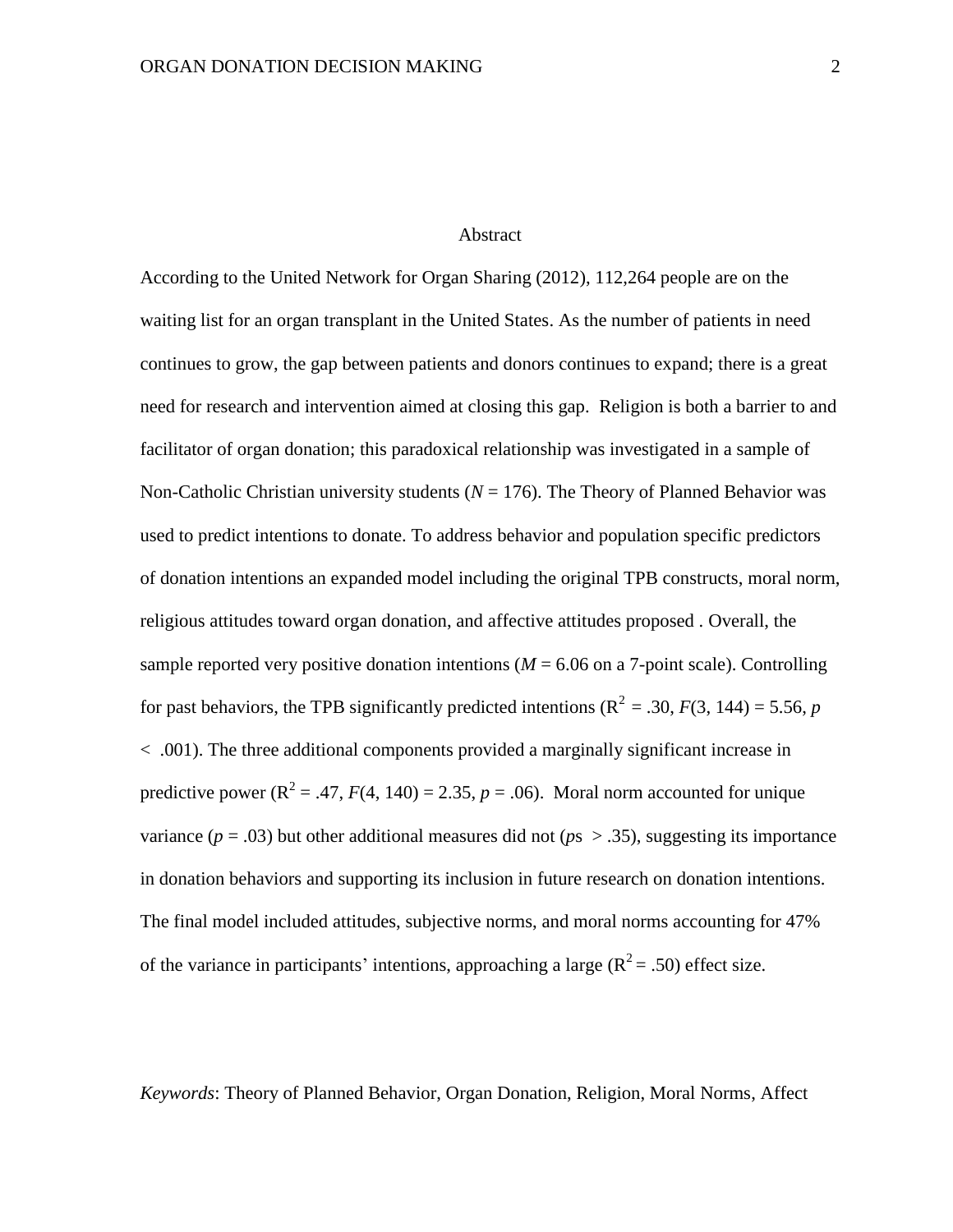#### Organ Donation Decision Making Among Non-Catholic Christians:

### An Expansion of the Theory of Planned Behavior

The number of people awaiting a life-saving organ transplant continues to grow along with the need for organ donors. Unfortunately, the number of donors and transplant procedures has not increased with the same rapidity as the number of patients awaiting a transplant. In 1999, there were 65,260 patients waiting for transplant (US Department of Health and Human Services [USDHHS], 2012a). Over the past ten years, the number of patients in need of an organ or tissue transplant has increased by approximately 40,000 while the number of donors has increased by approximately 3,700. The number of transplants performed has also grown slowly, only increasing by about 6,500 over the same time span. Despite attempts by lawmakers, medical professionals, educators, researchers, and others to close this gap, it continues to grow. As of March 2013, there were more than 117,500 patients on the waiting list for an organ or tissue transplant in the United States, with one new name added every ten minutes (Donate Life America, 2012a, Organ Procurment & Transplant Network, 2013).

There are two types of potential organ donors described by Donate Life America (2012b): living donors and deceased donors. Encouraging and studying both types of donation is vital to increasing the number of transplants and ultimately saving the lives of those in need. Yet, the study of posthumous donation presents many advantages over the study of live donation. One posthumous donor can save the lives of eight people and improve the lives of 50 through organ and tissue donations (Donate Life America, 2012b; Nijkamp,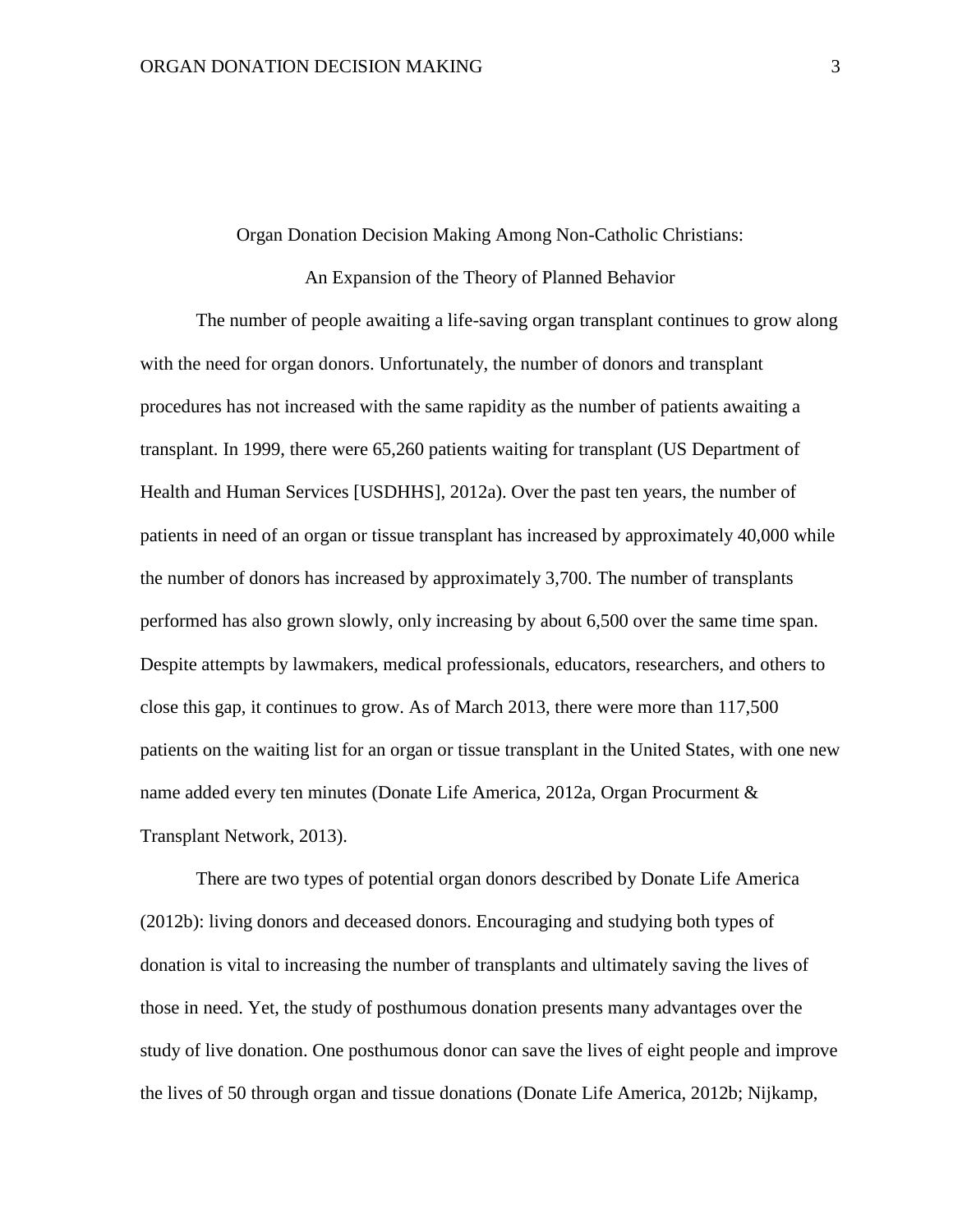Hollestelle, Zeegers, van den Borne, & Reubsaet, 2008; USDHHS, 2009). In addition to the extensive benefit that one posthumous donor can provide, posthumous donors already account for the majority of all donations, making up 79.5% of donors between January 2012 and January 2013. Unlike live donation, posthumous donation poses no risk to the health of the donor. Studying factors related to donor registration can yield a considerable benefit by informing interventions targeting potential donors.

### **Legal Concerns and Donation Behaviors**

At this time, there is no national registry or standardized process for donor registration in the United States. Historically, next-of-kin make posthumous donation decisions for their deceased loved ones (Rocheleau, 2001). This practice has continued despite many attempts to legally transfer the donation decision from the next-of-kin to the donor. The National Conference of Commissioners on Uniform State Laws enacted the Uniform Gift Act (UGA) in 1968. The 1968 UGA was adopted by all fifty states, establishing essential transplant standards (USDHHS, 2012a). While the UGA emphasizes autonomy in consent to donation, these guidelines were not implemented by all states and have not been consistently upheld.

In 1987, the UGA was revised to make a donor's registered decision the legal standard for donation decision-making, in an attempt to prevent next-of-kin from rescinding a donor's intended gift. Even with the clear language of the UGA, lawsuits have been filed by next-of-kin in at least four states following procurement of their family members' organs guided by a registered donation consent and not family consent (Farber & Abrahams, 2009). These lawsuits inspired a further emphasis on the dominion of the donor's registered decision in the 2006 revision of the UGA (USDHHS, 2012a). Despite ongoing changes, fear of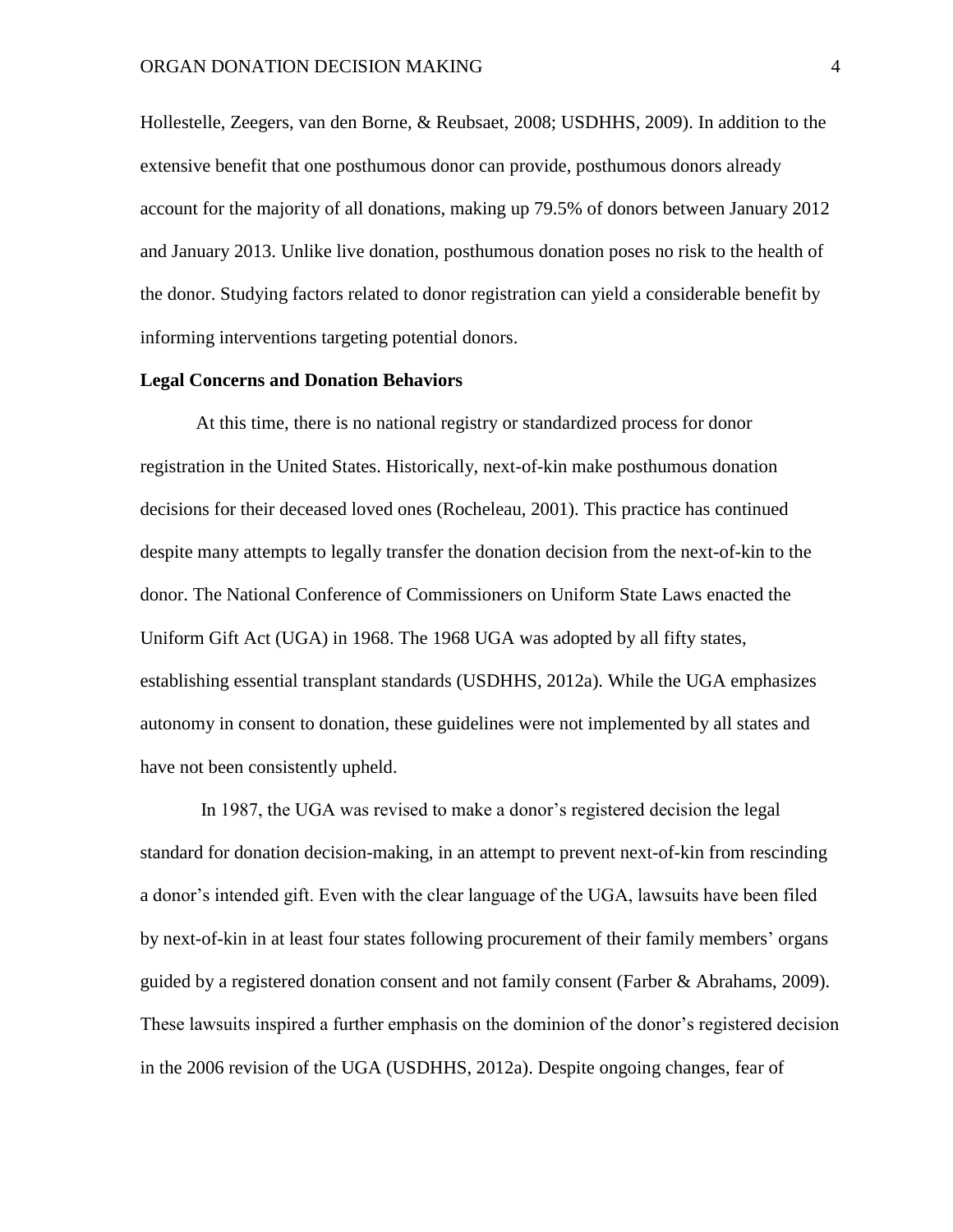lawsuits among medical professionals has upheld next-of-kin approval as the standard of consent for posthumous donation.

This controversial history reveals both the legal importance of donor registration and the practical importance of next-of-kin consent. To better address the growing need for organ donors, it is imperative to understand behaviors related both to legally registering as a donor and discussing the registered donation decision with next-of-kin (Rocheleau, 2001). One way to better understand these donation behaviors is to identify factors related to the decision to engage in such behaviors. This can be achieved by examining donation behaviors using a decision-making model such as the Theory of Planned Behavior.

### **The Theory of Planned Behavior**

Ajzen and Madden's (1986) Theory of Planned Behavior (TPB) can be used to identify modifiable cognitions that relate to organ donation behaviors. In a meta-analytic review of 185 studies concerning a variety of behaviors, Armitage and Conner (2001) found that the TPB accounted for between 27% and 39% of the variance in intentions and behavior, respectively. The TPB has been used by researchers to study many health-related behaviors including walking for exercise (Darker, French, Eves, & Sniehotta, 2010), breast selfexamination (Mason & White, 2008), blood donation (e.g., France, France, & Himawan, 2007; Robinson, Masser, White, Hyde, & Terry, 2008) and organ donation (Bresnahan et al., 2007; Browne & Desmond, 2008; Hyde & White, 2009a, 2009b, 2010; Nijkamp et al., 2008; Rocheleau, 2013; Yun & Park, 2010).

The Theory of Planned Behavior proposes the most immediate predictor of behavior is an individual's intentions to engage in that behavior (Ajzen & Madden, 1986). Furthermore, according to the TPB, intentions are influenced by three determinants: attitude,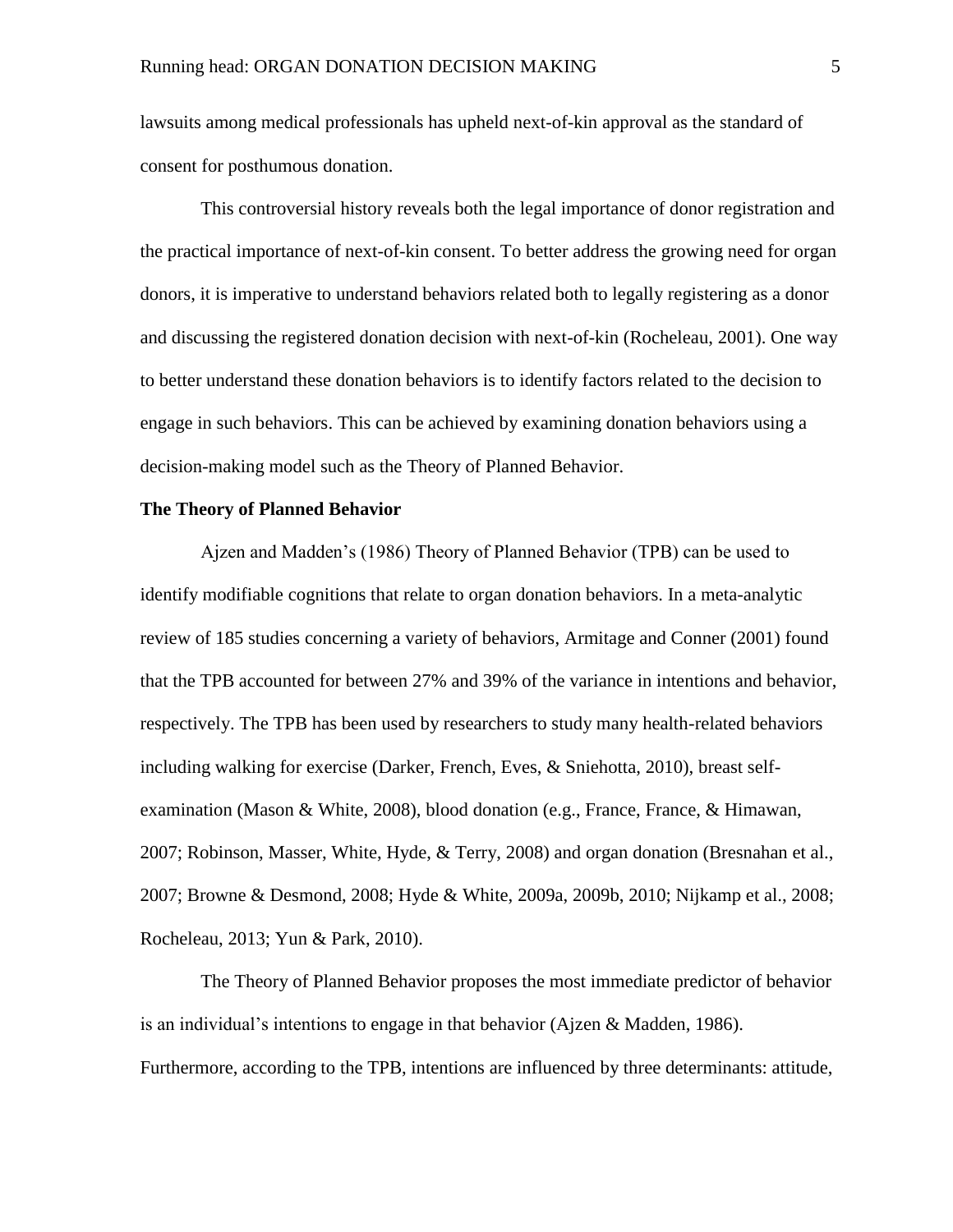subjective norm, and perceived behavioral control (PBC). Attitudes are defined as an individual's ideas or beliefs about the behavior and its outcomes (i.e., outcome expectancies). The summation of relevant attitudes about any given behavior will result in either a positive or negative overall attitude concerning the behavior.

Subjective norms address social pressures an individual may feel to perform (or not to perform) a given behavior from pertinent social contacts (Ajzen & Madden, 1986). Subjective norms and attitudes are similar in that they both represent beliefs concerning the target behavior (Conner & Sparks, 2005). However, subjective norms differ from attitudes because only values attributed to social influence are measured by this construct. Two different types of subjective norms influence behavior. Observing other peoples' behaviors and using those observations to determine which behaviors are normative develop the first type of norm, descriptive norms. Injunctive norms are based upon perceptions of others' attitudes towards a behavior. Injunctive norms are considered when an individual determines if a behavior is socially acceptable. Park and Smith (2007) addressed the function of the TPB in predicting organ donation decisions with special attention to the role of social norms in the TPB predictive model. Their findings suggest that distinguishing between types of subjective norms is theoretically valuable as they perform different roles with in the TPB model. Measuring both descriptive and injunctive norms when studying organ donation behaviors is, therefore, theoretically important.

Together, according to the TPB, attitudes and subjective norms account for behavioral intention when the behavior is entirely within volitional control of the individual (Ajzen & Madden, 1986). In the case of most health behaviors, multiple complex factors influence behavioral outcomes, limiting volitional control. Perceived behavioral control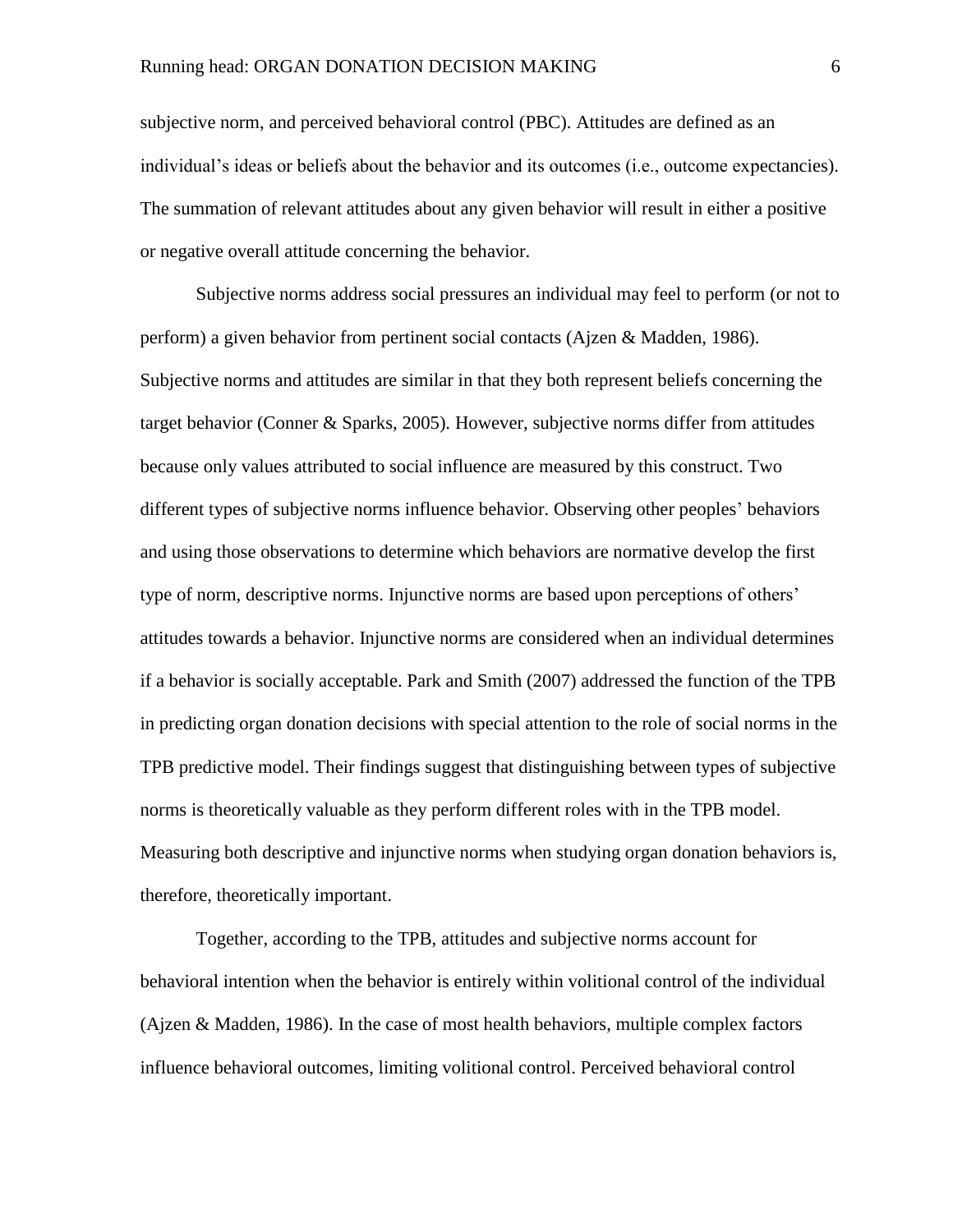(PBC) indicates the extent to which individuals believe that they are in direct control of their behavior, meaning they have both the skills and resources necessary to execute the intended behavior. PBC, like attitudes and subjective norms, influences intentions to engage in the behavior. To the extent that an individual's PBC is a true reflection of behavioral control, PBC may also directly influence behavior if behavioral control is low (Ajzen & Madden, 1986).

### **Extending the Theory of Planned Behavior**

While the TPB can account for a significant amount of variance in intentions and behaviors across a wide range of domains, there is generally a large amount of variance left unexplained when only the constructs from the original model are used. Expanding the TPB through the inclusion of factors that are either behavior-specific or population-specific can increase predictive power. Specifically, subjective norms often provide the weakest contribution to the overall TPB model (Rivis, Sheeran, & Armitage, 2009). This may be especially true in the case of behaviors, such as organ donation and other health behaviors, which are difficult to observe. Limited opportunities for the direct observation of donation behaviors could impair the formation of descriptive norms.

Hyde and White (2010) provided support for the utility of an expanded TPB model in predicting organ donation decisions. They tested both behavior-specific and populationspecific constructs along with the traditional TPB model, including respondent type, moral norm, self-identity, donor similarity, donor favorability, recipient similarity and favorability, past behaviors, intentions, and willingness. A revised expanded TPB model outperformed the traditional TPB in predicting donation registration behavior ( $R^2$  = .67 and .72 respectively). The expanded TPB model also adequately explained decisions to discuss donation intentions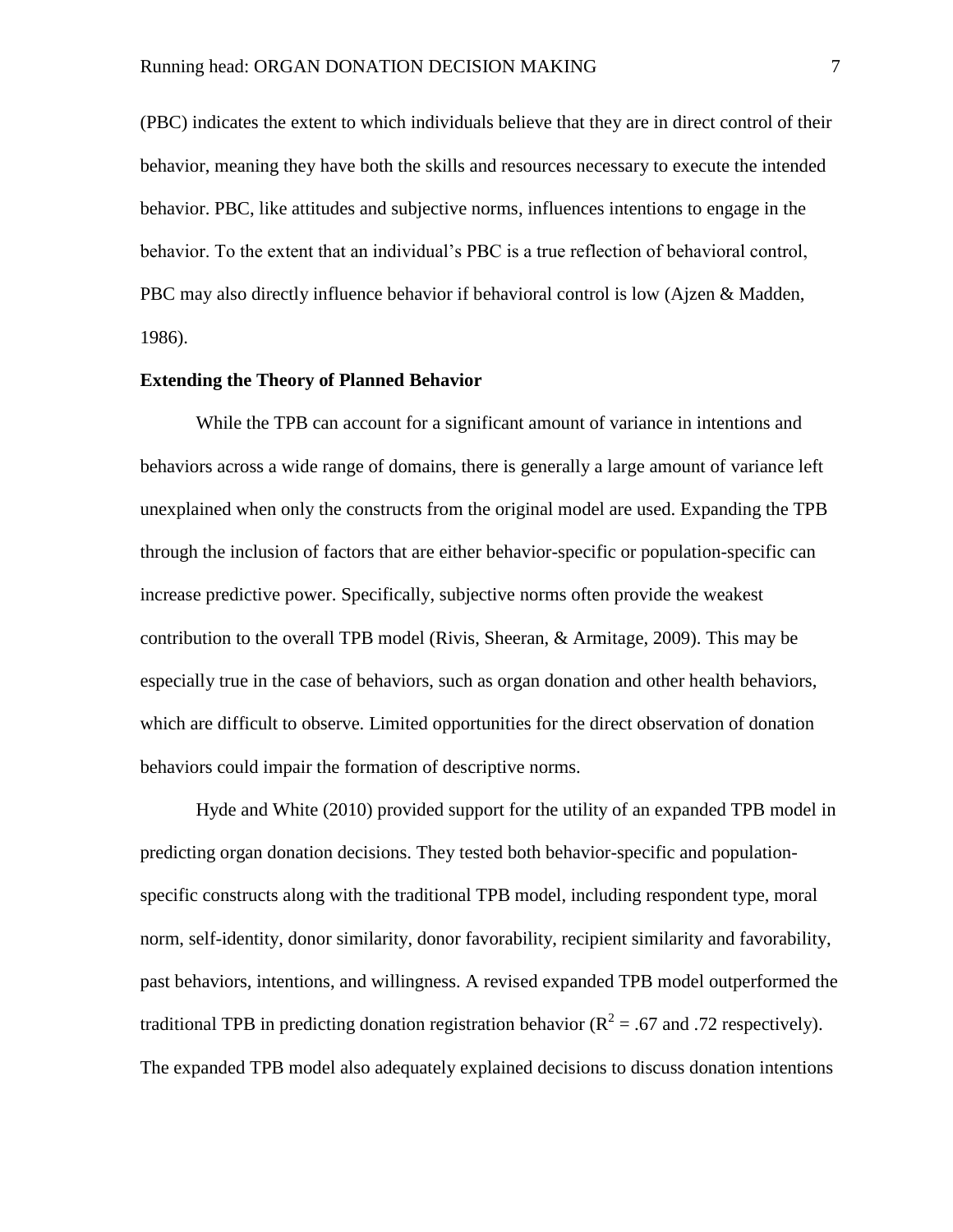with next-of-kin. Both discussing the intent donated with kin and registering as an organ donor were measured using a two-question self-report measure completed one month after initial data collection.

Previous studies have also endeavored to describe the demographic, psychological, and social characteristics most common among organ donors. A meta-analysis of such research concluded that registered organ donors differ from non-donors (Nijkamp et al., 2008). Some of these differences are a reflection of the TPB constructs. For example, registered donors are more likely than their non-registered counterparts to have a positive attitude regarding organ donation (attitudes) and experience more positive social influences relating to organ donation (subjective norms). Registered organ donors are frequently more highly educated than those who are not registered to donate, overall and with regards to organ donation. Registered organ donors are also more likely to identify as religious than their non-registered counterparts. Religion plays a paradoxical role in donation due to its complex relationship to donation behaviors and attitudes.

**Religion and anticipatory affect.** Though identifying as religious is positively correlated with donation registration (Nijkamp et al., 2008), religion is also frequently cited as a major source of concern about, and even a barrier to, donation (Rocheleau, 2001, 2013). Specifically, concerns that donation might not fall within religious guidelines, and concerns about the body's successful resurrection after death are cited as reasons to refuse donation. Interestingly, religion remains a barrier to donation despite the endorsement of organ donation by all major religions (Organ Procurment & Transplant Network, 2012).

In a recent study by Rocheleau (2013), donation decision making among participants who self-identified as Catholic, Jewish, or Muslim was examined. This study evaluated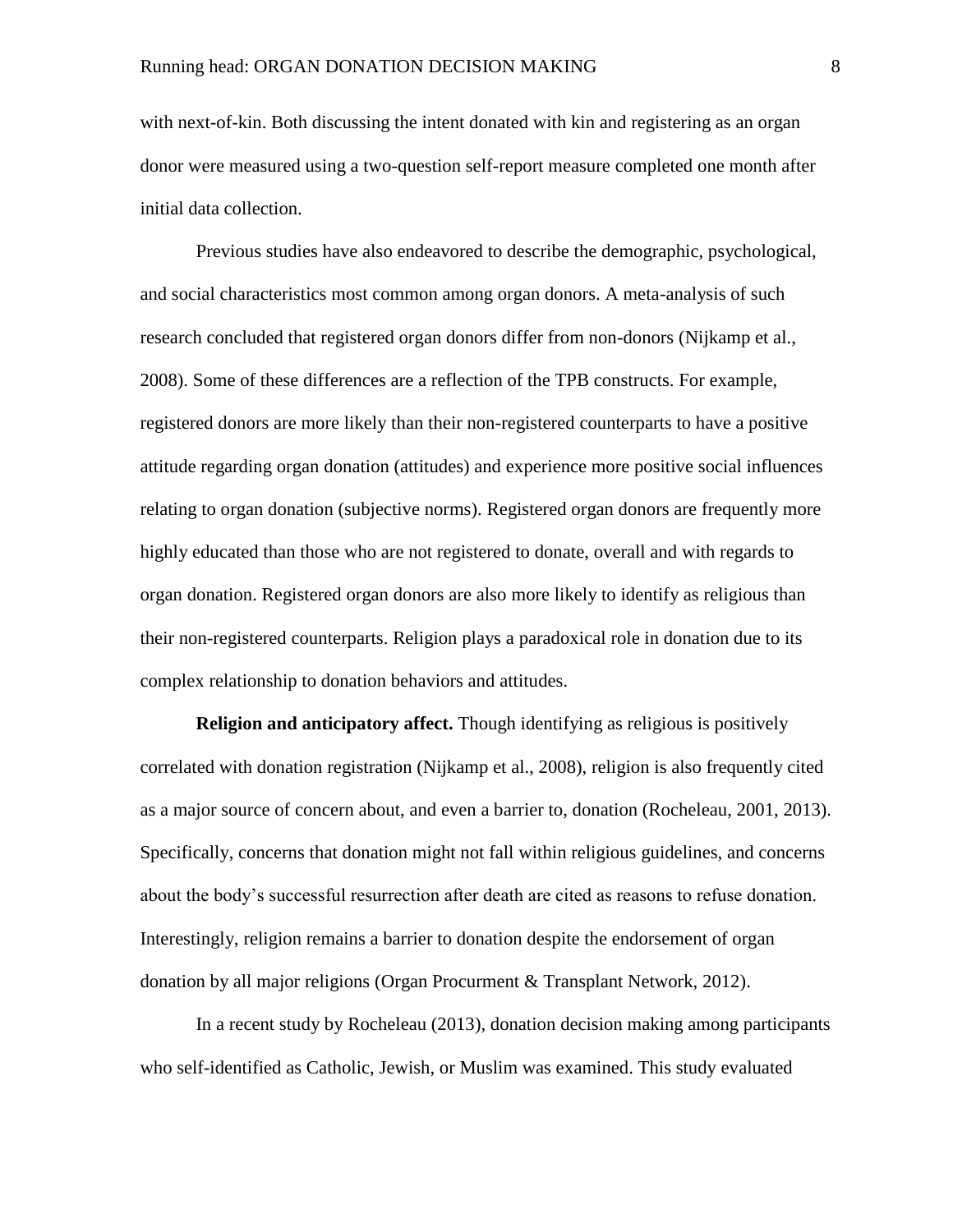religious affiliation along with religion-specific attitudes towards donation. Findings from this study suggest the addition of a religion-specific attitudes measure to the more common outcome expectancy attitudes can significantly improve the predictive ability of an extended TPB model when sampling a religious population. Pro-donation religious attitudes were significantly related to intentions to engage in donation behaviors, after controlling for the standard TPB constructs.

Rocheleau (2013) also investigated the influence of affect in combination with the standard TPB constructs using the religious population described above. Decisions about how one's body should be handled after death could be a highly emotional experience. To the extent that the emotionality of this experience influences donation decisions, affect can provide an appropriate behavior-specific addition to the TPB. Rocheleau (2013) differentiated between anticipatory affect and anticipated affect. Anticipatory donation affect addresses the emotional experience that the participant experiences while thinking about donation decisions at the time of the study. Anticipated affect, by contrast, captures the feelings that participants imagine that they would have if they were to engage in a donation behavior. Both types of affect have been shown to improve the predictability of decisionmaking in areas other than donation (Loewenstein, Webber, Hesee, & Welch, 2001).

While positive and negative anticipatory and anticipated affects were incorporated in Rocheleau's (2013) extended TPB model of intentions to engage in donation, only positive anticipatory affect made a significant  $(p = .09)$  incremental contribution to the function of the model. Anticipatory affect was only marginally significant in its independent explanation of the variance in donation decisions. Despite the small contribution of affect constructs, the role of affect deserves further attention. Because Rocheleau controlled for past donation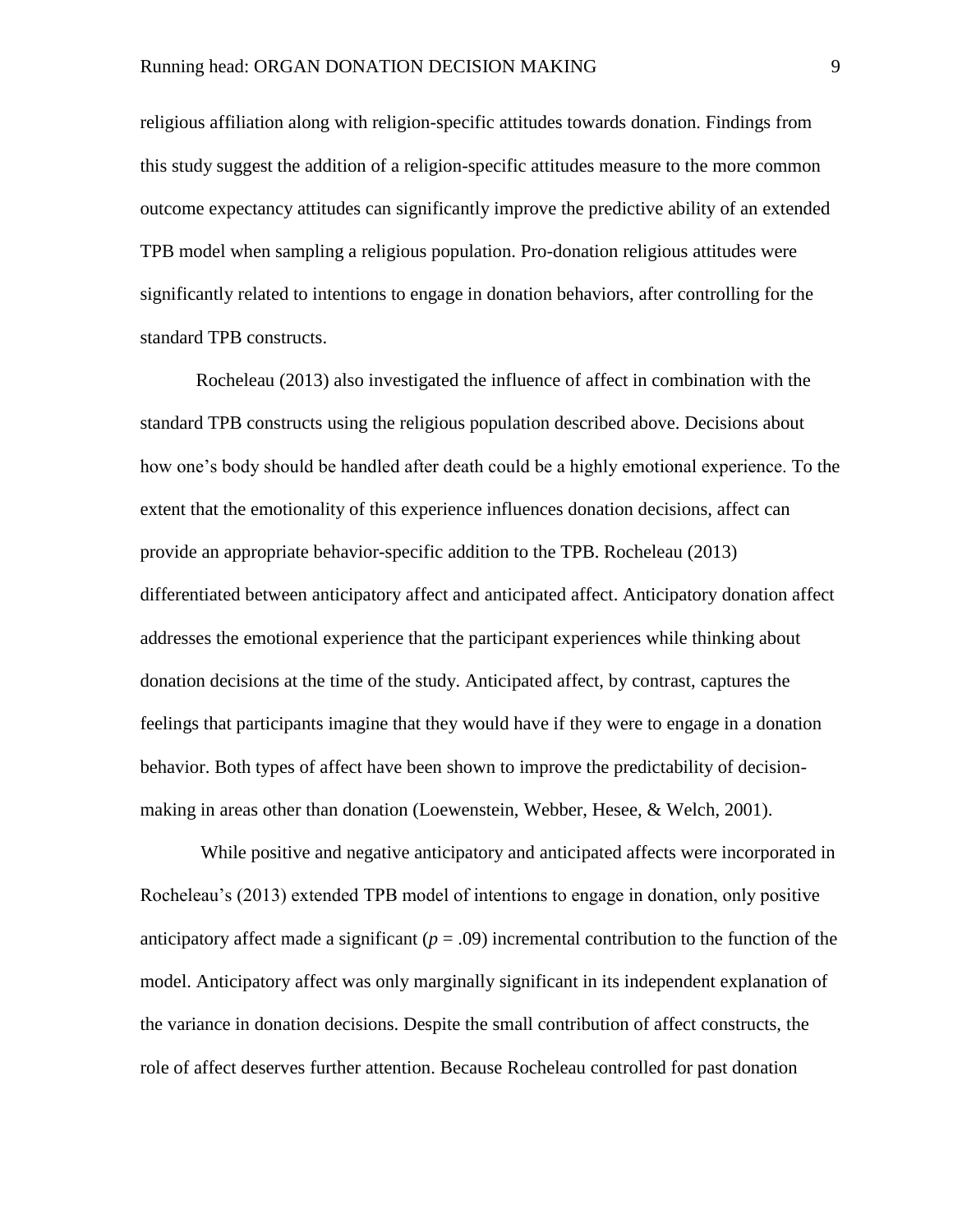behaviors, a decrease in the significance of affect's present contribution, effectively masking its description of a unique portion of the variance in donation decisions, could have occurred. It is also possible that between-variable correlations resulted in multicollinearity, effectively inflating the apparent contribution of positive anticipatory affect to the expanded TPB model.

The study described above improved on previous studies by including past behaviors in the model, yet it has shortcomings. The sample in this study addressed only three segments of the religious community by limiting the sample to participants who identified as Jewish, Catholic, or Muslim. As of 2007 it was estimated that 78.4% of adults in the United States identified as Christian. Of that 78.4% just over half (51.3%) identified themselves as Protestant Non-Catholic Christians and another 2.7% to 3.3% identified as Non- Protestant, Non-Catholic Christian (e.g. Mormon, or Orthodox faiths). Rocheleau's (2013) study also provided further evidence for the incorporation of additional population-specific (religious donation attitudes) and behavior-specific (anticipatory and anticipated affect) constructs to the standard TPB. However, future research should test the effects of including other behavior-specific measures because anticipated affect was not a functional predictor of donation intentions and only one direction of anticipatory affect was even marginally significant in its contribution. Results regarding the affective measures in this study indicate that exploring other behavior-specific predictors used to extend the TPB model may be ideal.

**Moral norm.** Moral norm examines an individual's understanding of behavior as intrinsically right or wrong (Manstead, 2000). Adding moral norm to the TPB model has been shown to increase the model's predictive abilities by between 1% and 10% when predicting a variety of behaviors (Hubner & Kaiser, 2006). Moral norm has also been effectively used in the prediction of health behaviors, including intentions to donate blood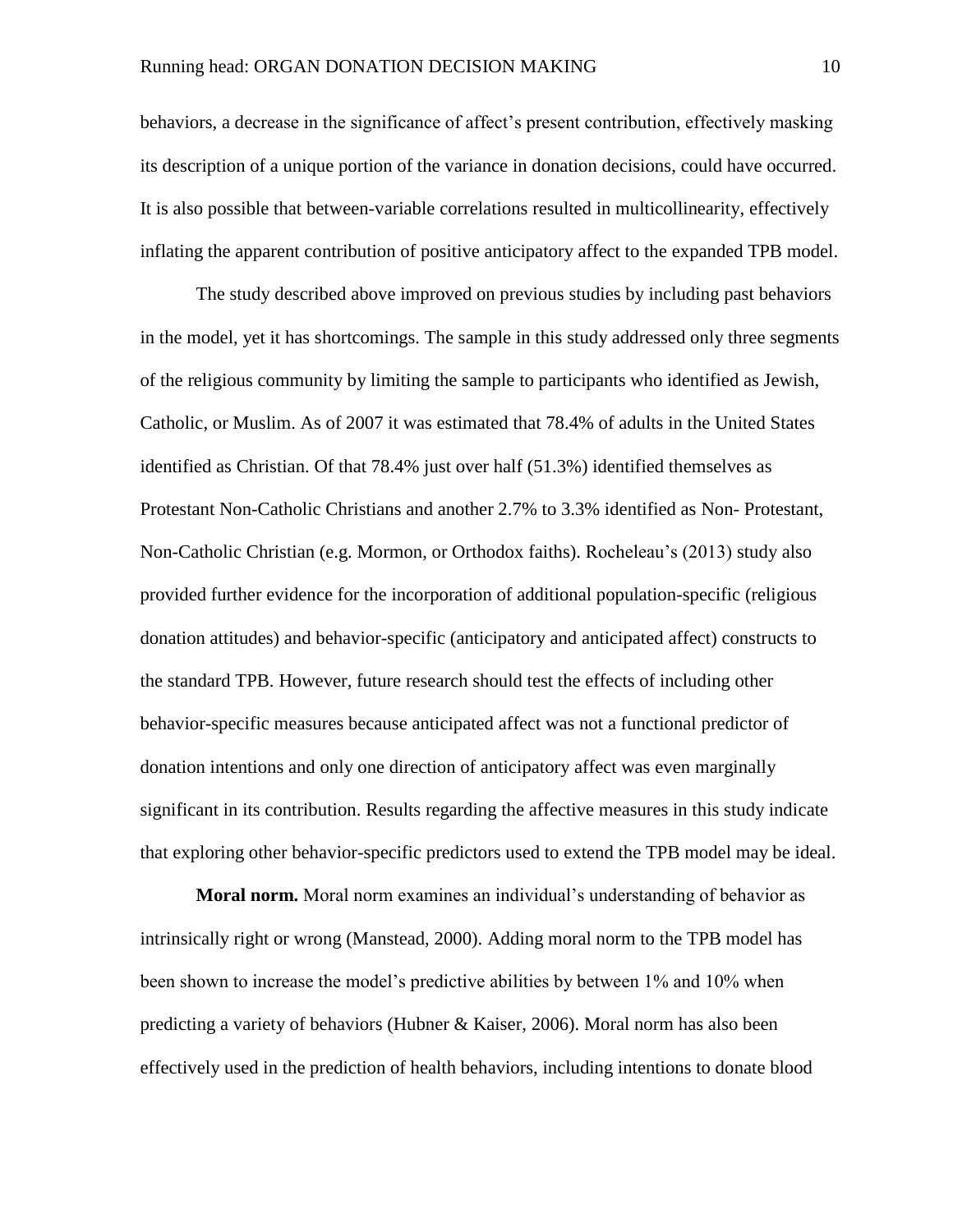and engage in safe sex practices (France et al., 2007; Myklestad & Rise, 2011; Robinson et al., 2008).

The theoretical role of moral norm has been conceptualized from multiple viewpoints. Rivis et al. (2009) argue that moral norms are most relevant when examining behaviors that have an impact on others. Organ donation could certainly be an example of such a behavior. It has also been suggested that moral norms are more relevant in the case of complex decisions. In such scenarios a conflict between subjective norms and attitudes may arise. When such a conflict occurs, a moral norm could be more heavily relied upon for behavioral direction (Manstead, 2000). Hubner and Kaiser (2006) propose that such a conflict prompts the individual to search for more information as a means of resolving the discrepancy and that one's perceptions of moral norms can serve as the source for this additional information. Indeed, in a study of two moral behaviors, Hubner and Kaiser (2006) found that, for conflicted participants, moral norm increased predictive ability by 15% while moral norm increased predictive power by only 1% for participants who experienced no conflict.

From either theoretical stance, moral norm should provide a useful addition to the standard TPB constructs when predicting organ donation. To the extent the decision to register as an organ donor is fundamentally related to moral concerns, adding a measure of moral norm seems a domain-appropriate expansion of the TPB model and should increase the model's explanatory power. Furthermore, the decision of whether to donate one's organs may exemplify the difficult decision scenario proposed by Hubner and Kaiser (2006). According to Donate Life America (2012b), 90% of Americans report they support organ donation, yet only 40% of adults are registered as donors. Social support for organ donation may contrast with individuals' reactive feelings about organ donation. The emotional stress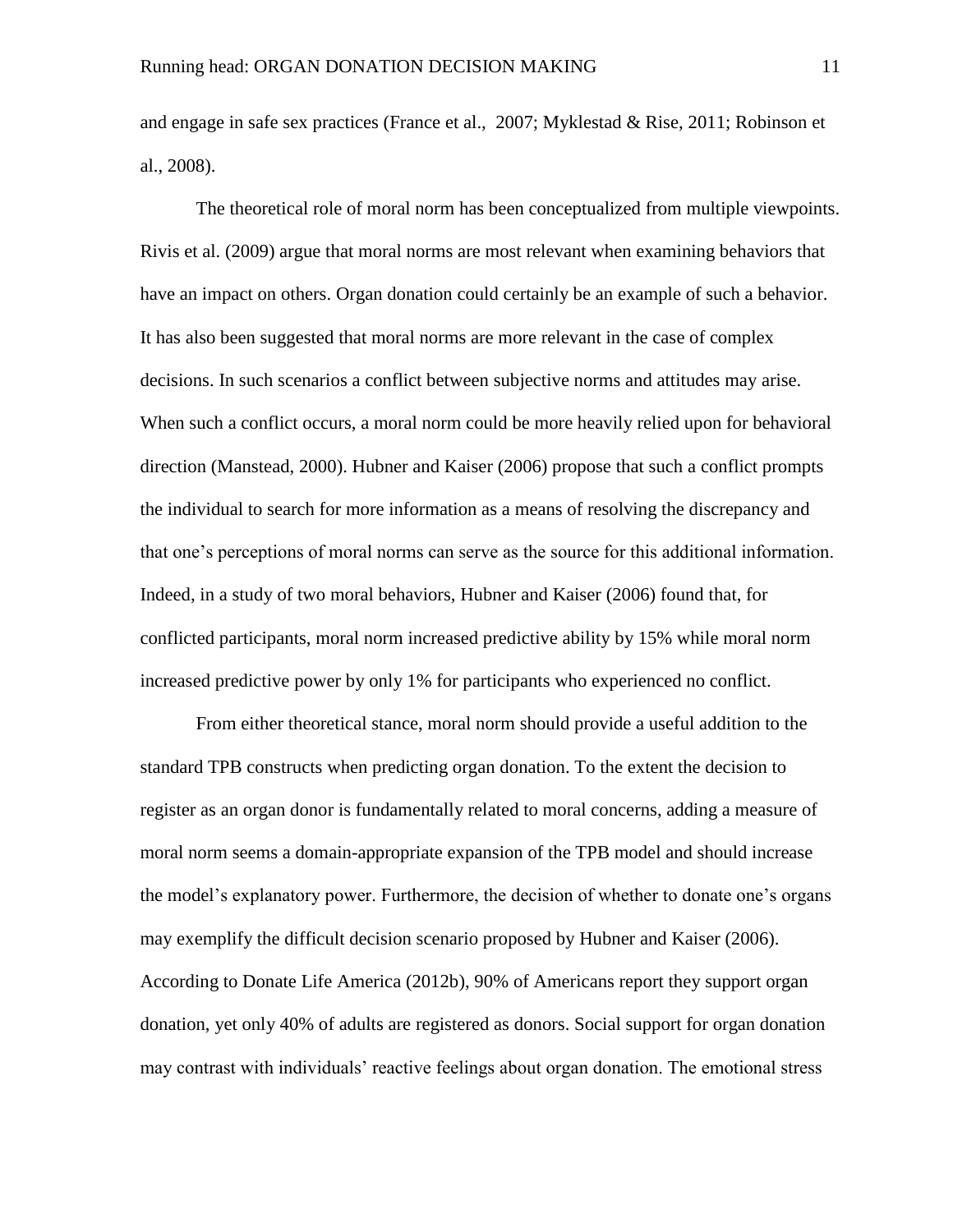of imagining one's own death, fear the organ donation procedure will result in disfigurement, and a belief that medical care may be inappropriately withheld have all been documented as concerns faced by potential donors (O'Carroll, Foster, McGeechan, Sanford, & Ferguson, 2011; Rocheleau, 2001).

Previous research supports the role of moral norm in the context of organ donation decision-making. Moral norm, when added to the TPB, has proved informative in previous research concerning organ donation (Godin, Belanger-Gravel, Gagne, & Blondeau, 2008; Hyde & White, 2009a, 2009b, 2010). Hyde and White (2010) found that moral norm was strongly correlated with all three of the classic TPB constructs and moderately correlated directly with behavior. While considering moral norms in organ donation has proven useful, previous research examining the role of norms has been conducted with Australian (Hyde & White, 2009a, 2009b, 2010) and Canadian (Godin et al., 2008) samples. The previous research also fails to examine the relationship between religion and moral norms, and has not involved other, potentially important, population or behavior specific predictors.

### **The Present Study**

Following the contributions of previous research, this study aims to utilize an expanded TPB model to explain the variation in donation intentions among Non-Catholic Christians through a replication and extension of Rocheleau's (2013) expanded TPB model which demonstrated the utility of religious specific attitudes and anticipatory affect. The standard TPB measures (i.e., attitudes, measured as outcome expectancies, injunctive and descriptive social norms, and perceived behavioral control) will be incorporated in the basic model, which will be built upon to create a larger predictive model incorporating moral norm (cf. Hyde & White, 2010), anticipatory affect (cf. Rocheleau, 2013), and religious donation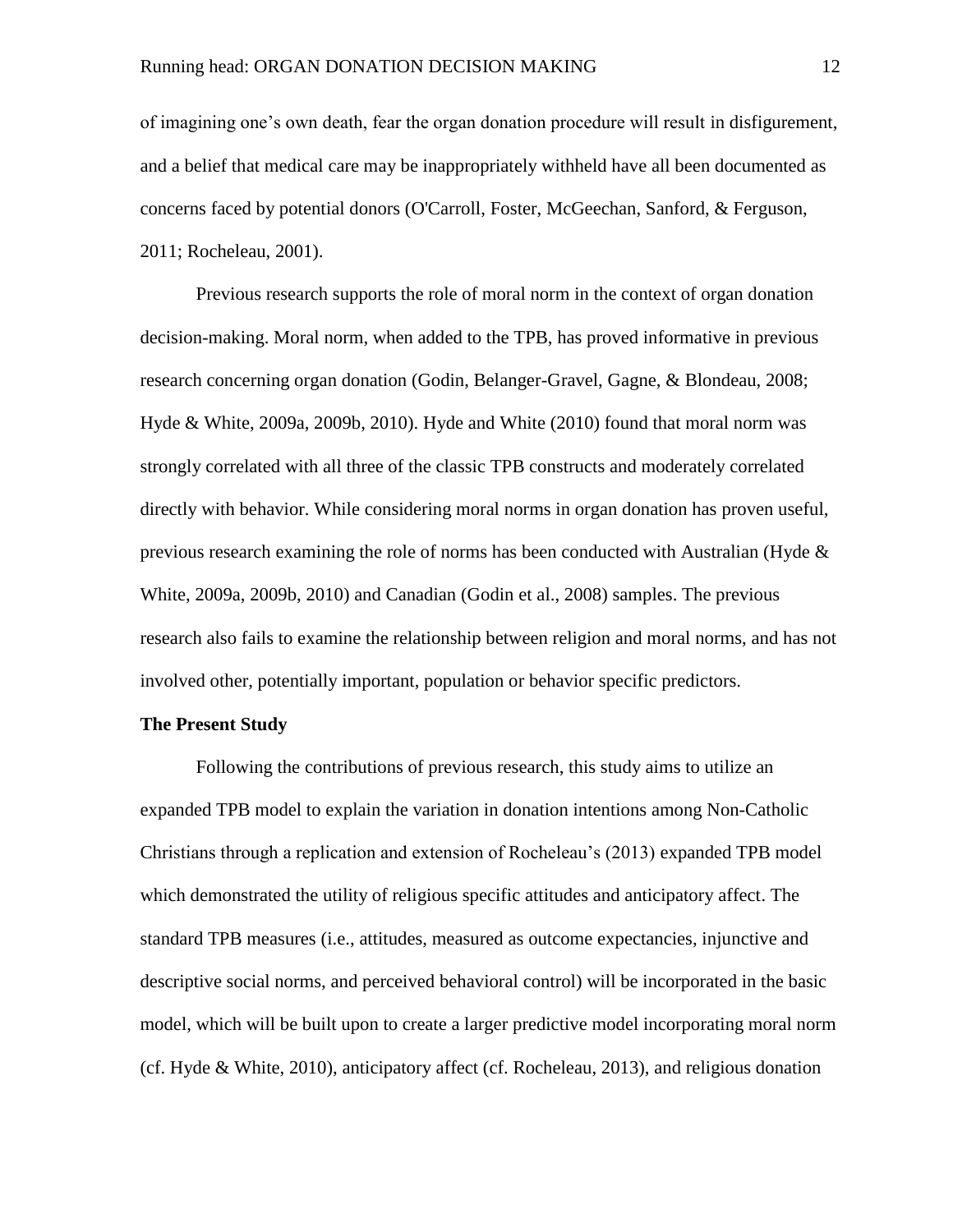attitudes (cf. Rocheleau, 2013). Through the incorporation of moral norm, the present study expands on Rocheleau's extended TPB model. This study will also further describe the role of religion in donation decision making by examining a new religious population.

The present study was designed to address the following hypotheses (see figure 1). When controlling for past behaviors in block 1 the original TPB model including attitudes, perceived behavioral control, and subjective norms (represented in block 2) was expected to be significantly associated with intentions to engage in donation behaviors and account for unique variance above and beyond past behaviors  $(A_1)$ . Each of the three traditional TPB components was expected to account for unique variance in donation intentions, independently of each of the other components. Attitudes are expected to explain unique variance in the prediction of intentions  $(A_2)$ , as are subjective norms  $(A_3)$ , and PBC  $(A_4)$ . Next, moral norm, religion-specific donation attitudes, and anticipatory affect, represented in block 3, were expected to meaningfully contribute to the expanded TPB model of intentions to donate, by accounting for unique variance over and above past behavior and the traditional TPB (blocks 1 and 2;  $B_1$ ). Religion-specific donation attitudes  $(B_2)$  were expected to account for unique variance within this expanded model above all predictors (attitudes, subjective norms, PBC, past behavior, and moral norms). It was also expected that moral norm would contribute to the model by accounting for unique variance independently of all other predictors (attitudes, subjective norms, PBC, past behavior, and religion-specific donation attitudes;  $B_3$ ). Anticipatory affect was hypothesized to meaningfully correlate with intentions to engage in donation behaviors  $(B_4)$ . However, anticipatory affect's relationship in the context of the model was unclear. When controlling for the other components of the model, positive anticipatory affect could account for a significant amount of the variance in the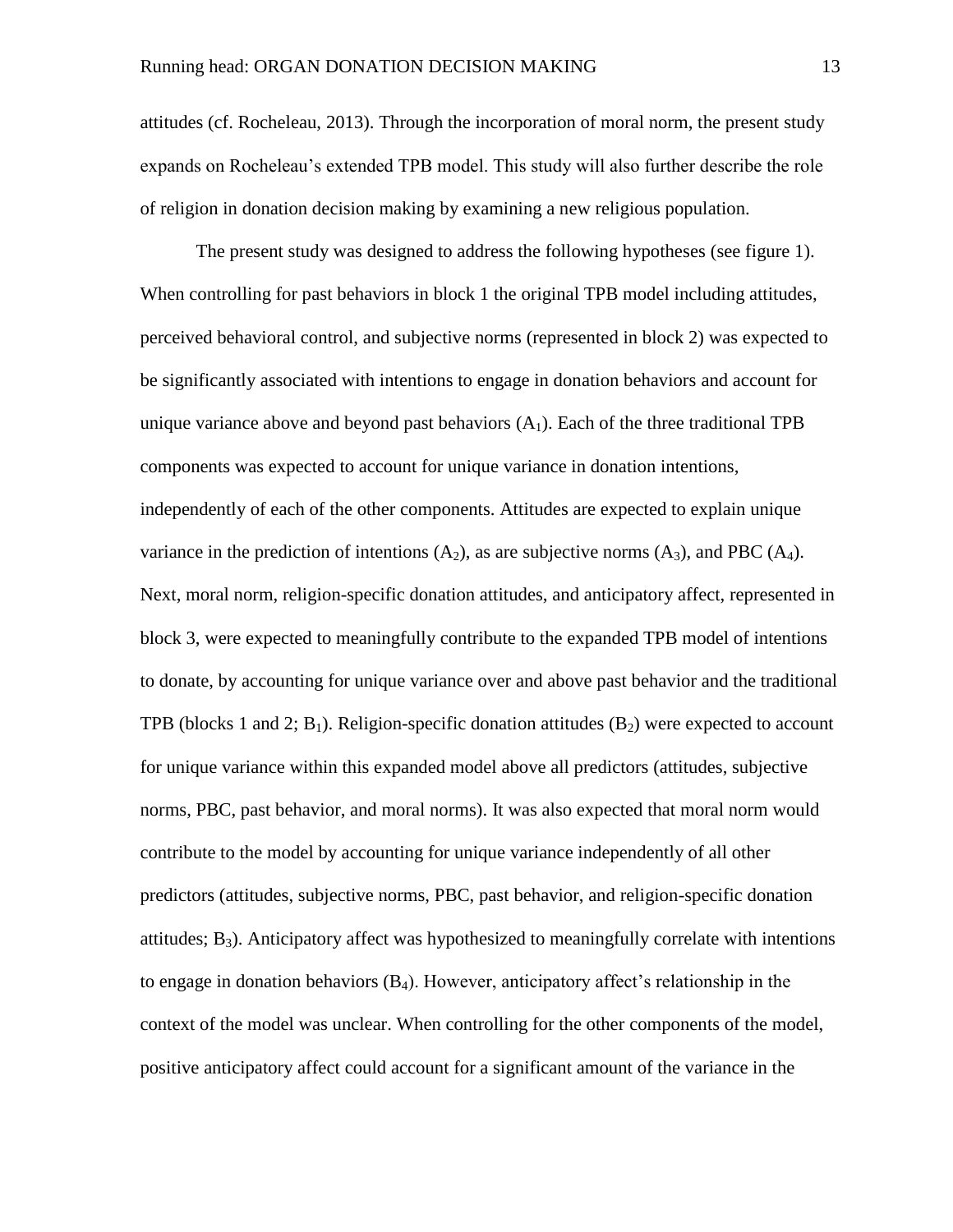expanded TPB model  $(B_5)$  (as in Rocheleau, 2013). Negative anticipatory affect was included in the model to further explore its relationship to the TPB.

### **Methods**

### **Participants**

The research sample was comprised of student volunteers at Appalachian State University participating in the psychology research pool. Partial course credit was offered as compensation for their time. The focus of this study was to identify predictors of donation behavior in a Non-Catholic Christian population. This intention was expressed in the online description of the survey, and participants who do not identify as Non-Catholic Christians were asked to refrain from participating. The sample was mostly female (80.1%), Caucasian  $(92.0\%)$  and young (mean age = 19.34, range = 18-36). Two participants in the sample were past recipients of an organ or tissue transplant. The Institutional Review Board at Appalachian State University approved all procedures for this study on March 22, 2011 (see Appendix A). Data collection was closed March 7, 2012.

### **Procedure**

Before participants completed the online questionnaire, informed consent was obtained (see Appendix B). Informed consent materials contained information about the costs and benefits of the study in accordance with Institutional Review Board policy. Participants were asked to complete the survey in a quiet space of their choosing, in order to promote honest, focused responding. Because the survey contained questions about death, after-life wishes, and personal religious beliefs, it was determined that participants may experience discomfort, during or after completion of the survey. To help participants appropriately address any discomfort, contact information for the ASU Counseling Center was provided at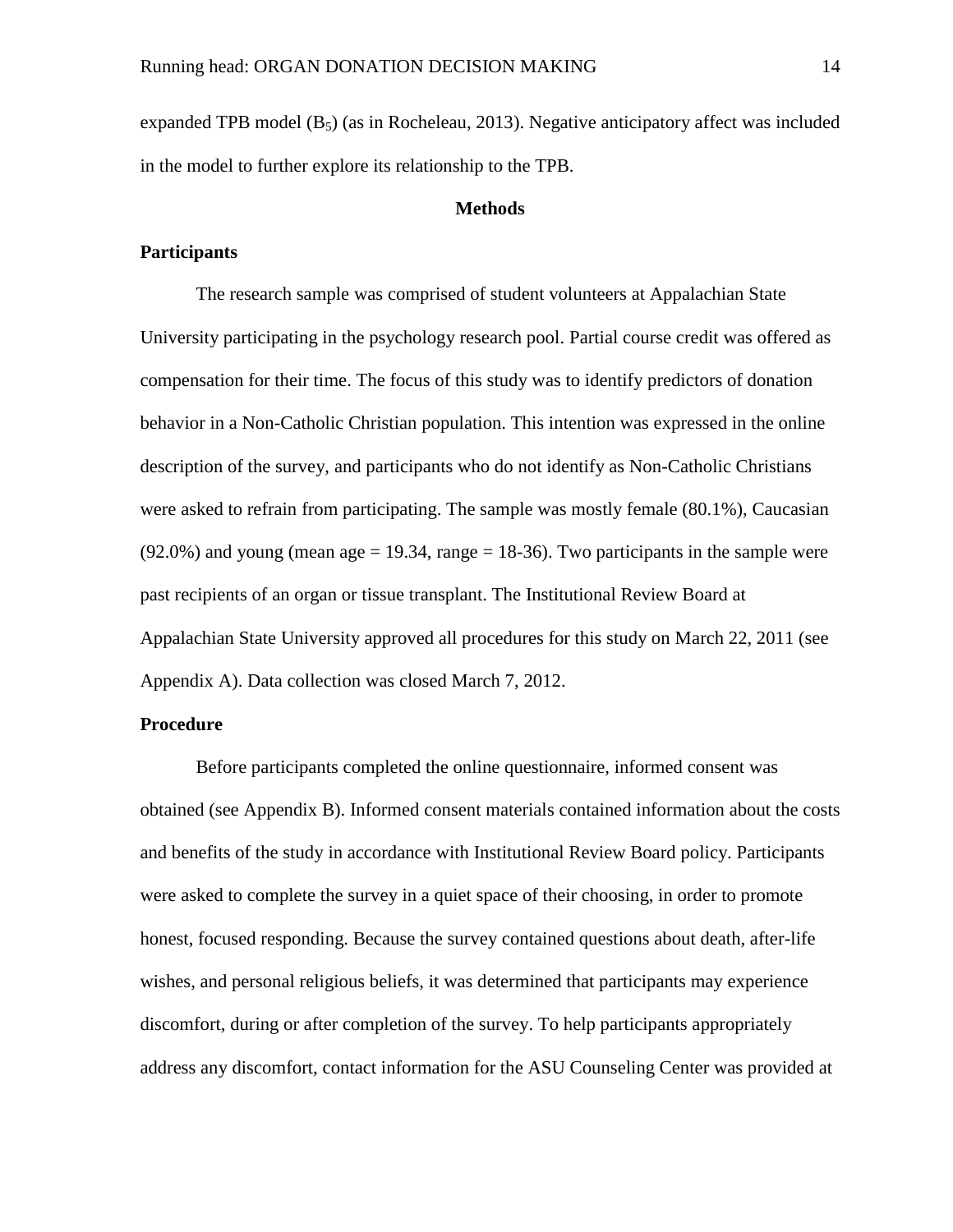the end of the informed consent information. After informed consent was obtained, participants completed demographic questions, followed by a series of Likert-type questions related to the study hypotheses assessing the standard and expanded TPB constructs.

### **Measures**

Demographic information including gender, age, religious affiliation, and income (including parents' income if the student participant received financial support from his or her parents) was collected at the beginning of the survey.

**Attitudes.** Three different measures of attitudes were used. Organ donation outcome expectancies, reflecting the traditional TPB construct of attitudes, were assessed using a sixitem scale (Rocheleau, 2013). A sample item from this scale is: "Transplant recipients gain added years to their life." Items on this scale were rated from 1 (*strongly disagree*) to 7 (*strongly agree*). The scale exhibited good internal consistency in the current sample ( $\alpha$  = .85). Scores were calculated so that higher scores indicate more pro-donation attitudes. Final scale scores range from 1 to 7.

The second scale was composed of 11 items and assessed religion-specific donation attitudes (Rocheleau, 2013). An example from this scale is "The body should be buried whole." Responses were made on a seven-point scale (1 - *strongly disagree* to 7- *strongly agree*). The internal consistency of the scale was adequate ( $\alpha$  = .68). Religion-specific attitudes were calculated so that scale scores ranged from 1 to 7 and higher scores indicate more pro-donation attitudes.

Anticipatory affect was measured using 13 semantic differential items used to assess the connotation of each of the following terms: distressed, nervous, anxious, afraid, worried, scared, uneasy, glad, satisfied, peaceful, content, pleased, and joyful (Rocheleau, 2013).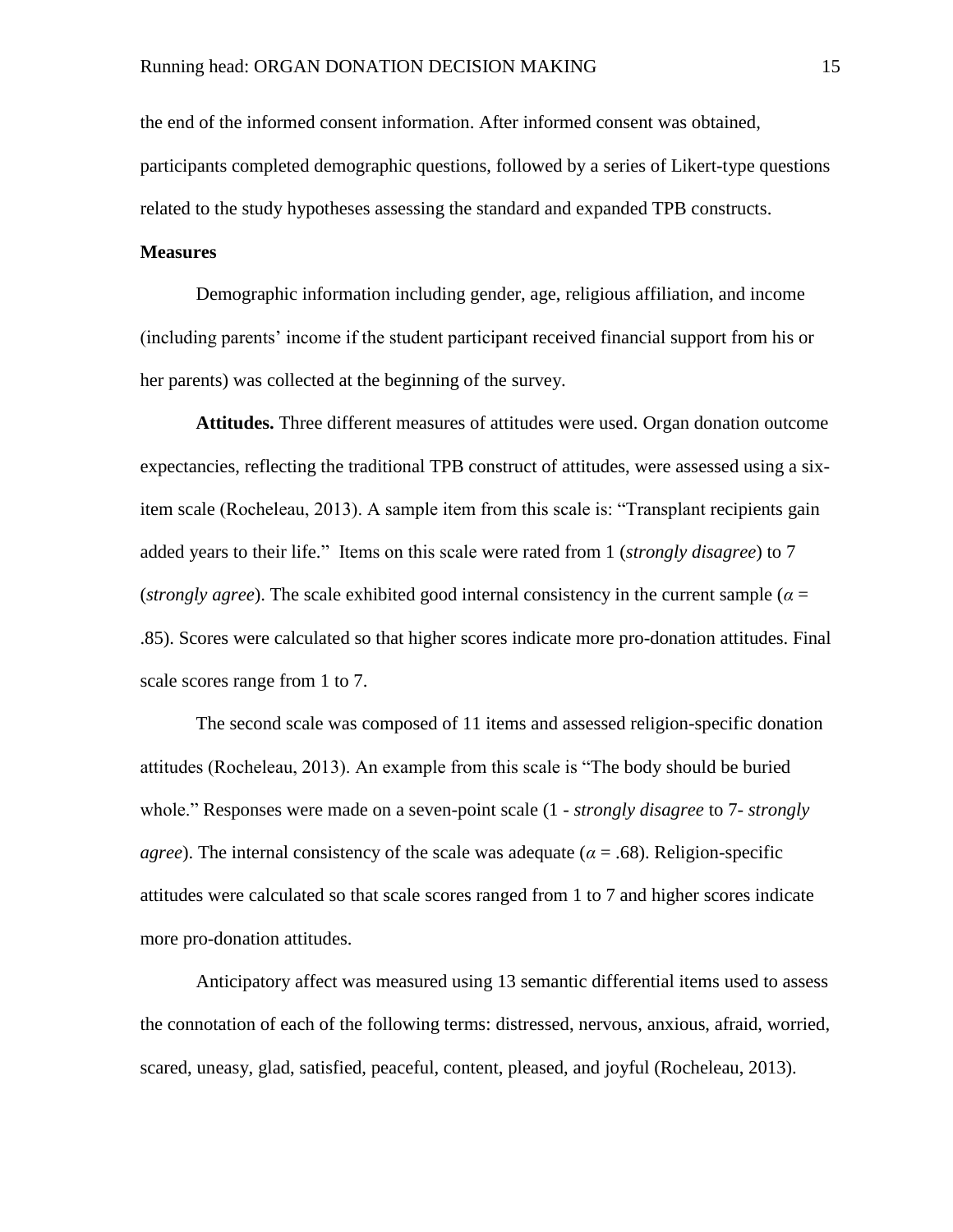Participants were asked to indicate the extent to which each of the adjectives listed described how they felt while completing the survey and thinking about the topic of organ donation on a one to seven scale (e.g., 1 – *happy* to 7 – *not happy*). The items were then separated into negative affect ( $\alpha$  = .92 in the present study) and positive affect ( $\alpha$  = .93 in the present study) following the procedure adopted by Rocheleau. Scores on the negative and positive anticipatory affect scales were calculated independently. Negative items were reverse-coded so that higher scores indicated more positive (less negative) affective reactions to intentions. Scale scores ranged from 1 (more negative) to 7 (more positive).

**Subjective Norms.** Subjective norms were measured using a five-item scale (Rocheleau, 2013). This measure assesses both injunctive (e.g., "My next-of-kin thinks I should be an organ/tissue donor") and descriptive norms surrounding organ donation. Responses were made on a 7-point Likert-type scale. The injunctive and descriptive norms items were combined to form a single measure of subjective norms ( $\alpha = .88$ ). Scale scores were calculated so that higher scores represented more pro-donation norms. Calculated scores ranged from 1 to 7.

**Moral Norm.** The extent to which the participant viewed organ donation as innately right or wrong was assessed on a four-item scale (Hyde & White, 2010). An example item is "I believe I have a moral obligation to donate my organs and tissues after my death". Responses on this scale range from 1 (*strongly disagree*) to 7 (*strongly agree*). The scale exhibited good internal consistency in the current sample ( $\alpha$  = .88). Higher calculated scale scores indicated assessment of donation behaviors as more morally good. Final scale scores ranged from 1 to 7.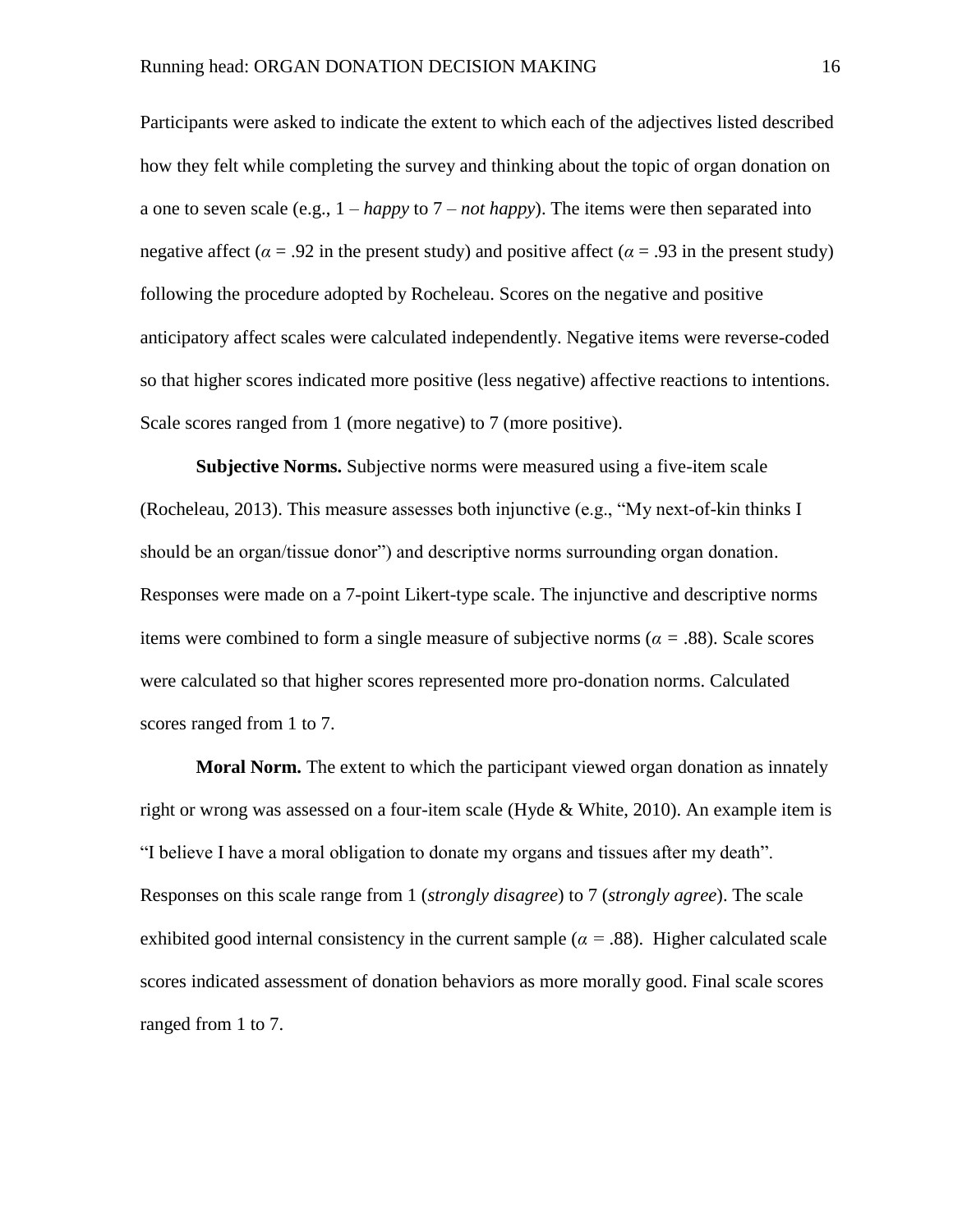**Perceived Behavioral Control.** A six-item scale was used to assess PBC (Rocheleau, 2013). "How certain are you that you could talk to your next-of-kin about donation" is an example of an item from this scale. Responses to this scale were made on a 10-point scale progressing in increments of ten. This scale ranges from 0 (*highly uncertain*) to 100 (*completely certain*) and exhibited good internal consistency in the current sample (*α* = .94). Scores on the final computed scale ranged from 1 to 11. As is true for the individual items, higher computed scales scores represent greater PBC.

**Intentions.** The intentions of participants to engage in organ donation behaviors within two months were measured. This five-item scale consists of items rated from 1 (*not at all likely*) to 7 (*very likely*). A sample item from this measure is "How likely are you to have a discussion with your family members about your wishes regarding donation in the next two months?" This scale exhibited adequate internal consistency ( $\alpha = .77$ ). Scale scores were computed so that higher scores indicate greater intention to execute donation behaviors. Scale scores ranged from 1 to 7.

**Past Behavior.** Past behaviors were measured using three fixed-response items ("Are you identified as a donor on your driver's license?" "Have you ever discussed your wishes regarding organ/tissue donation with your family?" and "Have you or your family ever donated a loved one's tissues or organs?").

#### **Results**

To ensure that the study sample reflected the target population of Non-Catholic Christians, a demographic question concerning religious affiliation was used to isolate and remove participants who completed the survey in error (Non-Catholic Christian sample,  $N =$ 176). Before exploring the main hypotheses, scores on all scales were calculated so that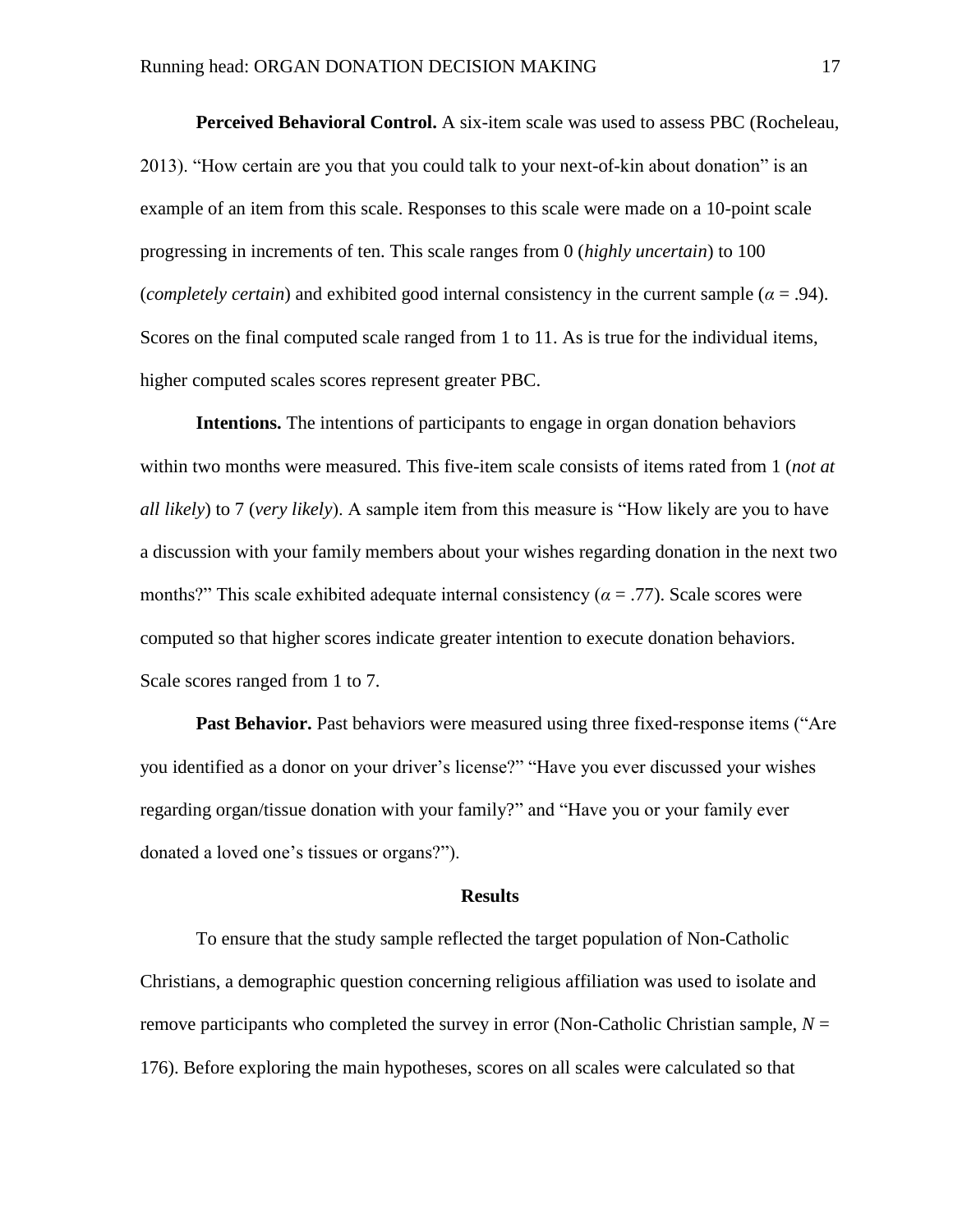higher scores indicated more pro-donation perspectives. Means and standard deviations can be found in Table 1. Bivariate correlations were performed prior to the hierarchical regression to determine the extent to which each element of the expanded model was correlated with intentions. Results of the bivariate correlations can be found in Table 2. Participants with missing data were excluded pairwise from bivariate correlations and listwise from the hierarchical regression; therefore the final number of participants differs slightly across analyses (see Tables 2 and 3).

All of the traditional TPB measures correlated with intentions (all  $p$ 's  $\leq$  .001). Three of the four proposed expanded TPB measures (religious attitudes, positive affect, negative affect, and moral norm) also correlated with intentions. Religious attitudes, positive affect and moral norm were positively correlated with intentions as predicted (all  $p$ 's  $\leq$  .001). Negative affect was not correlated with intentions ( $p = .14$ ). These results support the inclusion of the standard TPB measures (attitudes, subjective norms, PBC) and three of the proposed measures (religious attitudes, moral norm, and positive affect) in the final model.

Hypothesis  $B_4$  predicted that both affective measures would be correlated with intentions. Results of the bivariate correlations partially support this hypothesis. Though positive affect was significantly positively correlated with intentions, an insignificant negative correlation between negative affect and intentions was observed. Due to the limited knowledge about the role affect plays in donation decision making, both positive and negative affect were included in the final model in accordance with the original analysis plan.

Next, the basic TPB model (attitudes, PBC, subjective norms; block 2) and the expanded TPB model (TPB, positive and negative affect, religion specific attitudes, moral norms; block 3) were tested through hierarchical regression; results can be found in Table 3.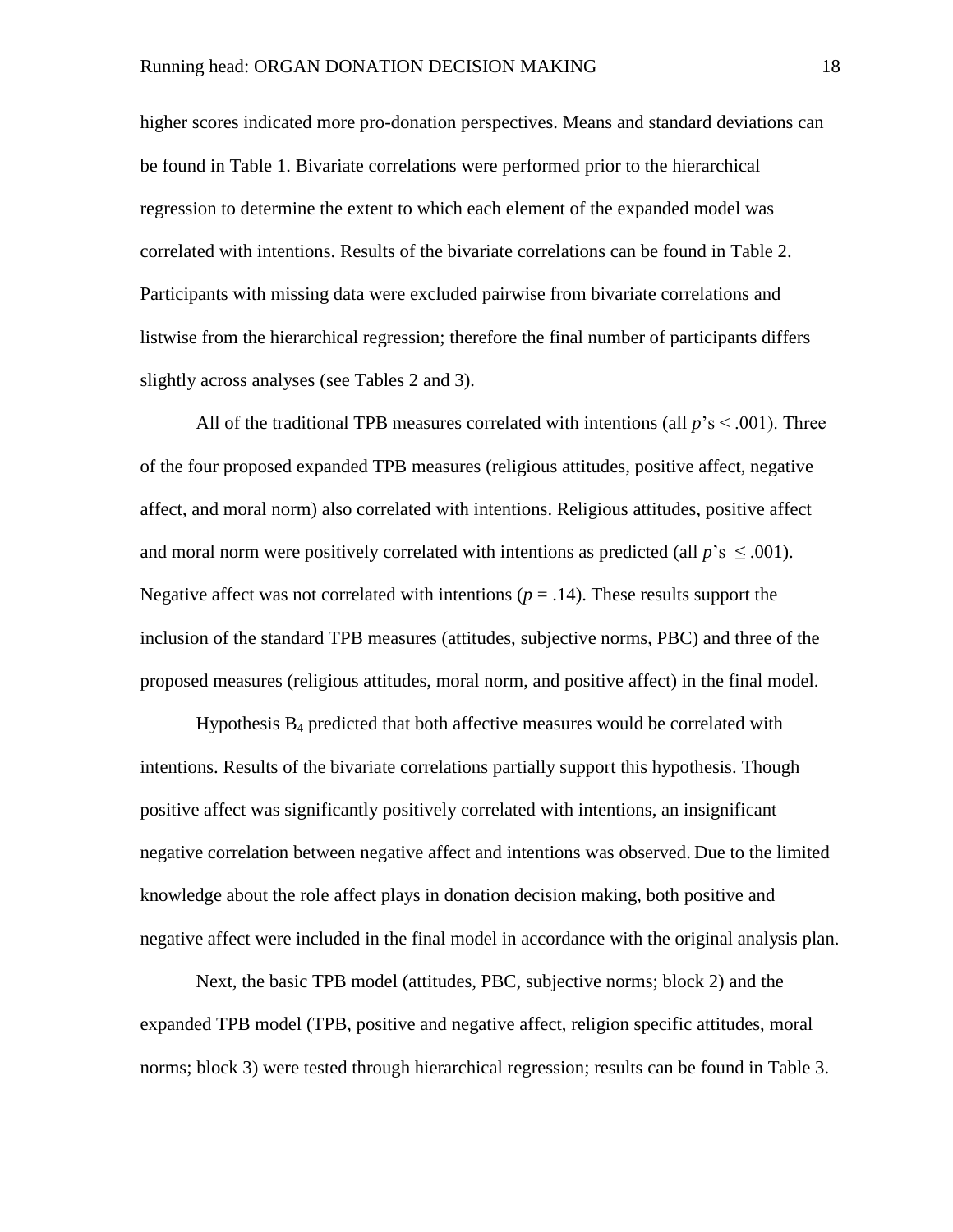Past behaviors were entered into the first block and basic TPB constructs (i.e., attitudes, norms, and PBC) were added in block 2. Supporting hypothesis  $A_1$ , the standard TPB model was a significant predictor of intentions over and above past behaviors,  $F(3,144)$ ,  $R^2 = .43$ , p < .001. This expanded model (block 3) provided a marginally significant and small, *F*(4, 140) = 2.35,  $R^2$ <sub> $\Delta$ </sub> = .04,  $p$  = .06, improvement above the traditional TPB model, supporting hypothesis  $B_1$ .

To test hypotheses  $A_2$ - $A_4$  single-degree-of-freedom tests for the traditional TPB constructs were examined. Within the extended model, attitudes  $(A_2)$  and subjective norms  $(A_3)$  accounted for unique variance in intentions, supporting hypotheses  $A_2$  and  $A_3$ . In contrast, perceived behavioral control  $(A_4)$  was no longer a meaningful addition to the full model.

The single-degree-of-freedom tests of religion-specific donation attitudes and moral norms were used to test hypotheses  $B_2$ , and  $B_3$ . Of the proposed additional measures, only moral norm  $(B_3)$  improved the predictive ability of the model above and beyond the other measures. No other proposed additions to the TPB model contributed to the predictive ability of the model (all  $p$ 's  $> .35$ ). Hypothesis B<sub>2</sub> predicting the individual contribution of religionspecific donation attitudes was not supported. The expanded model included attitudes, subjective norms, and moral norms accounting for 47% of the variance in participants' intentions, approaching a large ( $R^2 = .50$ ) effect size (Cohen, 1988).

In a series of exploratory analyses Non-Catholic Christian denominations were compared (see Appendix C). Baptist ( $n = 57$ ), Non-Denominational ( $n = 46$ ), Methodist ( $n =$ 24) and Presbyterian  $(n = 20)$  were the most frequently cited denominations. These denominations did not differ from the overall sample on means for past behaviors, attitudes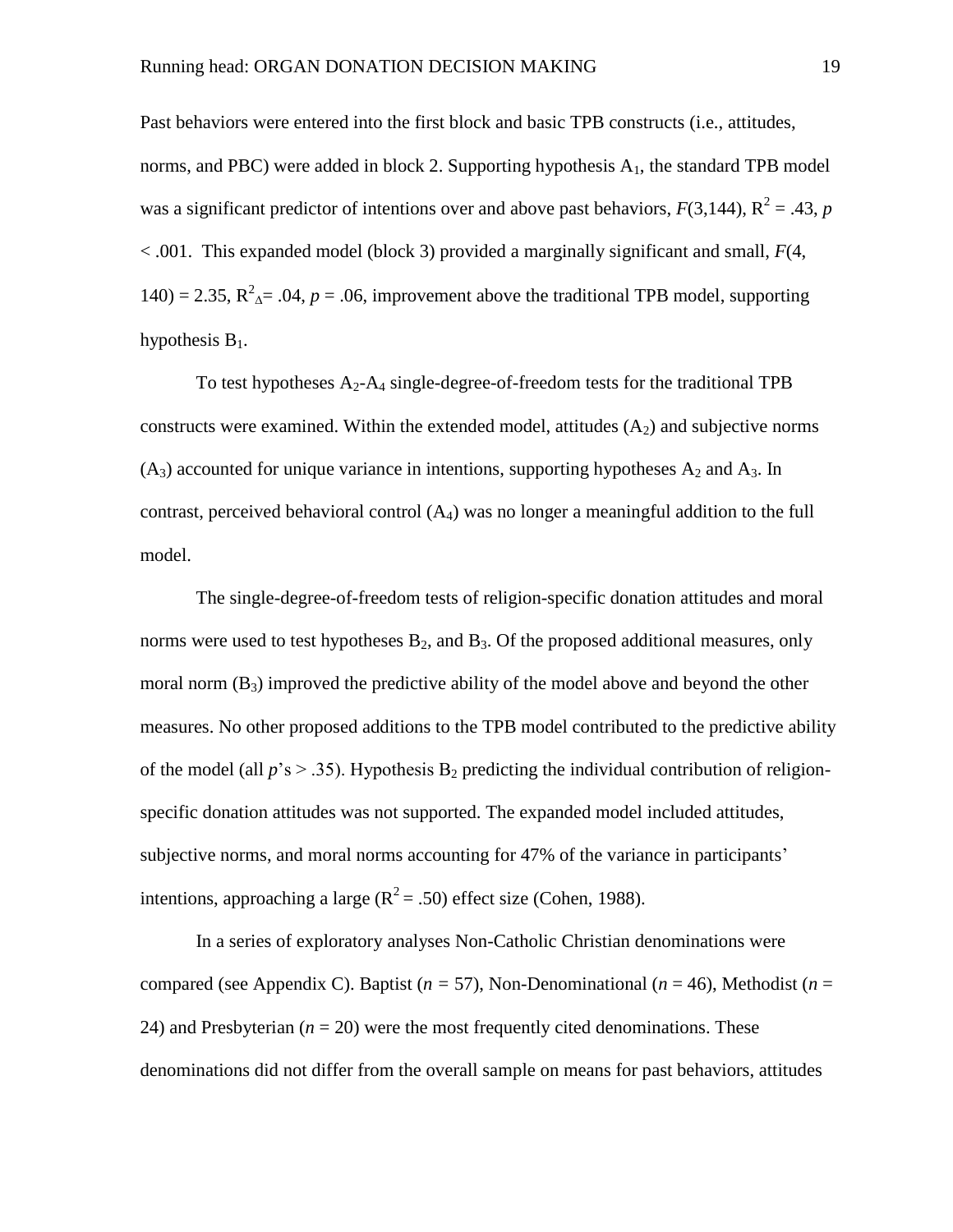$(p = .44)$ , PBC  $(p = .49)$ , negative affect  $(p = .99)$ , positive affect  $(p = .62)$ , moral norms  $(p = .44)$ .34), or intentions ( $p = .86$ ). Subjective norms described by Non-Denominational Christians  $(M = 5.55, SD = 1.16)$  were significantly more pro-donation  $(p = .02)$  than subjective norms reported by Baptists ( $M = 4.84$ ,  $SD = 1.16$ ). No other differences in subjective norms were observed (all *p*'s > .21) The overall pattern of hierarchical regression results did not differ from the general findings for Non-Denominational Christians. For Baptists and Methodists, past behaviors and the traditional TPB model predicted intentions but the proposed measures did not. For Presbyterians, past behaviors and the proposed measures did not prove functional predictors of intentions over the other measures.

#### **Discussion**

The need for organ donors continues to increase. Religion can provide a reason to donate and a reason not to donate (Rocheleau, 2013). Non-Catholic Christians are a diverse and large subgroup in the United States. Better understanding how Non-Catholic Christians make the decision to become organ donors could improve interventions and increase donation in this specific religious population. This is the first study to use a sample composed of a Non-Catholic Christian sub-group to explore the motivations for organ donation decisions. Results further established the ability of the TPB to predict intentions to engage in organ donation behaviors, and expanded upon previous findings by selecting a unique sample and proposing a new approach to expanding the TPB model.

Analysis confirmed that the TPB is a good predictor of intentions, explaining more of participants' intentions than was explained by past behaviors alone. Each of the original TPB constructs improved the model's ability to predict intentions. Using outcome expectancies related to religious beliefs (religion-specific attitudes), emotional experience while thinking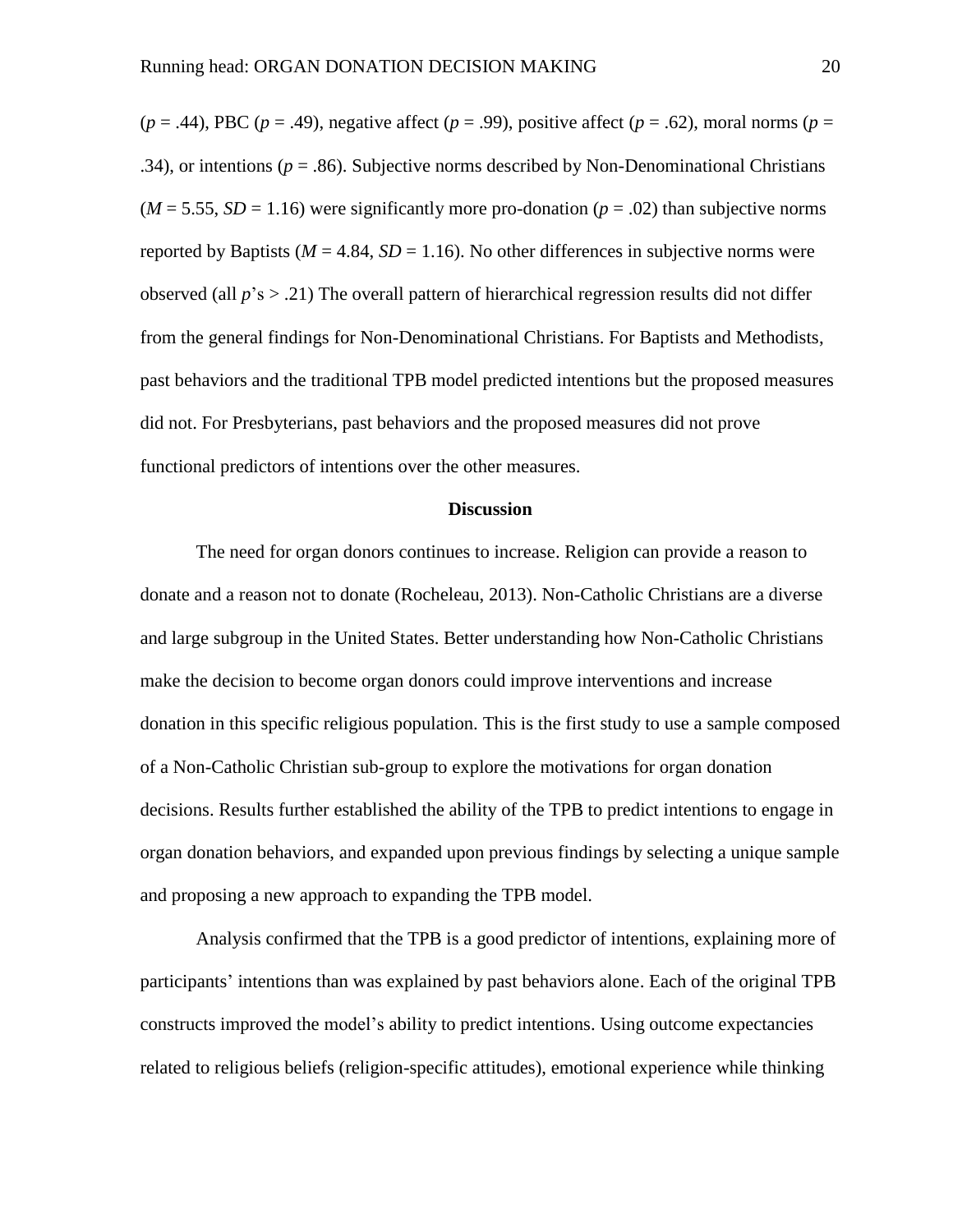about organ donation (anticipatory affect), and beliefs regarding whether organ donation is right or wrong (moral norm) in conjunction with the TPB only slightly increased prediction of intentions to donate. Religion-specific attitudes and anticipatory affect did not individually improve the prediction of intentions, but moral norms did. General outcome expectancies regarding organ donation (attitudes) and the donation-related beliefs and behaviors of important others (subjective norms) continued to forecast intentions after the new constructs were added. Once religious attitudes, moral norms, and anticipatory affect were used to predict intentions, participants' assessment of their ability to execute the preparatory behaviors (PBC) did not predict intentions.

According to Ajzen and Madden (1986), PBC are less likely to predict intentions when the target behavior is within the individual's volitional control. Perceived behavioral control may not contribute to the predictive ability of the TPB model in the present study because participants were confident that they could perform organ donation behaviors, supported by a high mean PBC ( $M_{PRC} = 8.59$ , Range 1 - 11). Rocheleau (2013) observed similar results when investigating intentions to engage in organ donation behaviors in a religious population (including Jewish, Muslim and Catholic participants). In the present study and that of Rocheleau (2013), domain-specific or population-specific constructs were more salient predictors of intentions than PBC.

Subjective norms have been included in multiple studies of organ donation but findings about their utility when predicting donation behaviors have been contradictory. Bresnahan et al. (2007) found subjective norms predictive of intentions in an American sample but did not replicate this finding in Japanese or Korean samples. Using the theory of reasoned action, Radecki Breitkopf (2006) showed subjective norms did not predict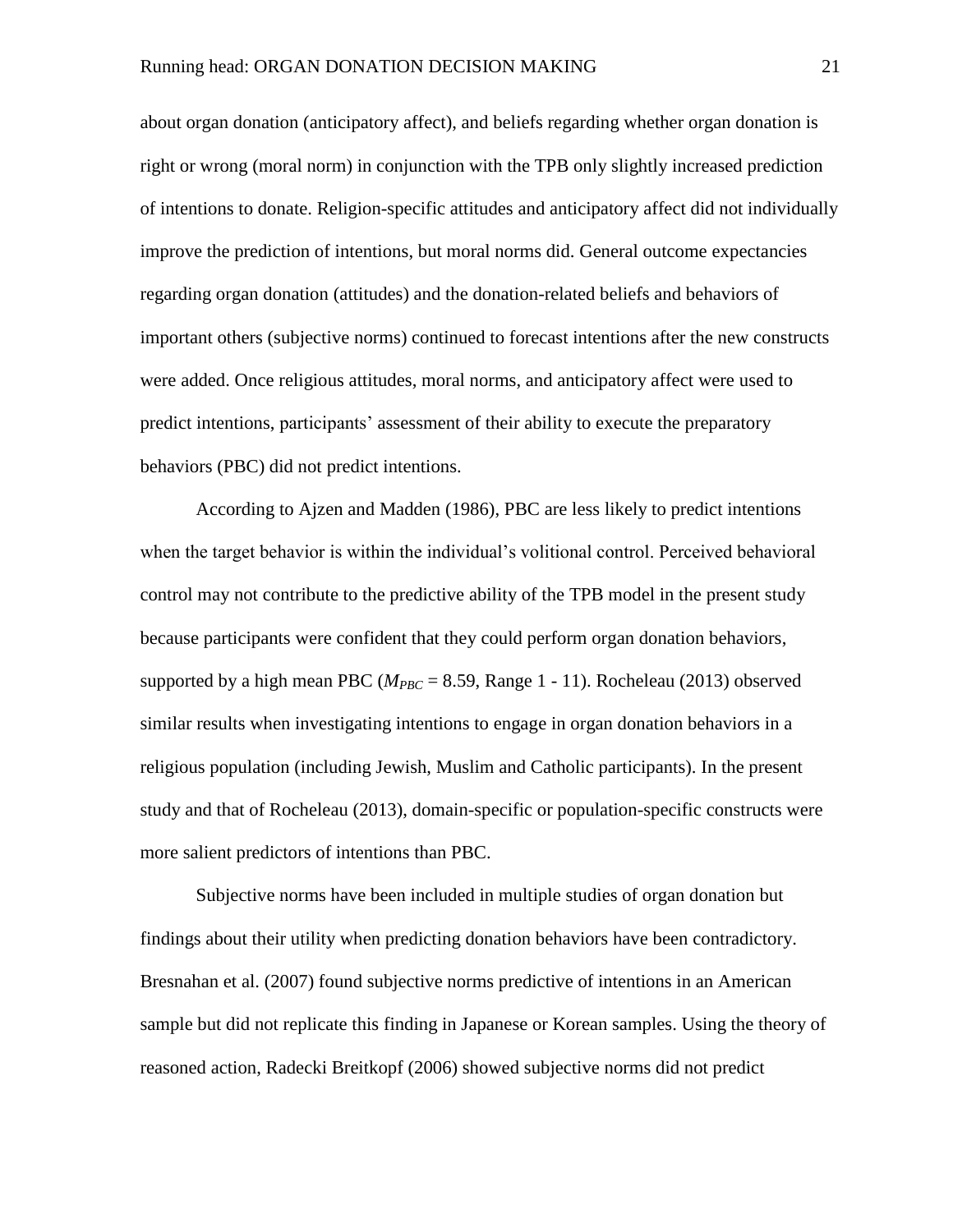intentions to sign a letter of intent to become an organ donor. Rocheleau's (2013) study yielded a significant relationship between subjective norms and intentions to engage in donation behaviors.

One explanation for these mixed finding between studies is differing approaches to the measurement and conceptualization of injunctive norms. Different aspects of social norms may vary in their relation to intentions. For example, personal descriptive norms were found to relate to intent to sign a donor registration form while subjective norms were related to intention to discuss donation wishes (Park & Smith, 2007). In the present study, both perceptions about others' beliefs (injunctive norms) and observations of others' behaviors (descriptive norms) were measured. This approach is theoretically supported by the findings of Park and Smith (2007), whose findings suggest that measuring different types of norms is important because different norm types may act differently within the TPB model. The two norm types were combined, replicating the procedure of Rocheleau (2013) and produced an internally consistent measure ( $\alpha = .88$ ) significantly related to intentions. This outcome, replicating the findings of Rocheleau (2013), provides further evidence for the measurement of both descriptive and injunctive norms, and the inclusion of subjective norms when using the TPB model to predict intentions to engage in organ donation behaviors.

Moral norms were related to intentions in a bivariate manner and made a restricted contribution to the prediction of intentions in the context of the expanded TPB model above and beyond past behaviors, the original TPB measures, affective measures, and religionspecific attitudes. These results build upon previous findings, strengthening support for the use of moral norm as a predictor of intentions to engage in organ donation behaviors (Hubner & Kaiser, 2006; Hyde & White, 2009a, 2009b, 2010). The repeated observation of a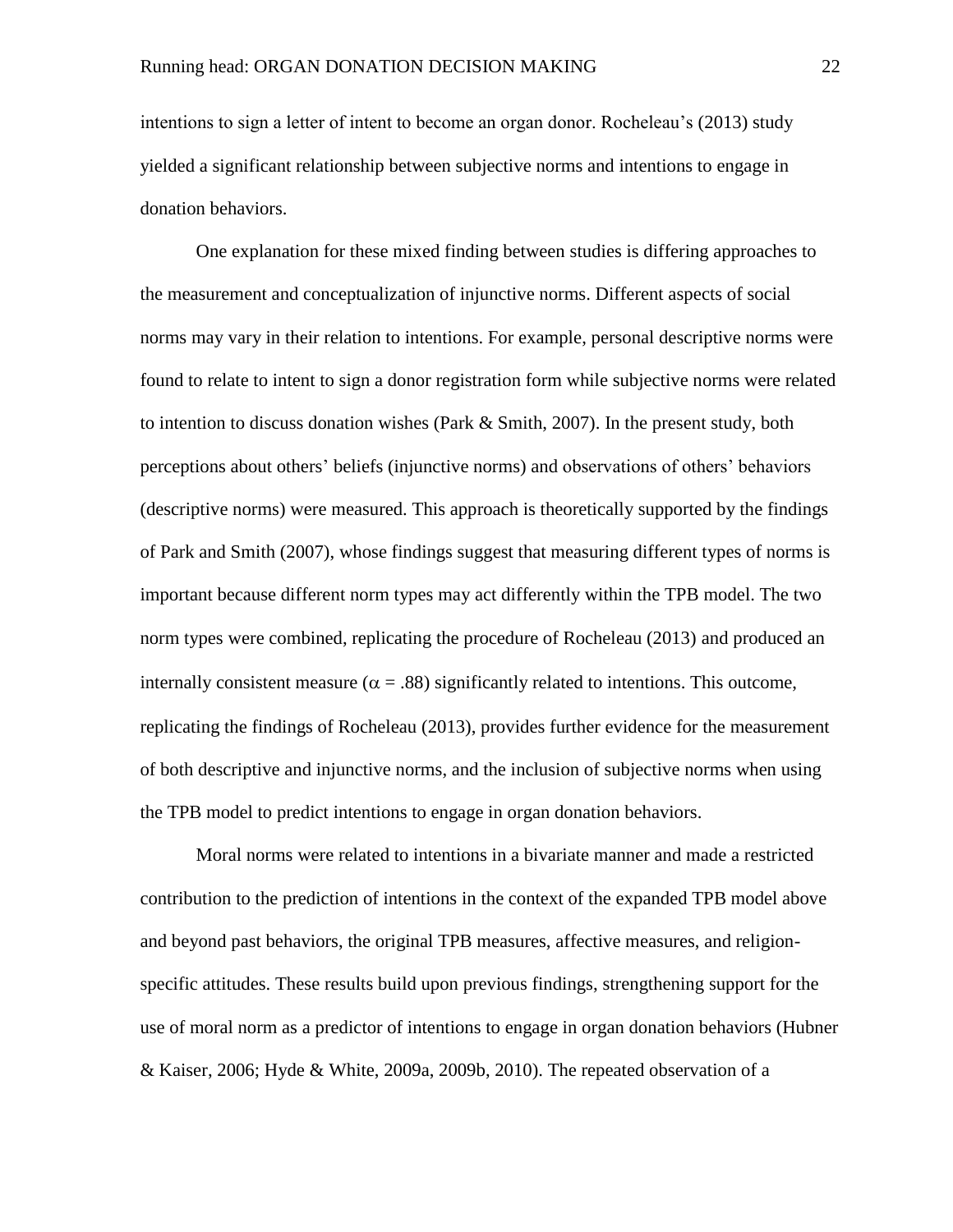relationship between moral norms and intentions may be representative of the moral aspect of organ donation behavior (e.g. "I have a moral obligation to save a life if I can, even after I am dead. It is wasteful and morally wrong to prevent someone else from living a longer life by not agreeing to donate my organs"). Rivis et al. (2009) concluded that moral norm explained more of the variance in intentions when the target behavior would affect the welfare of others. Moral norms are both a theoretically founded and frequently observed contribution to the TPB. Despite the small contribution of moral norms in the present study, in the context of the literature moral norm remains a relevant behavior-specific predictor of donation intentions.

In line with previous research, attitudes accounted for a significant portion of variance in donation behavior intentions. However, religion-specific attitudes were not found to contribute to prediction of intentions in a meaningful way. Literature supports a relationship between religious beliefs and issues surrounding organ donation (Nijkamp et al., 2008; Rocheleau, 2001, 2013). The lack of relationship between intentions and religious attitudes in this study could be explained by measurement error. Religion-specific attitudes were evaluated using a measure developed for a Jewish, Muslim, and Catholic sample (Rocheleau, 2013). For this reason, some of the items may fail to capture the influence of Non-Catholic Christian beliefs on intentions. For example, the item "It is okay to derive benefit from a deceased body" directly references a contradiction of traditional Jewish beliefs which strictly prohibits deriving benefit from the body of the deceased, delaying burial, and the mutilation of the corpse, yet also places the highest value on saving life (Pearl, 1990). This item may also relate to Christians' concerns about burial. Elliot (1999) describes organ donation supported by Christian beliefs but also notes that belief in the resurrection of the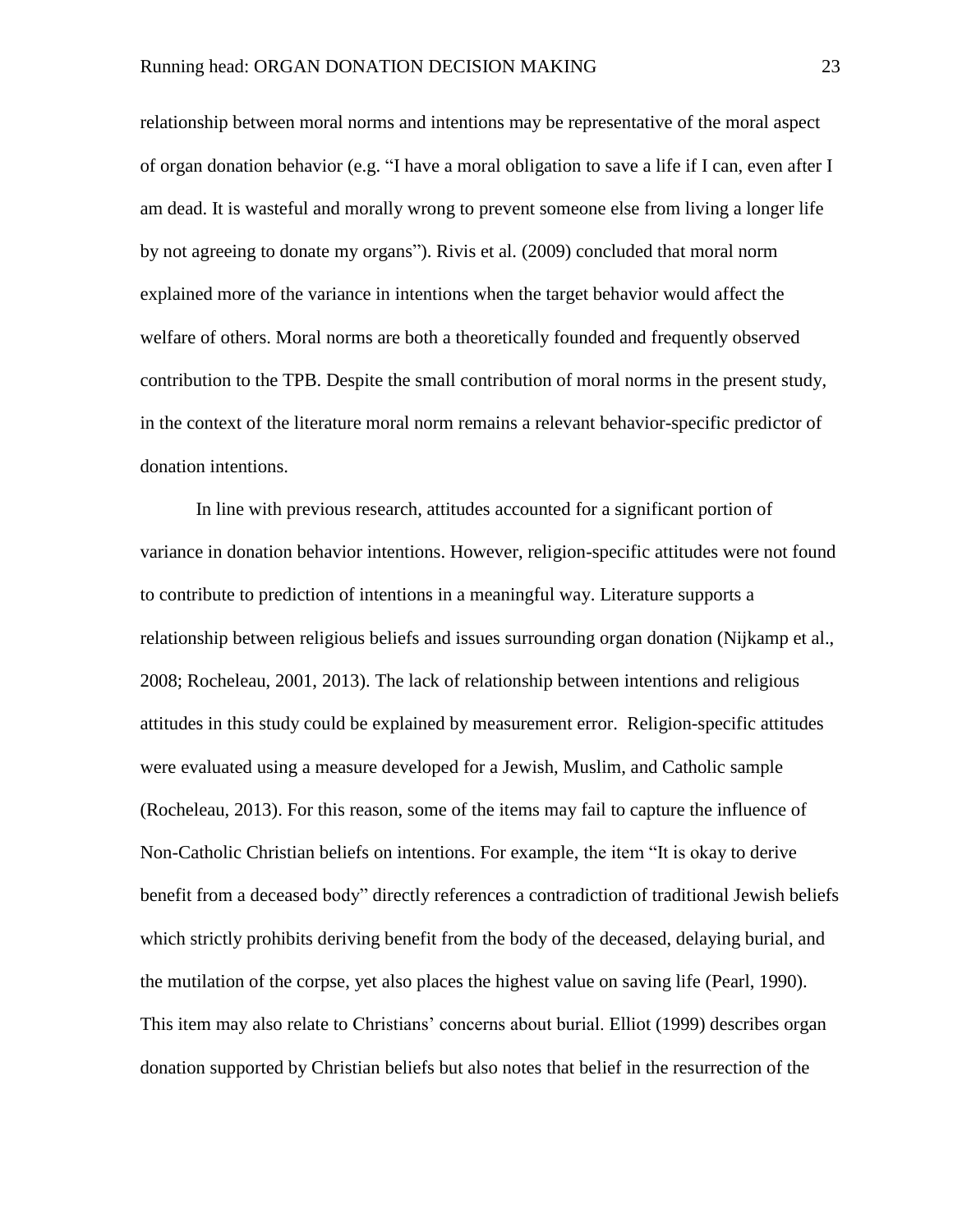body has lead some to believe the body should be buried whole, ensuring resurrection. While this item may capture the concerns of Jewish and Non-Catholic Christian donors, the source of ambiguous instruction differs. More distinct items addressing the conflicts faced by Non-Catholic Christians may be more informative. Considering the findings of Rocheleau (2013), there is reason to believe that outcome expectancies specific to religious beliefs may partially explain Non-Catholic Christians' donation intentions. Further research is needed to determine how religious beliefs in this population influence donation intentions.

Both positive and negative affect failed to inform the prediction of organ donation intentions. Though theory supports affect as a relevant aspect of organ donation decisionmaking (e.g. Godin et al., 2008; van den Berg, Manstead, van der Pligt, & Wigboldus, 2005), its contribution is not reflected in these data. Though the positive relationship between positive affect and intentions predicted by the Rochelau's (2013) study was found, positive affect did not contribute to the prediction of intentions. Furthermore, no relationship was found between negative affect and intentions. This pattern of results is not surprising considering that previous research showed a weak connection between intentions and positive anticipated affect and no connection to negative affect (Rocheleau, 2013).

Mean scores in Rocheleau's (2013) study were higher for both positive (*M* = 4.18, *SD* = 1.44 ) and negative (*M* = 5.32, *SD* = 1.48) affect (compared to *M* = 3.66, *SD* = 1.49 and  $M = 1.99$ ,  $SD = 1.15$ , respectively). Differences between the findings of this study and Rocheleau's (2013) findings are likely, in part, a reflection of differences in sample type. The present study sampled undergraduate students, while Rocheleau used a community sample. Though findings of this study provide only meager support for the use of anticipatory affect measures in the extended TPB model, both the positive and negative affect scales were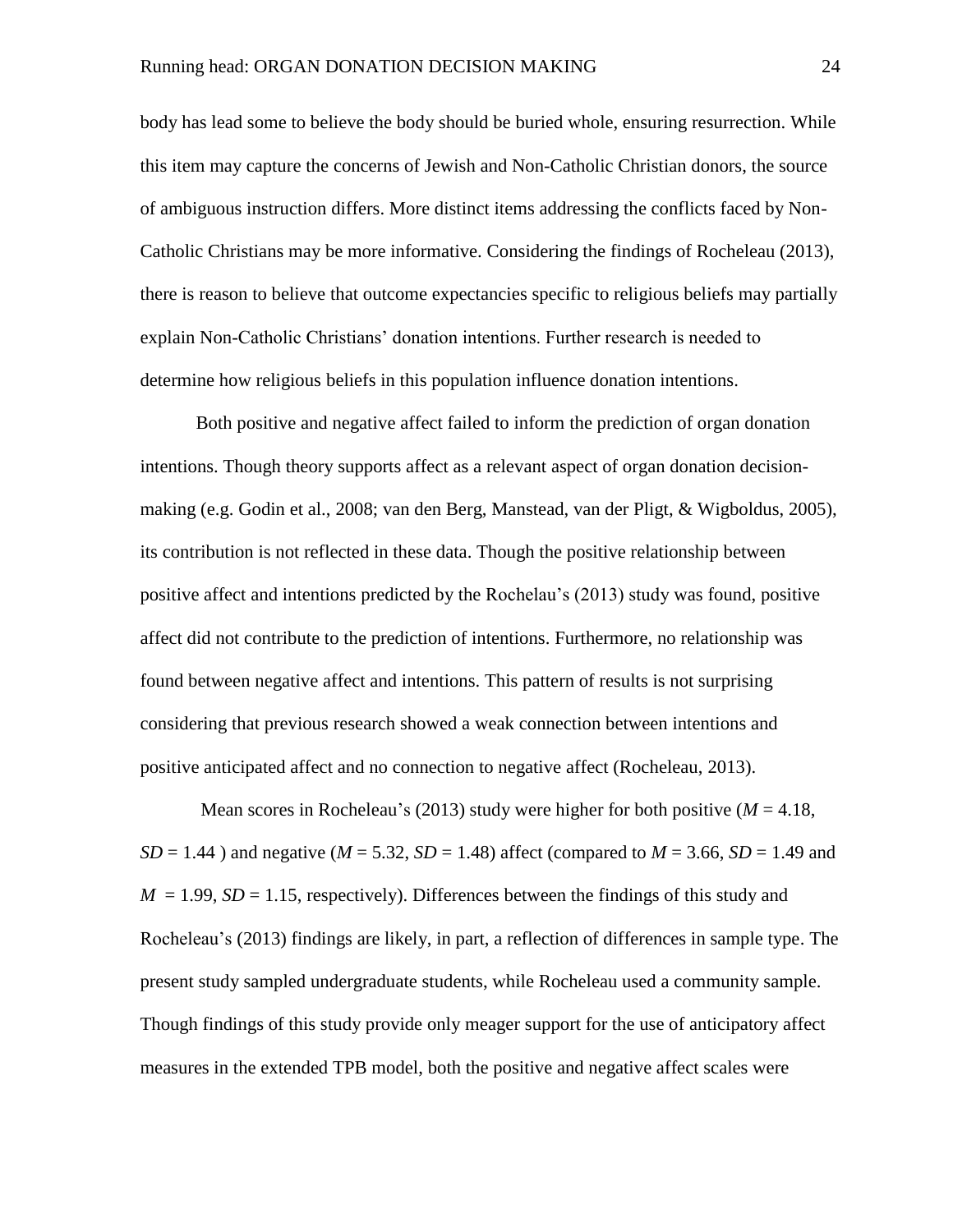reasonably reliable. Considering the theoretical evidence supporting use of affect to predict organ donation decision-making and the lack of organ donation literature including measures or affect, the influence of affect should not be dismissed. Instead, future research could attempt to identify aspects of affect relevant to organ donation decision-making and attempt to measure affect using a different method.

### **Implications for Intervention**

Many of the interventions intended to increase donation behaviors use an education paradigm and target large and varied groups of people. To some extent literature supports this approach. People with more knowledge about organ donation are more likely to be registered as organ donors (Nijkamp et al., 2008). Unfortunately, the number of donors garnered by such interventions is modest, especially within the context of the rapidly growing need for donation (Rocheleau, 2001). Applying knowledge about intentions of specific populations in the design of targeted interventions is one possible way to improve intervention outcomes. The established ability of intentions to predict donation behaviors makes trends in these data reasonable sources of implications for intervention.

Within the traditional model TPB attitudes, subjective norms, and PBC were each important in the prediction of intentions. Addressing attitudes, subjective norms, and PBC via interventions designed to target Non-Catholic Christians should result in increased intentions to engage in donation behaviors and, by extension, behavior itself. Because the link between donation intentions and behavior has been established by previous literature, this study did not measure donation behaviors directly (e.g. Bresnahan et al. 2007; Rocheleau, 2013). When the TPB model was extended, PBC was no longer significantly related to donation intentions. Though volitional control was not as important in the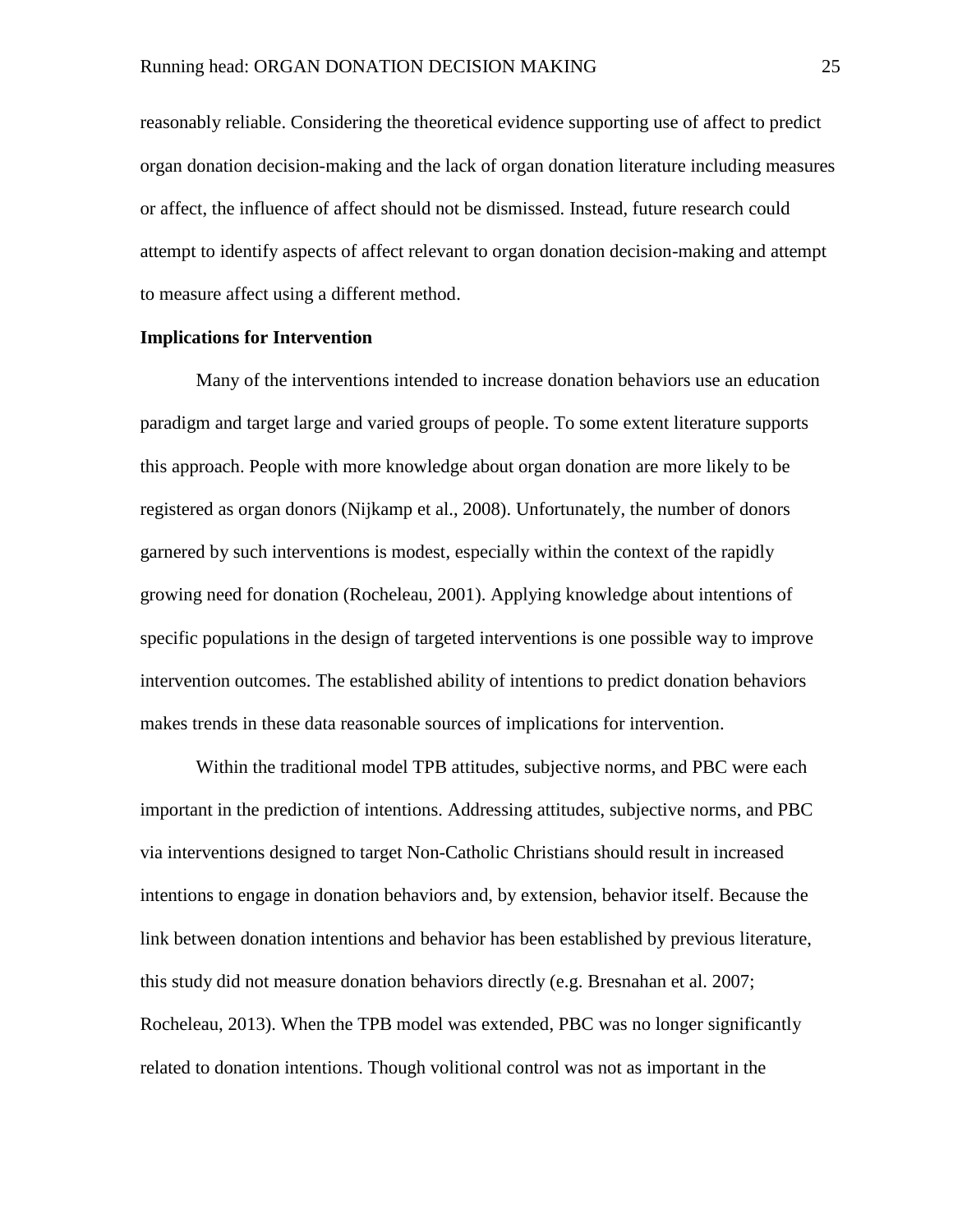formation of intentions, it is possible that including TPB in future interventions is still warranted.

When actual behavioral control is low, a direct effect of PBC on behavior can be observed (Ajzen & Madden, 1986). It is possible that participants in this study perceived their ability to engage in the target behaviors as high because they are unaware of potential barriers to executing the target behaviors. One example of such a barrier is state law regarding consent to donation. If potential donors believe that registering as an organ donor would legally protect their intended gift, and are unaware that their next-of-kin is responsible for making the final decision (in many states), behavioral control over donation behavior could be distorted. The hypothesized relationship between PBC and behavior could not be observed in the current study because measures of behavior were not included. Behavior has been measured previously by collecting completed donation registration materials, asking participants to compose letters to their next-of-kin, and collecting self-report data about donation behaviors in a follow-up study (Hyde & White, 2010; Radecki & Jaccard, 1999; Rocheleau, 2013).

Religious attitudes, positive affect, and negative affect lacked influence in the full model, implying that they should not be the focus of interventions to increase Non-Catholic Christians' donation behaviors. However, religious attitudes may be more influential than the results of this study imply and should not be wholly discounted (see discussion of religionspecific donation attitudes above). Negative affect's failure to contribute to the prediction of intentions is encouraging. Previous research suggests that negative emotions surrounding donation could contribute to low donation registration (Rocheleau, 2005). Findings from this study suggest that negative affect is less influential than other factors (e.g. the original TPB)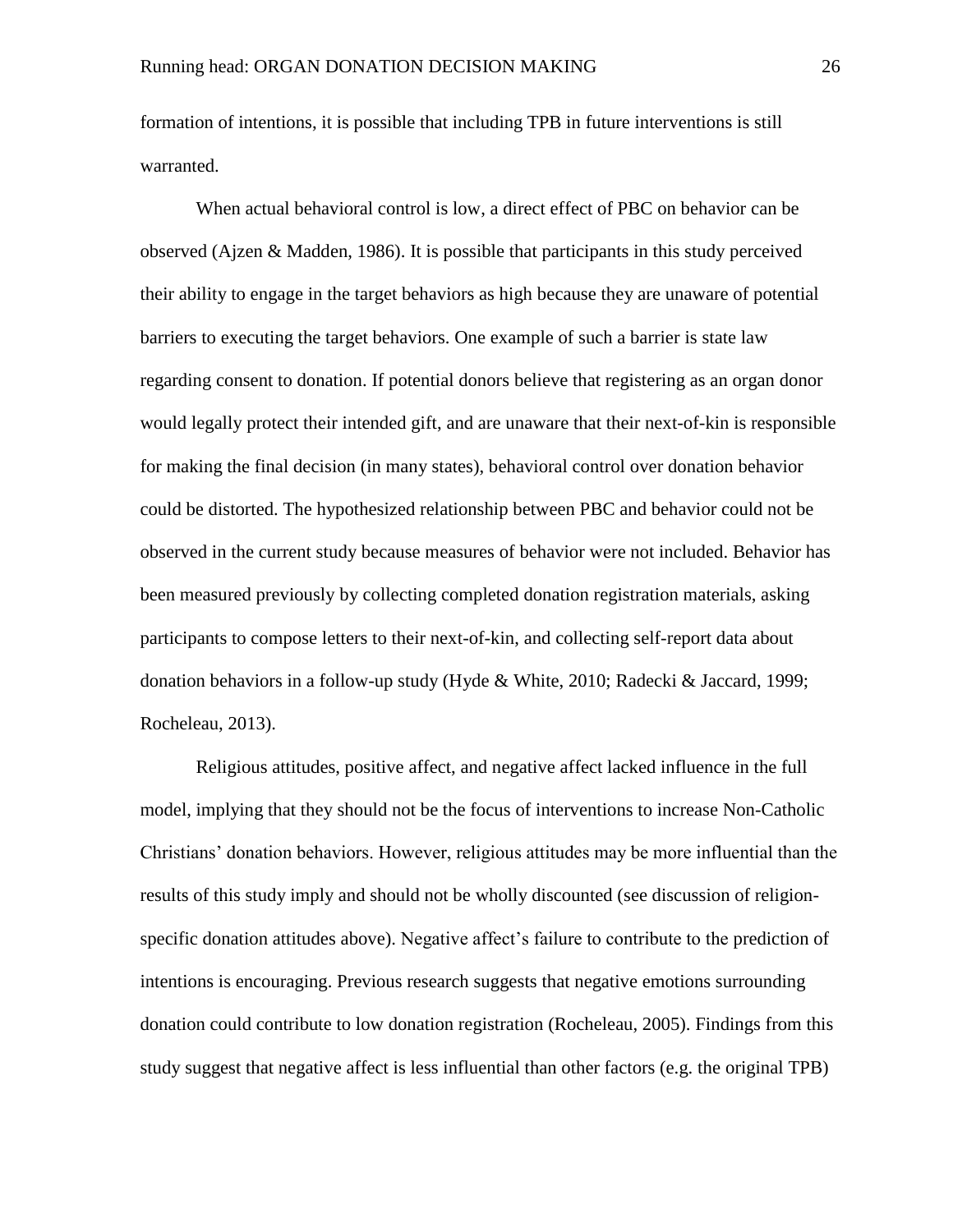in donation decision making among Non-Catholic Christian young-adults. Coupled with Rocheleau's (2013) similar findings in a community sample, the findings from this study do not support a need for interventions to address negative affect.

Moral norms were somewhat useful in the prediction of donation intentions and are a possible unique target for intervention with Non-Catholic Christians. Moral obligation, personal principles, values, and responsibility were all accounted for in the moral norm measure. Moral norms are more influential when the behavior under consideration involves a moral aspect (good or bad) and when results of that behavior affect others (Sparks  $\&$ Shepherd, 2002). Indeed, a survey found that the largest factor impacting donation is a desire to help other people (Morgan, Harrison, Afifi, Long, & Stephenson, 2008). Large-scale interventions either describing organ donation behaviors as morally good or emphasizing the positive influence organ donation registration has on others may be effective in changing moral perspectives.

Because religious leaders provide moral guidance for their congregation, collaborating with Christian leaders might influence parishioners' moral perspective on organ donation. In a qualitative study conducted among African American clergy  $(N = 26)$ , a perceived need for further education on the topic of organ donation was expressed (Arriola, Perryman, Doldren, Warren, & Robinson, 2007). Though none of the clergy in the study were familiar with their denomination's position of record on organ donation, they felt that they could make a difference in their parishioners' donation decisions. Parishioners' confusion about how teachings of Non-Catholic Christian faiths apply to organ donation might lead to fewer donation behaviors despite the fact that all major religions support organ donation (Organ Procurment & Transplant Network, 2012). Arriola et al. (2007) concluded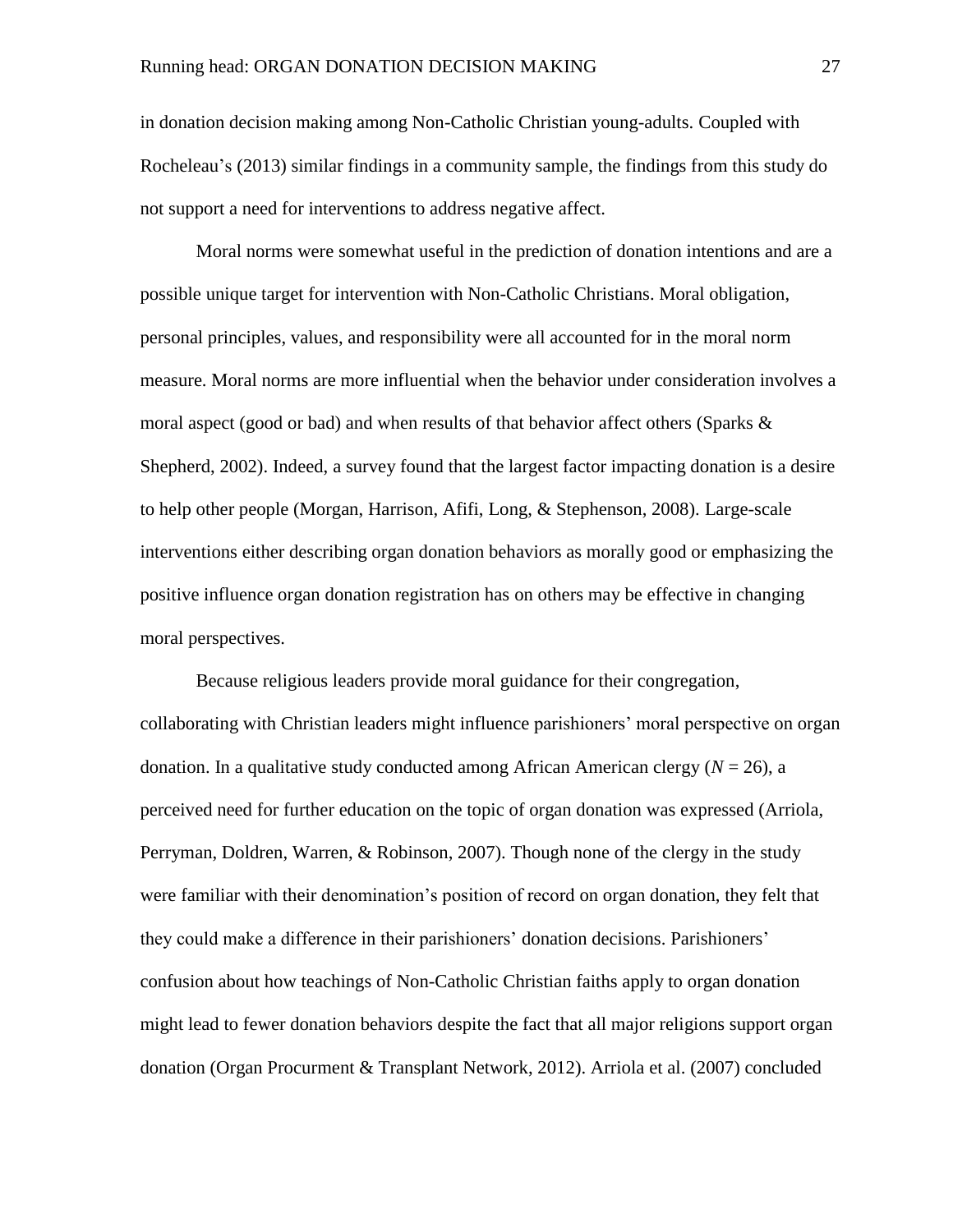that through education and advocacy, African American clergy could be instrumental in informing parishioners' organ donation decisions.

Interventions with young-adult Non-Catholic Christians targeting attitudes, subjective norms, perceived behavioral control, and, to a lesser extent, moral norms are supported by this study. Negative affect appears to be less influential in the formation of donation intentions. Conclusions about the utility of targeting positive affect and religion-specific donation attitudes can not be confidently drawn, though these constructs did not help to explain donation intentions.

### **Limitations**

As previously discussed, the measure of religious attitudes about donation was originally designed for a sample including Catholic, Jewish, and Muslim participants (Rocheleau, 2013). This means some of the items target concerns specific to those religious communities. The religious attitudes measure was selected because it had previously shown empirical and functional success. However, specificity may be responsible for the failure of religion-specific donation attitudes to predict donation intentions in the present study. This can be addressed in future research with the development of a new scale composed of items specific to religious beliefs of Non-Catholic Christians, or through the removal of items that are apparently inappropriate for the study of Non-Catholic Christians.

Positive attitudes were, on average, very high. This is not surprising, as college students tend to have a favorable view of organ donation. In a meta-analysis of 27 studies using college student samples, twenty measures of attitudes were reviewed (Feeley, 2007). Fifteen (15) of the 20 indicated that students had positive attitudes towards organ donation. Community samples, such as the one studied by Rocheleau (2013), are likely to report more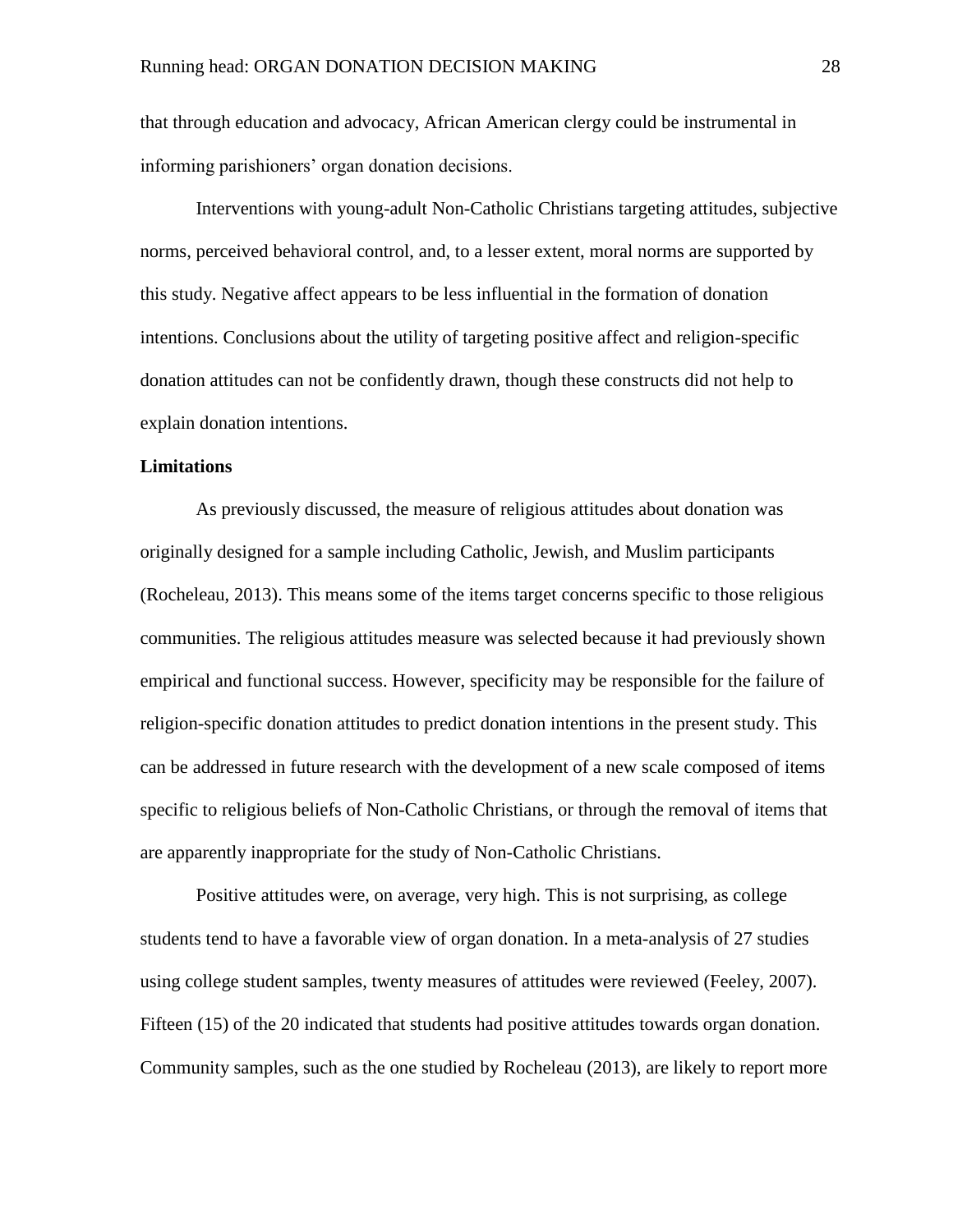variable attitudes. Relevant demographic differences (e.g. education, Nijkamp et al. 2008) between college and community samples could impact attitudes, along with other TPB variables. It is also possible that social desirability influenced responses to this and other study measures. High positive attitudes could reflect a perception that supporting organ donation is the right thing to do. Indeed attitudes were significantly correlated with moral norms  $(r = .53, p < .05)$ . Because attitudes towards organ donation in this sample are, so high, as to indicate a ceiling effect, they are not likely to improve with intervention. Interventions with Non-Catholic Christian college students may wish to target other TPB constructs, subjective norms, PBC, or even moral norm, as positive attitudes towards donation are frequently observed in college samples.

Self-selection could also have impacted this study. Observation of past behavior was quite high. In a sample of 176 participants, 123 reported that they had already discussed their organ donation decision with next-of-kin, and 11 reported that their family had been approached to donate a loved one's organs and consented. One possible explanation for such high past behavior rates is that data were collected using an on-line survey platform. Since the title of this study referenced organ donation, this may have indirectly encouraged students who had a personal experience with organ donation or donation behaviors to participate. Future research should address this bias to obtain a more diverse sample.

Similarly, intentions to engage in the target behaviors associated with organ donation were quite high ( $M = 6.06$ ,  $SD = 1.10$ , Range  $1 - 7$ ) indicating a ceiling effect that was possibly a function of selection bias. Interestingly, despite the ceiling effect present in the dependent variable of intentions, the final model accounted for 47% of the variance in intentions. The ability of this study to observe the relationship between PBC, affect, and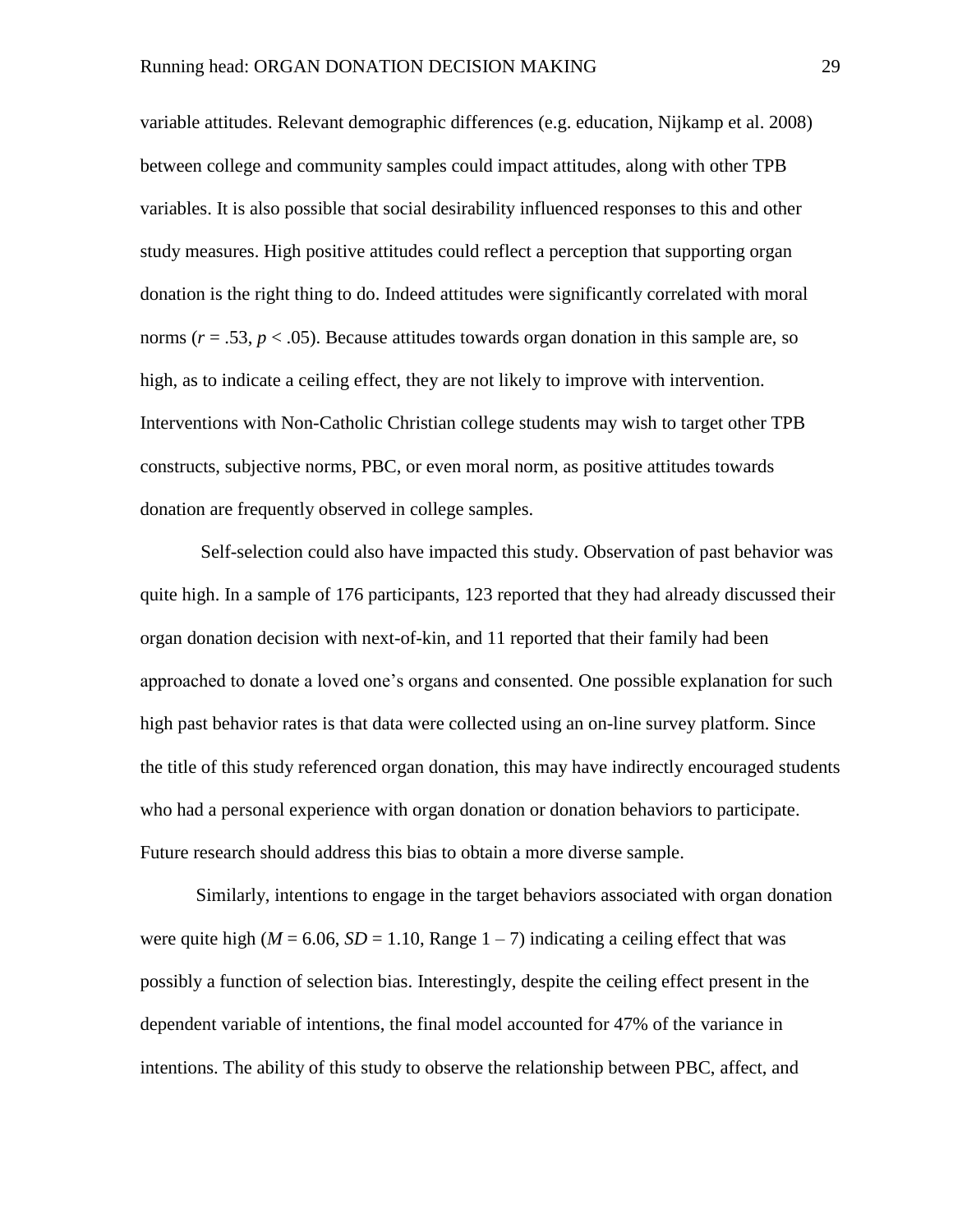religion-specific donation attitudes on intentions was possibly limited due to a lack of variability. Future research, and possible interventions, with college students may wish to measure outcomes in terms of behaviors and intentions to avoid limiting findings due to a ceiling effect in the dependent measure.

Participants were Non-Catholic Christian college undergraduates from a southeastern university. Young adults are more likely to be viable posthumous organ donors than older adults because of their comparative good health and high-risk behavior, making them a functional demographic to research and target with intervention. However, the roles played by constructs in this model could differ in other age groups. Similarly, the large concentration of Non-Catholic Christians in the southeastern United States makes this geographic area a reasonable location to study how Non-Catholic Christians make donation decisions. However, given the diversity of Non-Catholic Christians nationwide, a different pattern of results might be found elsewhere in the country.

This study was not designed to explore differences in religious denomination, though data on religious affiliation were collected. While it is possible that distinct differences between denominations exist, it should be noted that the size of this sample limits further exploration of donation intentions for specific denominations. Findings from the exploratory analysis of denomination suggest that more specific treatment of Non-Catholic Christian denominations may be necessary to best address the needs of this large and diverse group.

Another study utilizing the same data set as the present research examined the relationship between literal interpretations of scripture and donation intentions (Sale, 2013). In this study a newly proposed continuous measure of literal to figurative interpretations of scripture, termed Christian Absolutism, did not directly predict donation intentions.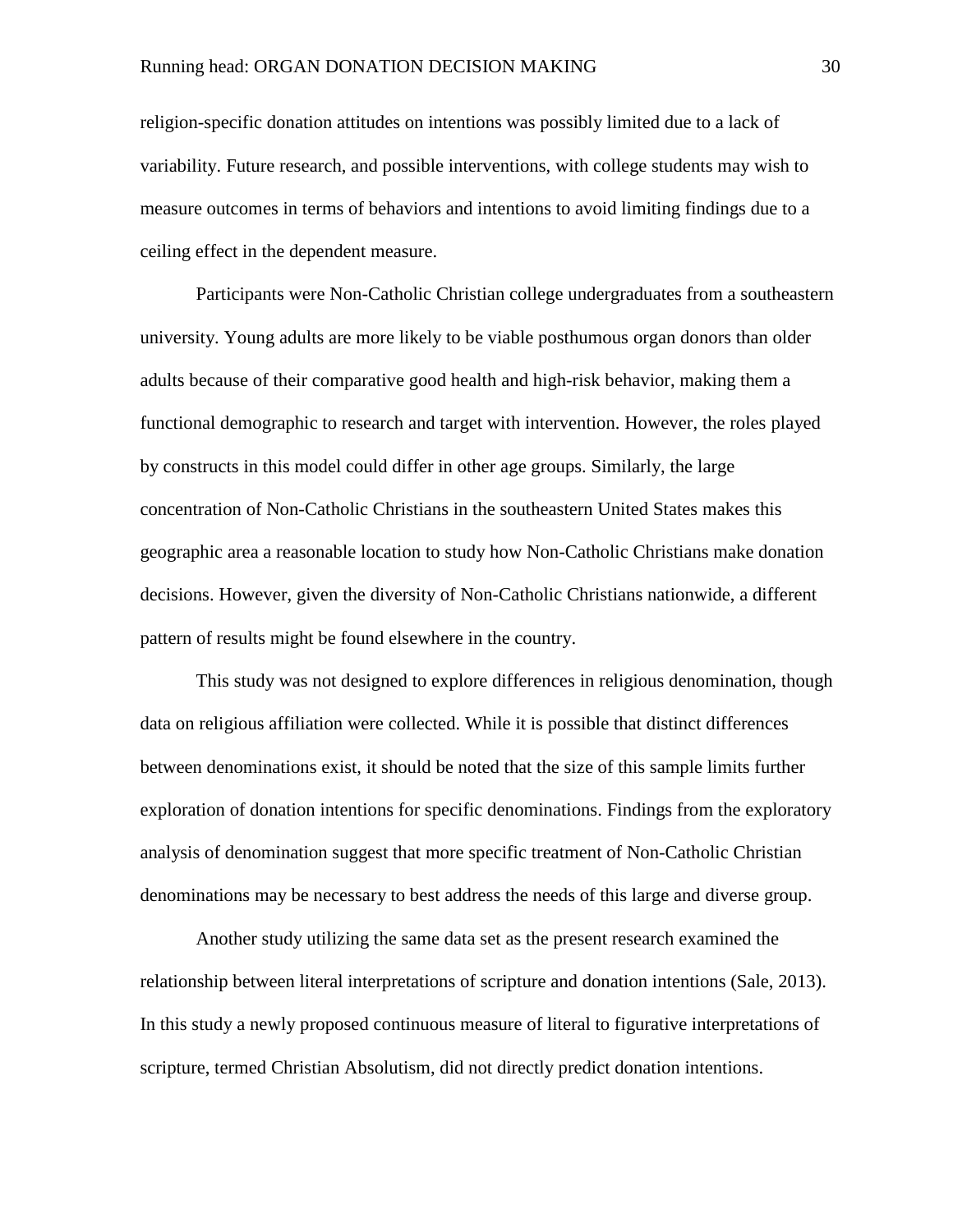However, once Allport and Ross's (1967) intrinsic religious orientation (defined as worshiping because religious teachings have been internalized as truth) and the interaction between Christian Absolutism and intrinsic orientation were controlled for, Christian Absolutism negatively related to intentions. These findings imply that there is some relationship between Christian Absolutism and donation intentions that also warrants further exploration.

The present study also sampled a large number of female participants (141 females and 35 males). Future research concerning Non-Catholic Christians should seek more diverse samples in regards to age, gender, and geographic location and should consider the impact that denomination may have on donation intentions.

### **Conclusion**

Results of this study established a successful predictive model of Non-Catholic Christian college students' intentions to engage in donation behaviors. The specificity of this sample provided new information about a population that could reasonably be targeted through tailored intervention to increase donation intentions and, by extension, behaviors. These findings contribute to the knowledge about donation decision making which can assist professionals in the transplant community in increasing the number of transplant donors in hopes of ultimately closing the gap between the number of needed transplants and number of donation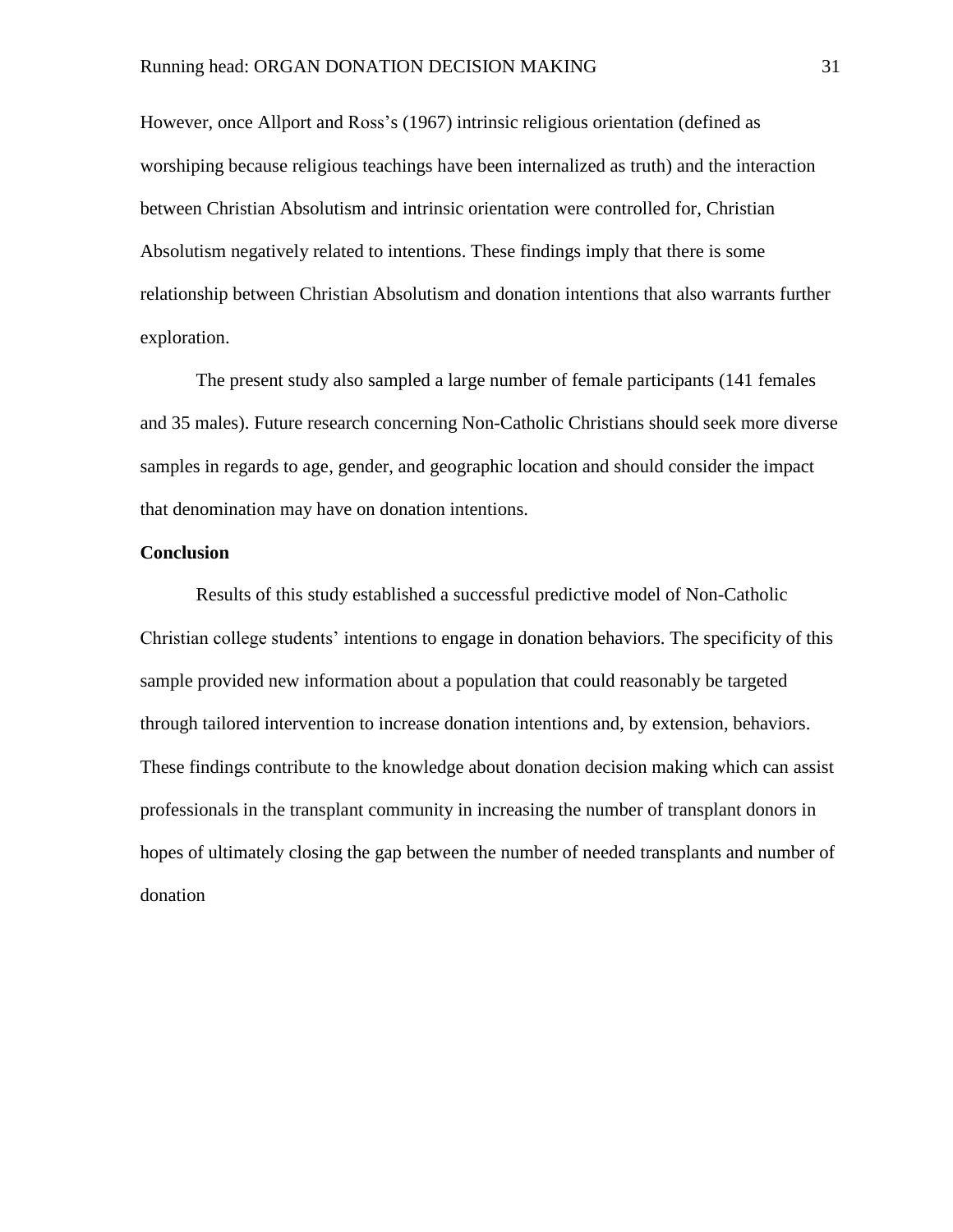### **References**

- Ajzen, I., & Madden, T. J. (1986). Prediction of goal-directed behavior: Attitudes, intentions, and perceived behavioral control. *Journal of Experimental Social Psychology, 22,* 453-474.
- Allport, G. W., & Ross, J. M. (1967). Personal religious orientation and prejudice. *Journal of Personality & Social Psychology, 5,* 432-443.
- Armitage, C. J., & Conner, M. (2001). Efficacy of the theory of planned behaviour: A metaanalytic review. *British Journal of Social Psychology*, *40,* 471-499.
- Arriola, K., Perryman, J. P., Doldren, M. A., Warren, C. M., & Robinson, D. Z. (2007). Understanding the role of clergy in African American organ and tissue donation decision-making. *Ethnicity & Health*, *12*(5)*,* 465-482. doi:10.1080/13557850701616896
- Arvola, A., Vassallo, M., Dean, M., Lapila, P., Saba, A., Lahteenmaki, L., & Shephard, R. (2007). Predicting intentions to purchase organic food: The role of affective and moral attitudes in the theory of planned behavior. *Appetite*, *50,* 443-454. doi:10.1016/j.appet.2007.09.010
- van den Berg, H.,Manstead, A. S. R., van der Pligt, J., & Wigboldus, D. H. J. (2005). The role of affect in attitudes toward organ donation and donor-relevant decisions. *Psychology and Health*, *20,* 789–802.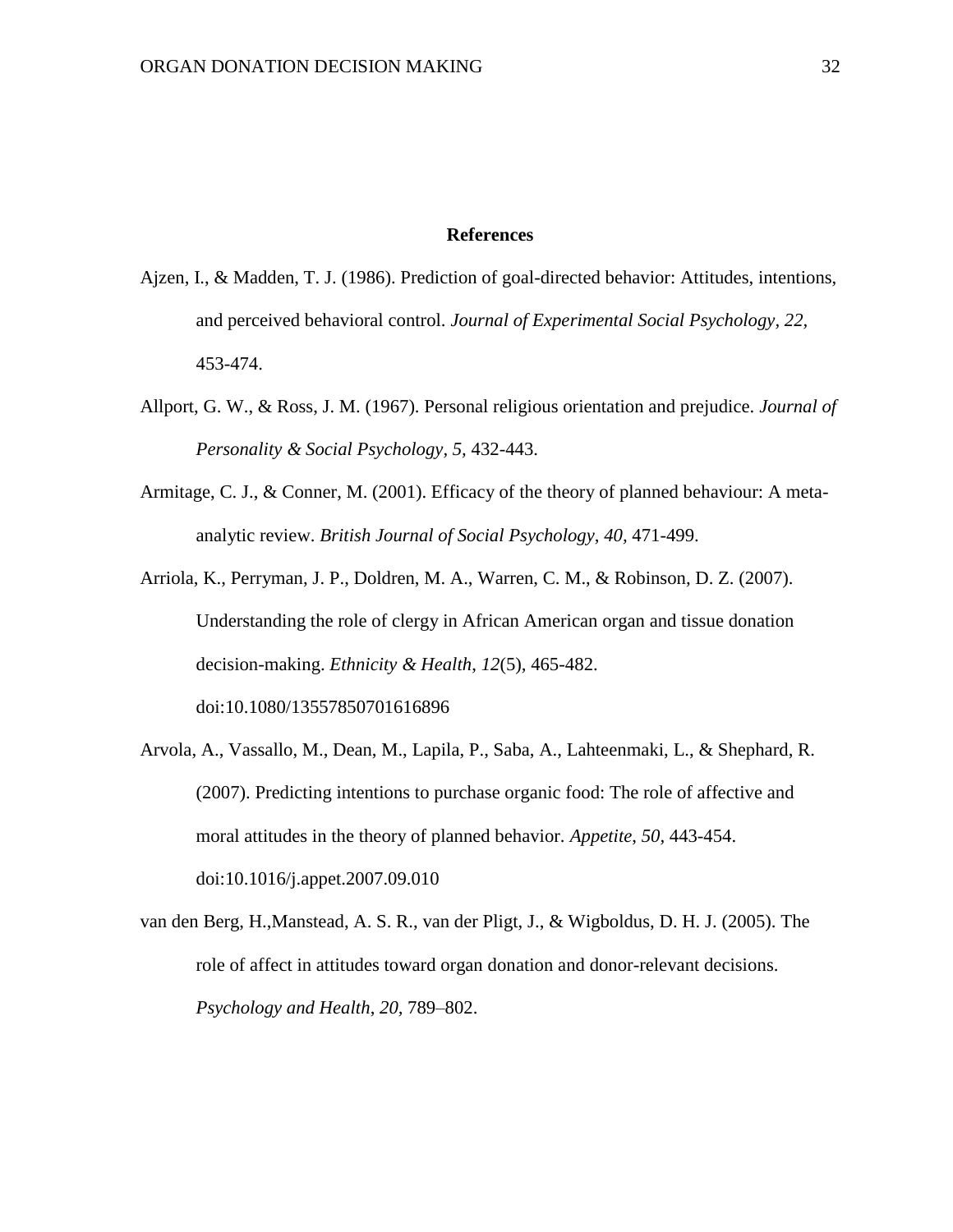- Bresnahan, M., Lee, S. Y., Smith, S. W., Shearman, S., Nebashi, R., Park, C. Y., & Yoo, J. (2007). A theory of planned behavior study of college students' intention to register organ donors in Japan, Korea, and the United States. *Health Communication*, *12,* 201- 211.
- Browne, C., & Desmond, D. M. (2008). Intention to consent to living organ donation: An exploratory study. *Psychology, Health & Medicine*, *13,* 605-609. doi:10.1080/13548500701842958
- Cohen, J. (1988). *Statistical power analysis for the behavioral sciences* (2<sup>nd</sup> ed). Hillsdale, NJ: Lawrence Erlbaum Associates.
- Conner, M., & Sparks, P. (2005). Theory of planned behaviour and health behaviour. In M. Conner & P. Sparks (Eds.), *Predicting health behaviour: Research and practice with social cognition models 2nd edition* (pp. 170-222). Mainhead, State Open University Press.
- Darker, C. D., French, D. P., Eves, F. F., & Sniehotta, F. F. (2010). An intervention to promote walking amongst the general population based on an 'extended' theory of planned behaviour: A waiting list randomized controlled trial. *Psychology and Health, 25,* 71-88. doi: 10.1080/0887044902893716
- Donate Life America (2012a). Statistics. Retrieved from http://www.donatelife.net/understanding-donation/statistics/
- Donate Life America (2012b). Tissue Donation. Retrieved from http://www.donatelife.net/understanding-donation/tissue-donation/
- Elliot, J. M. (1999). Religious views on organ and tissue donation and transplantation. *Trauma*, *1*, 351 – 357.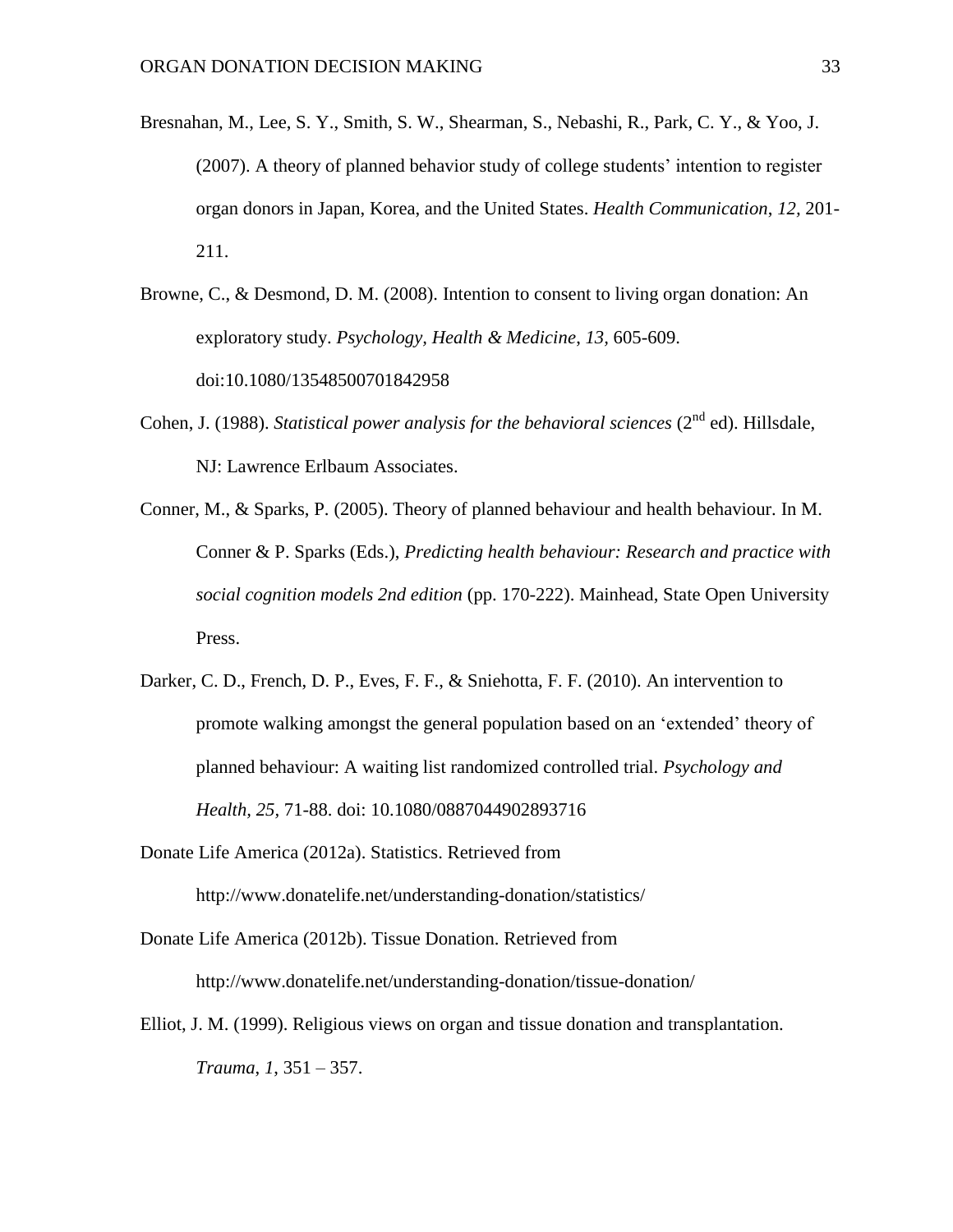Farber, S., & Abrahams, H. (2009). *On the list.* New York, NY: Rodale Books Inc.

- Feeley, T. (2007). College students' knowledge, attitudes, and behaviors regarding organ donation: An integrated review of the literature. *Journal of Applied Social Psychology*, *37*, 243-271. doi:10.1111/j.0021-9029.2007.00159.x
- France, J. L., France, C. R., & Himawan, L. K. (2007). A path analysis of intentions to redonate among experienced blood donors: An extension of the theory of planned behavior. *Transfusion*, *47,* 1006-1012. doi: 10.1111/j.1537-2995.2007.01236.x
- Godin, G., Belanger-Gravel, A., Gagne, C., & Blondeau, D. (2008). Factors predictive of signed consent for posthumous organ donation. *Progress in Transplantation*, *18,* 109- 117.
- Hubner, G., & Kaiser, F. (2006). The moderating role of the attitude-subjective norms conflict on the link between moral norms and intention. *European Psychologist*, *11,* 99-109. doi: 10.1027/1016-9040.11.2.99
- Hyde, M. K., & White, K. M. (2009a). Disclosing donation decisions: The role of organ donor prototypes in an extended theory of planned behaviour. *Health Education Research, 24,* 1080-1092. doi: 10.1093/her/cyp028
- Hyde, M. K., & White, K. M. (2009b). To be a donor or not to be? Applying an extended theory of planned behavior to predict posthumous organ donation intentions. *Journal of Applied Social Psychology, 39,* 880-900.
- Hyde, M. K., & White, K. M. (2010). Are organ donation communication decisions reasoned or reactive? A test of the utility of an augmented theory of planned behavior with the prototype/willingness model. *British Journal of Health Psychology*, *15,* 435-452. doi: 10.1348/135910709X468232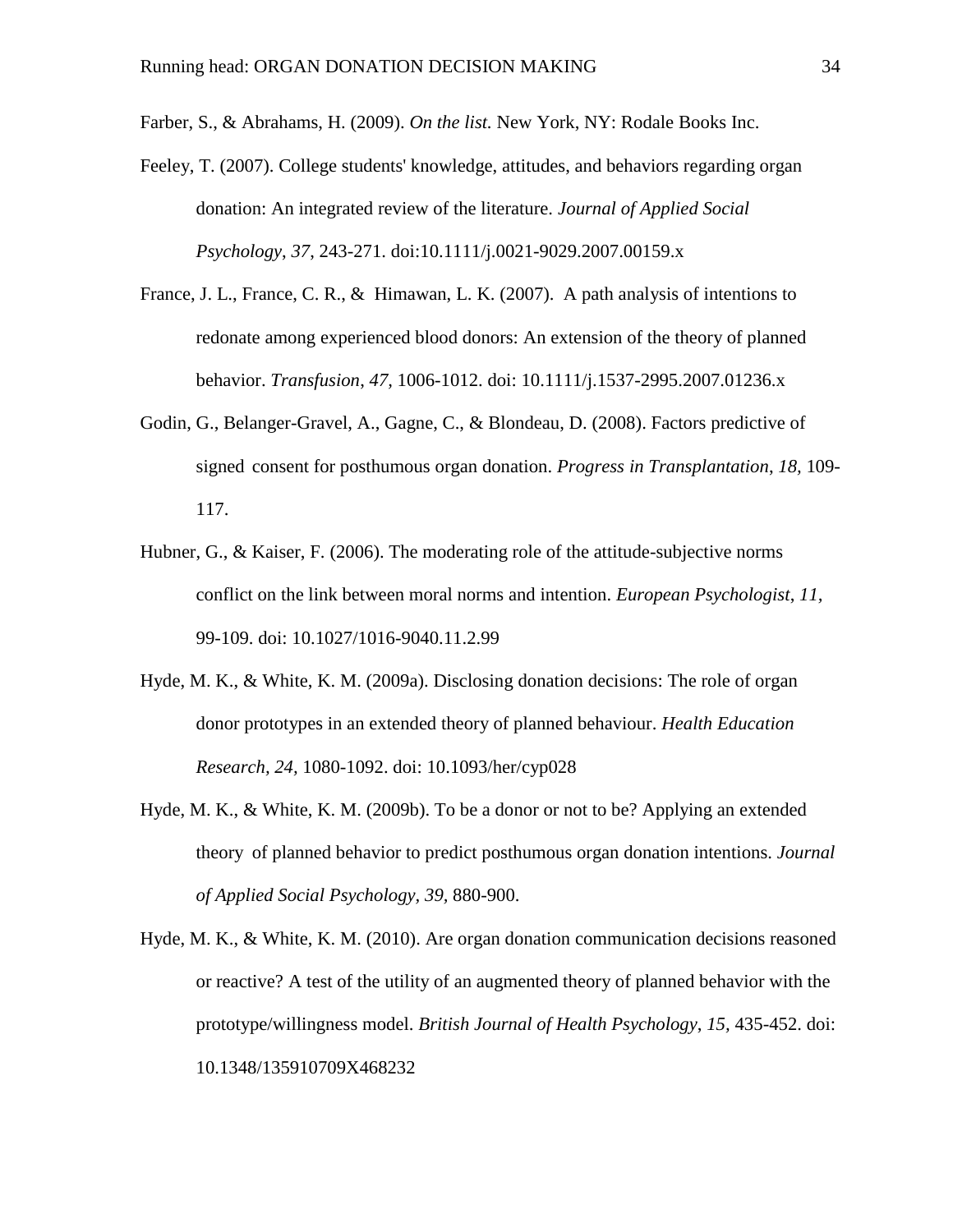- Loewenstein, G. F., Webber, E. U., Hesee, C. K., & Welch, N. (2001). Risk as feelings. *Psychological Bulletin, 127,* 267-286. doi: 10.1037/0033-2909.127.2.267
- Manstead, A. S. R. (2000). The role of moral norm in the attitude–behavior relationship: in D.J. Terry & M.A. Hogg (Eds.), *Attitudes, behavior, and social context: The role of norms and group membership*, pp. (11–30). Mahwah, NJ: Erlbaum.
- Mason, T. E., & White, M. K. (2008). Applying an extended model of the theory of planned behavior to breast self-examination. *Journal of Health Psychology, 13,* 946-955. doi:10.1177/1359105308095069
- Morgan, S., Harrison, T., Afifi, W., Long, S., & Stephenson, M. (2008). In their own words: The reasons why people will (not) sign an organ donor card. *Health Communication*, 23(3), 23-33.
- Myklestad, I., & Rise, J. (2011). Predicting willingness to engage in unsafe sex intention to perform sexual protective behaviors among adolescents. *Health Education & Behavior*, *34,* 686-699. doi: 10.1177/1090198106289571
- Nijkamp, M. D., Hollestelle, M. L., Zeegers, M. P., van den Borne, B., & Reubsaet, A. (2008). To be(come) or not to be(come) an organ donor, that's the question: A metaanalysis of determinant and intervention studies. *Health Psychology*, *2,* 20-40. doi: 10.1080/17437190802307971
- O'Carroll, R. E., Foster, C., McGeechan, G., Sandford, K., & Ferguson, E. (2011). The "ick" factor, anticipated regret, and willingness to become an organ donor. *Health Psychology*, *30,* 236-245. doi: 10.1037/a0022379
- Organ Procurement and Transplant Network (2012). *National Data* [Data file]. Retrieved from http://optn.transplant.hrsa.gov/latestData/step2.asp?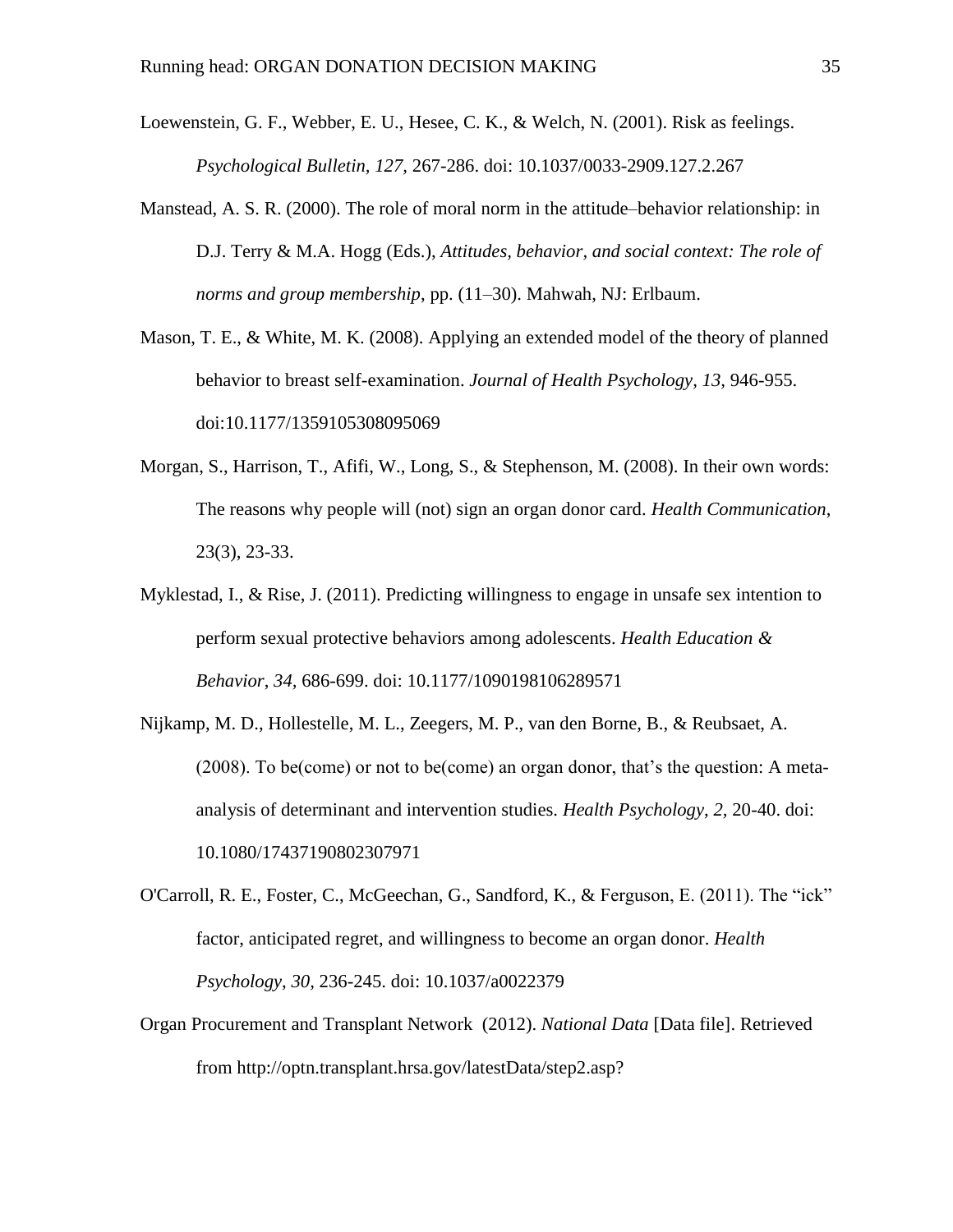- Organ Procurement and Transplant Network (2013). *National Data* [Data file]. Retrieved from http://optn.transplant.hrsa.gov/latestData/step2.asp?
- Park, H. S., & Smith, S. W. (2007). Distinctiveness and influence of subjective norms, personal descriptive norms and injunctive norms, and societal descriptive and injunctive norms on behavioral intent: A case of two behaviors critical to organ donation. *Human Communication Research, 33,* 194-218.
- Pearl, A. J., (1990). "Get yourself a new heart": Judaism and the organ transplantation issue. *Canadian Medical Association Journal 143* (12), 1365-1369
- Lugo, L., Stencel, S., Green, J., Smith, G., Cox, D…Ralston, M. (2008). *U.S. religious landscape survey. Religious affiliation: Diverse and dynamic*. Washington, DC: Pew Forum on Religion and Public Life.
- Radecki Breitkopf, C. (2006). Perceived consequences of communicating organ donation wishes: An analysis of beliefs about defending one's decision. *Psychology & Health*, *21*(4), 481-497.
- Radecki, C.M., & Jaccard, J. (1999) Signing an organ donation letter: The prediction of behavior from behavioral intentions. *Journal of Applied Social Psychology, 29*(9), 1833-1853.
- Rivis, A., Sheeran, P., & Armitage, C. J. (2009). Expanding the affective and normative components of the theory of planned behavior: A meta-analysis of anticipated affect and moral norms. *Journal Of Applied Social Psychology*, *39*(12), 2985-3019. doi:10.1111/j.1559-1816.2009.00558.x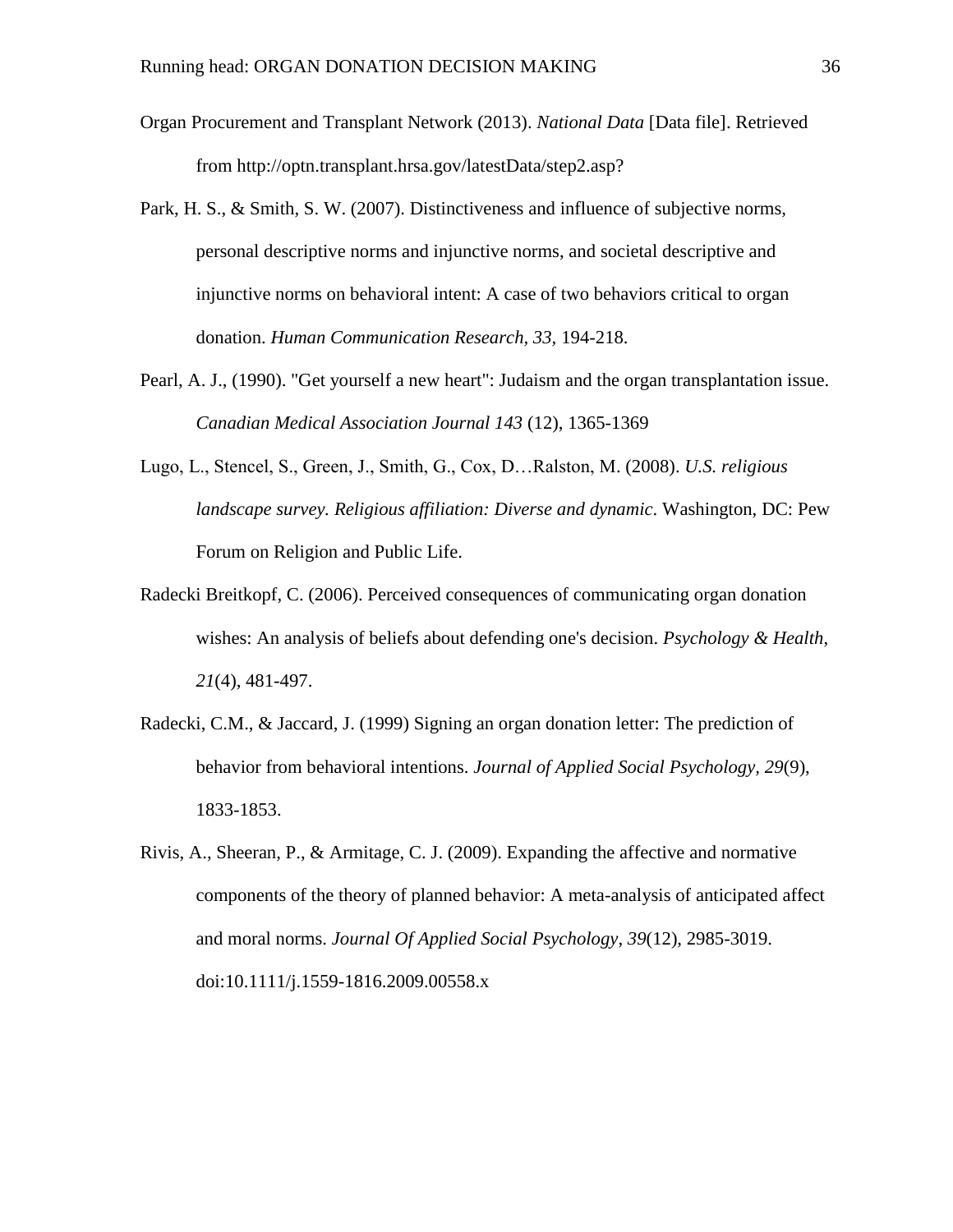Robinson, N. G., Masser, B. M., White, K. M., Hyde, M. K., & Terry, D. J. (2008). Predicting intentions to donate blood among nondonors in Australia: An extended theory of planned behavior. *Transfusion*, *48,* 2559-2567. doi:10.1111/j.1537- 2995.2008.01904.x

- Rocheleau, C. A. (2001). Increasing family consent for organ donation: findings and challenges. *Progress in Transplantation, 11,* 194-200.
- Rocheleau, C.A. (2013). Organ donation intentions and behaviors: Application and extension of the theory of planned behavior. *Journal of Applied Social Psychology, 43*, 201- 213. doi:10.1111/j.1559-1816.2012.00998.x
- Sale, R. (2013). *Religion and its effects on organ donation intentions: Diversity within noncatholic christians*. (Unpublished masters thesis). Appalachian State University, Boone, NC.
- Sheehy, E., Conrad, S. L., Brigham, L. E., Luskin, R., Weber, P., Eakin, M., … & Hunsicker, L. (2003). Estimating the number of potential organ donors in the United States. *The New England Journal of Medicine*, *394,* 667-674.
- Sparks, P., & Shepherd, R. (2002). The role of moral judgments within expectancy-valuebased attitude-behavior models. *Ethics & Behavior*, *12,* 299-321.
- US Department of Health and Human Services: Health services resource administration. (2009). Campus campaign tool kit. Retrieved from http://www.organdonor.gov/materialsresources/materialsmainimages.html
- US Department of Health and Human Services: Health services resource administration. (2010a). The gap continues to widen. Retrieved from

http://www.organdonor.gov/about/graphdescription.html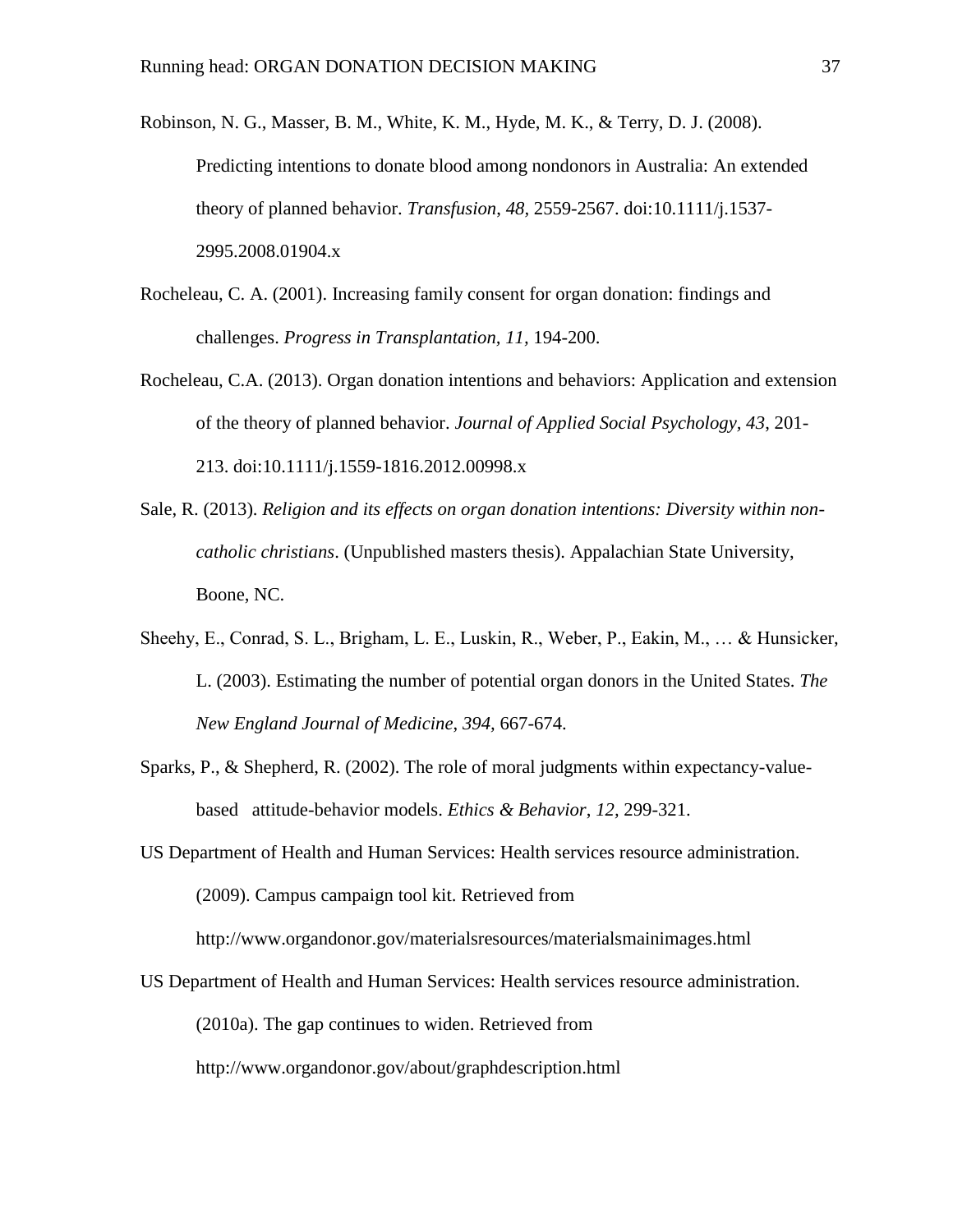US Department of Health and Human Services: Health services resource administration. (2010b). Selected statutory and regulatory history of organ transplantation. Retrieved from http://www.organdonor.gov/legislationhistory.html

Yun, D., & Park, H. S. (2010). Culture and the theory of planned behaviour: Organ donation intentions in Americans and Koreans. *Journal of Pacific Rim Psychology*, *4,* 130-137.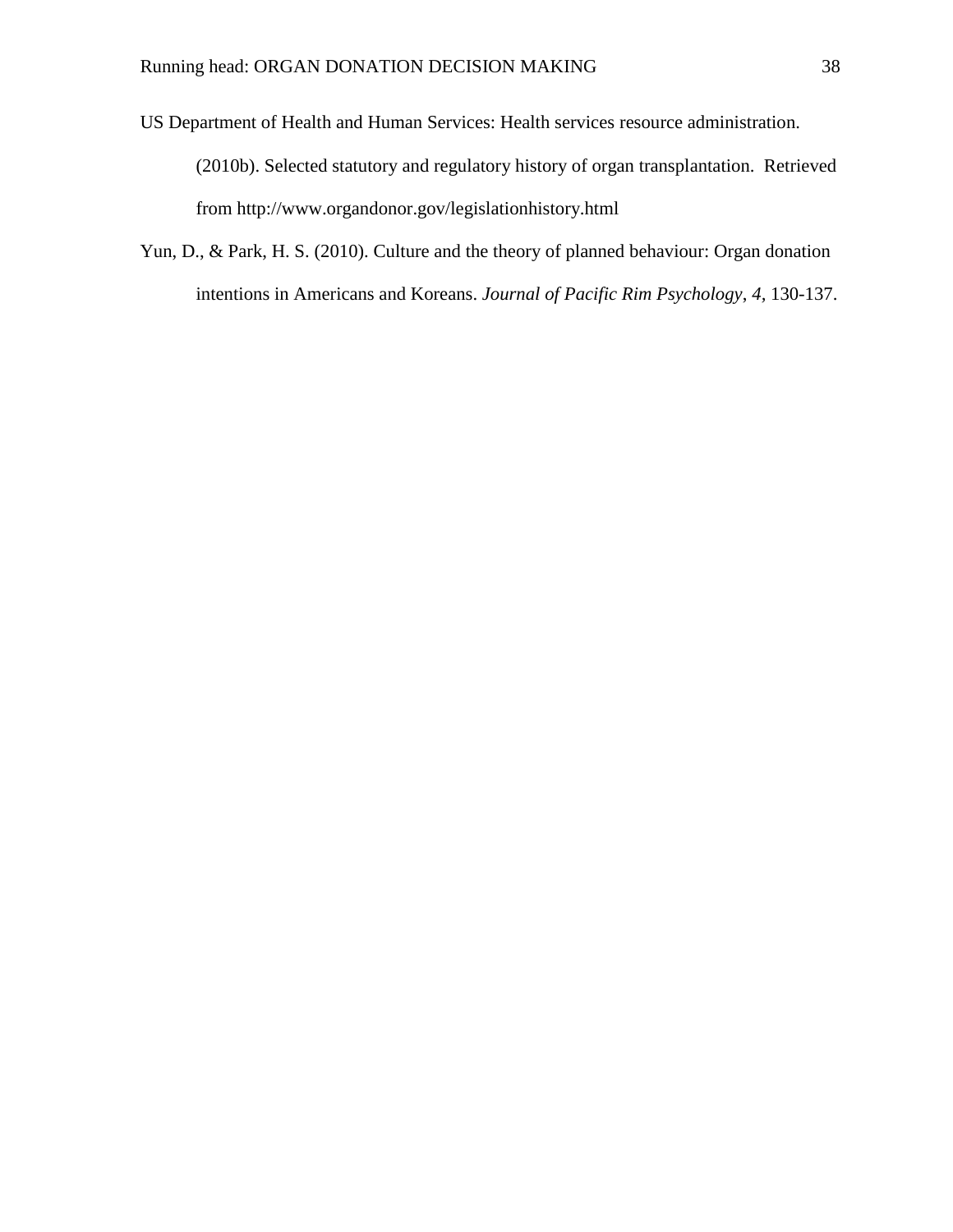# Table 1

# *Descriptive Statistics*

|                       | Observed<br>Number | Possible<br>Range | Observed<br>Range | Mean | <b>Standard Deviation</b> |
|-----------------------|--------------------|-------------------|-------------------|------|---------------------------|
| <b>Past Behaviors</b> | 174                | $0 - 3$           | $0 - 3$           | 1.62 | 0.70                      |
| Attitudes             | 171                | $1 - 7$           | $1 - 7$           | 6.43 | 0.78                      |
| <b>Norms</b>          | 173                | $1 - 7$           | $1 - 7$           | 5.16 | 1.23                      |
| <b>PBC</b>            | 176                | $1 - 11$          | $1 - 11$          | 8.54 | 2.39                      |
| Religious             | 164                | $1 - 7$           | $3.18 - 7$        | 5.42 | 0.76                      |
| Attitudes             |                    |                   |                   |      |                           |
| Pos. Affect           | 173                | $1 - 7$           | $1-6$             | 3.66 | 1.49                      |
| Neg. Affect           | 175                | $1 - 7$           | $1-6$             | 1.99 | 1.15                      |
| <b>Moral Norms</b>    | 174                | $1 - 7$           | $1 - 7$           | 5.36 | 1.42                      |
| Intentions            | 173                | $1 - 7$           | $1 - 7$           | 6.06 | 1.10                      |

*Note*: All measures are coded so that higher values represent more pro-donation responses.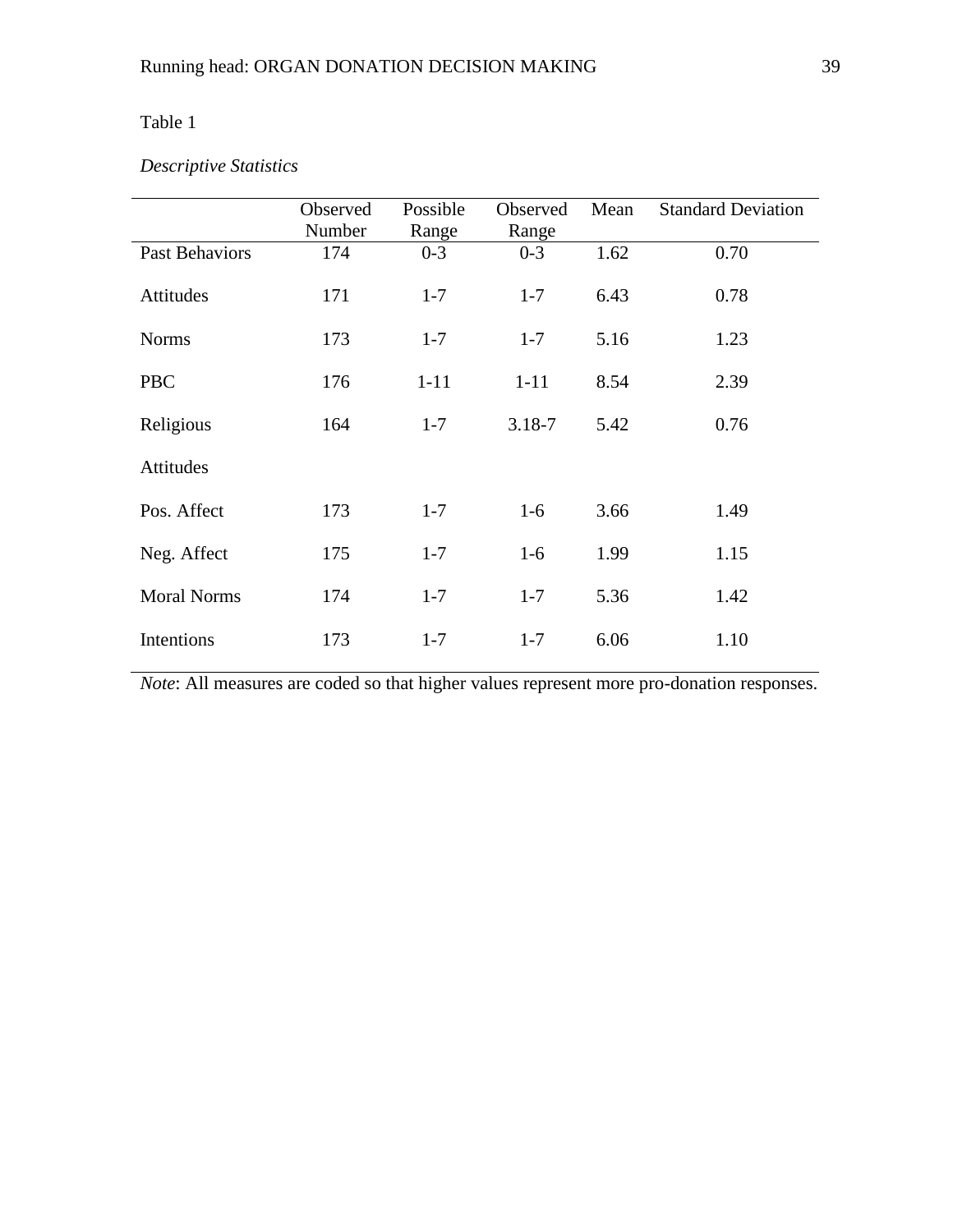# Table 2

|                  | Past       | <b>PBC</b><br>Attitudes<br><b>Norms</b> |         | Religious | Pos.      | Neg.    | Moral   |              |
|------------------|------------|-----------------------------------------|---------|-----------|-----------|---------|---------|--------------|
|                  | Behavior   |                                         |         |           | Attitudes | Affect  | Affect  | <b>Norms</b> |
| Attitudes        | $.25**$    |                                         |         |           |           |         |         |              |
| <b>Norms</b>     | $.34**$    | $.47**$                                 |         |           |           |         |         |              |
| <b>PBC</b>       | $.16*$     | $.32**$                                 | $.32**$ |           |           |         |         |              |
| Religious        | .13        | $.28**$                                 | $.16*$  | $.35**$   |           |         |         |              |
| Attitudes        |            |                                         |         |           |           |         |         |              |
| Pos. Affect      | $\cdot$ .2 | $.28**$                                 | $.30**$ | $.36***$  | .14       |         |         |              |
| Neg. Affect      | .01        | $-.06$                                  | .02     | $-14$     | $-.24**$  | .13     |         |              |
| Moral            | $.32**$    | $.53**$                                 | $.52**$ | $.32**$   | $.23**$   | $.53**$ | $-.004$ |              |
| <b>Norms</b>     |            |                                         |         |           |           |         |         |              |
| Intentions       | $.38**$    | $.54**$                                 | $.47**$ | $.37**$   | $.24**$   | $.33**$ | $-.09$  | $.52**$      |
| M                | 1.62       | 6.42                                    | 5.81    | 8.59      | 5.39      | 3.63    | 1.97    | 5.36         |
| <b>SD</b>        | 0.70       | 0.80                                    | 1.21    | 2.35      | 0.76      | 1.49    | 1.31    | 1.45         |
| $\boldsymbol{n}$ | 174        | 171                                     | 173     | 176       | 171       | 173     | 175     | 174          |

# *Bivariate Correlations of Scale Scores*

*Note*: \* correlations significant at the .05 level; \*\* Correlations significant at the .01 level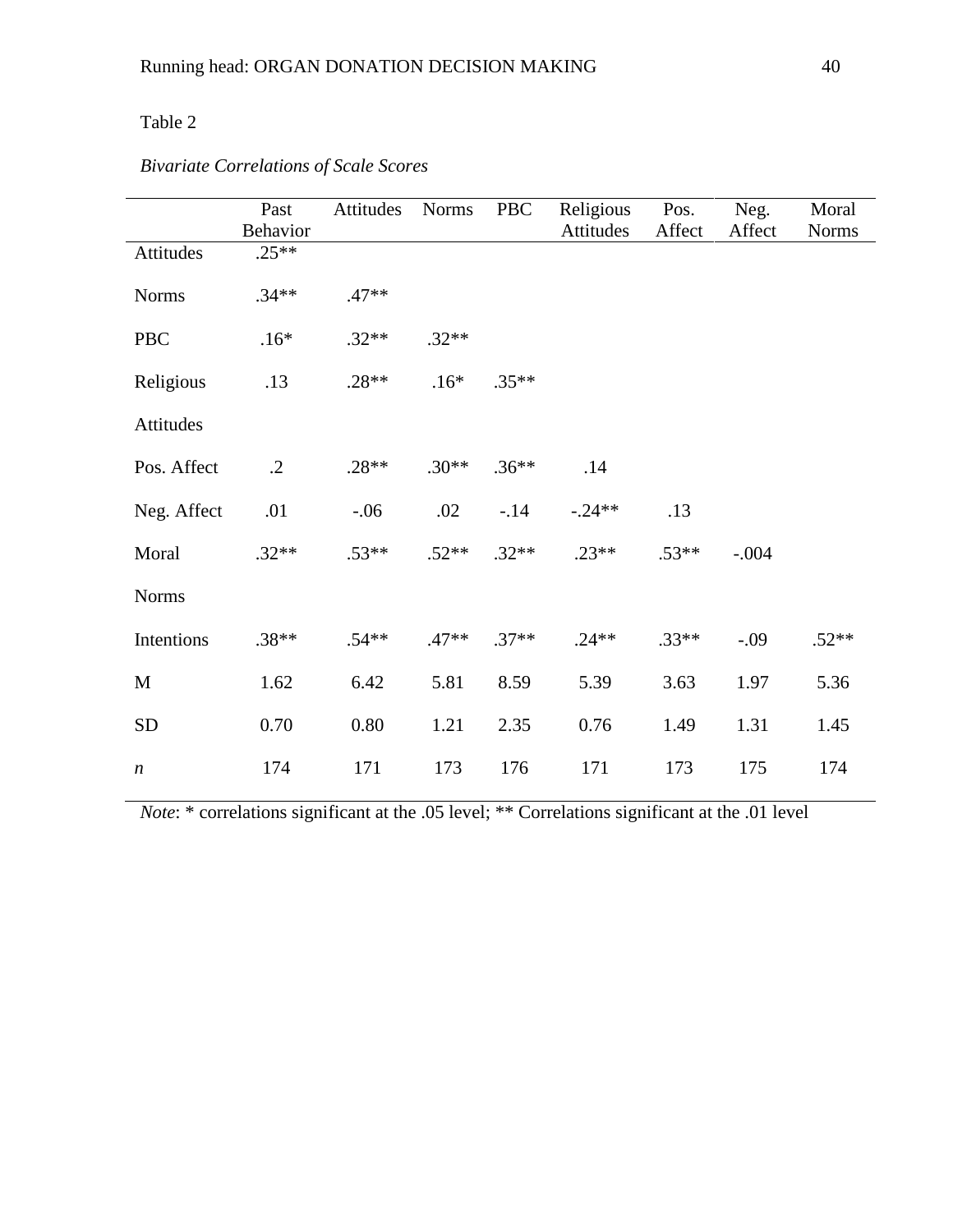### Table 3

# *Hierarchical Regression Analysis Results for Both Expanded and Basic TPB Model, Controlling for Past Behavior*

|                        | $\boldsymbol{n}$ | $\cal F$ | $R^2$    | $\Delta R^2$ | $\boldsymbol{b}$ | $\beta$ | $\boldsymbol{t}$ | <b>VIF</b> |
|------------------------|------------------|----------|----------|--------------|------------------|---------|------------------|------------|
| <b>Block 1</b>         | 151              | 23.28    | $.14***$ | $-$          |                  |         |                  |            |
| Past Behaviors         |                  |          |          |              | 0.63             | .37     | 22.02***         |            |
| <b>Block 2</b>         | 150              | 25.1     | $.43***$ | .30          |                  |         |                  |            |
| Past Behaviors         |                  |          |          |              | 0.37             | .22     | $3.27***$        | 1.11       |
| Attitudes              |                  |          |          |              | 0.51             | .35     | 4.88***          | 1.32       |
| <b>Norms</b>           |                  |          |          |              | 0.20             | .21     | 2.86**           | 1.40       |
| <b>PBC</b>             |                  |          |          |              | 0.08             | .17     | $2.46*$          | 1.14       |
| Block 3                | 147              | 2.35     | $.47^+$  | .04          |                  |         |                  |            |
| Past Behaviors         |                  |          |          |              | 0.33             | .19     | 2.92**           | 1.13       |
| Attitudes              |                  |          |          |              | 0.40             | .27     | $3.60***$        | 1.52       |
| <b>Norms</b>           |                  |          |          |              | 0.14             | .16     | $2.06*$          | 1.53       |
| PBC                    |                  |          |          |              | 0.05             | .11     | 1.54             | 1.33       |
| Religious              |                  |          |          |              | 0.97             | .06     | 0.93             | 1.23       |
| Attitudes              |                  |          |          |              |                  |         |                  |            |
| <b>Positive Affect</b> |                  |          |          |              | 0.04             | .05     | 0.67             | 1.52       |
| <b>Negative Affect</b> |                  |          |          |              | $-0.03$          | $-.03$  | $-0.50$          | 1.12       |
| Moral Norm             |                  |          |          |              | 0.15             | .19     | $2.17*$          | 1.94       |

*Note*: All measures are coded so that higher values represent more pro-donation responses.  $**p* < .05, ***p* < .01, ****p* < .001, **p* = .057$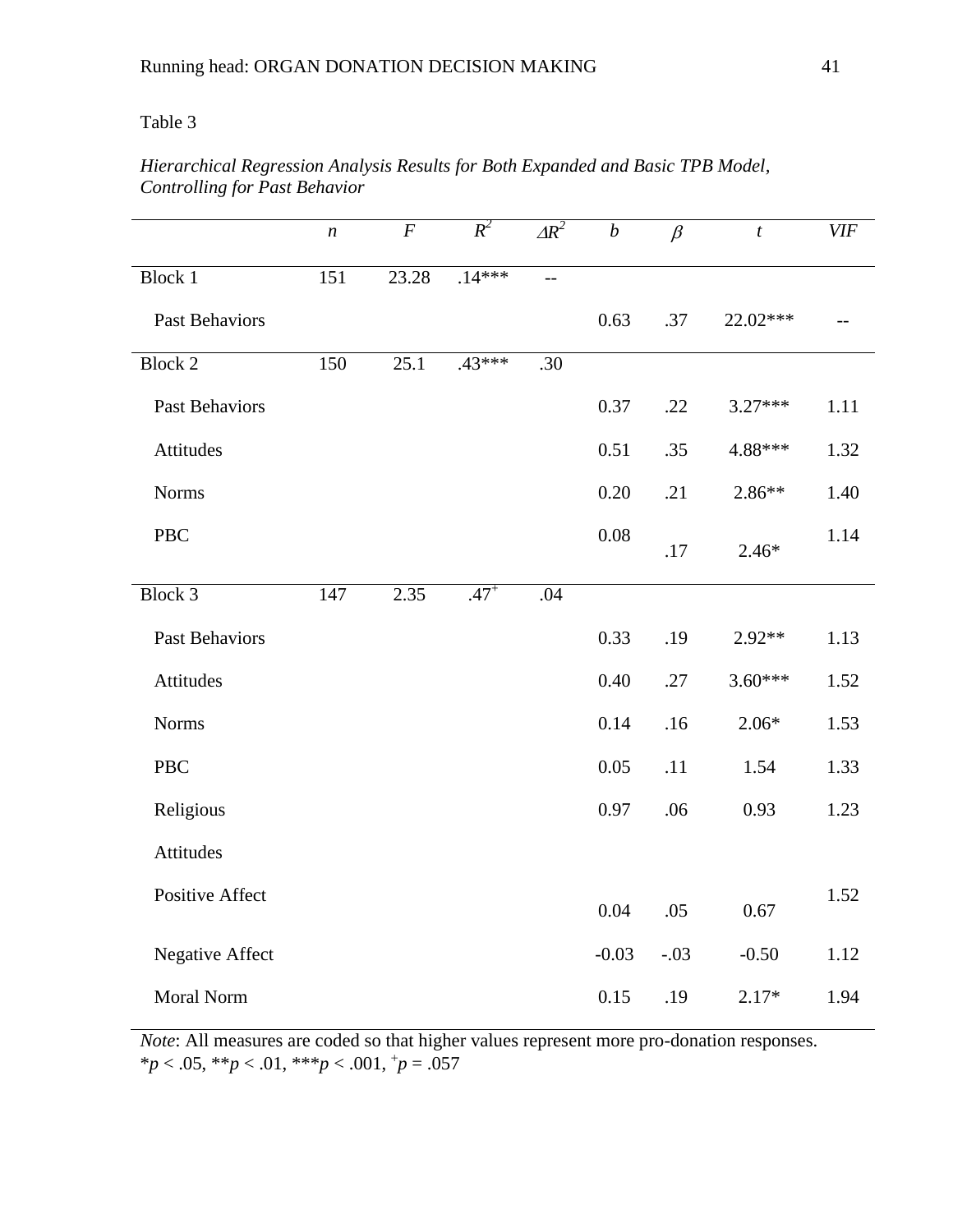## Figure 1



*Figure 1*. Hierarchical regression model with original and proposed measures.  $(A1 - A4)$ Correspond to hypotheses concerning block 2, which contains the traditional TPB model. (B1 – B5) Correspond to hypotheses concerning block 3, which contains the proposed components for the expansion of the traditional TPB model.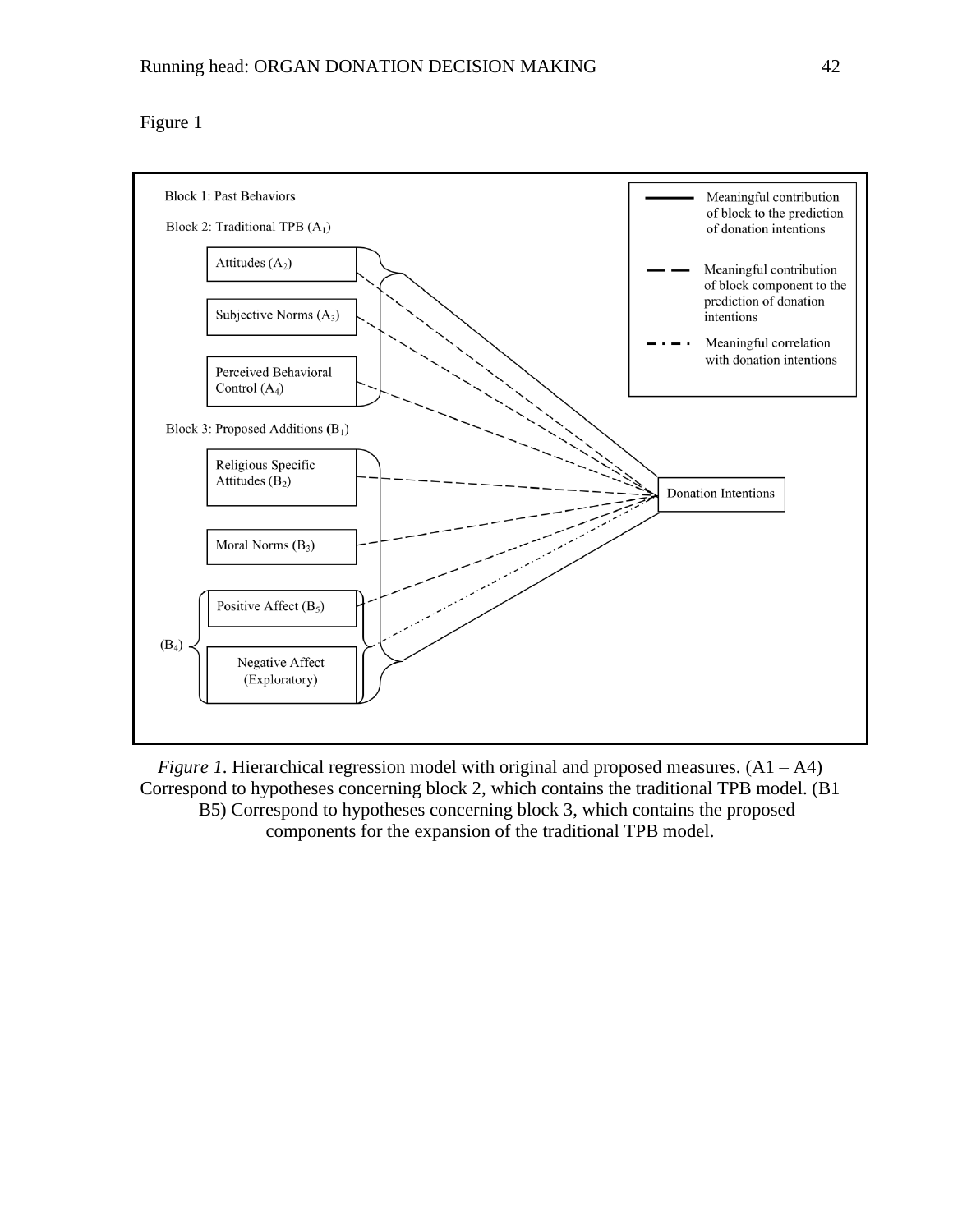### *Appendix A* **Consent to Participate in Research**

### **Religion and Organ Donation**

Principal Investigator: Rafaella Sale Department: Psychology

Contact Information: 828.262.2732, Courtney Rocheleau, Ph. D., Faculty Advisor P.O. Box 32109 222 Joyce Lawrence Lane Boone, NC 28608

### **What is the purpose of this research?**

You are being invited to take part in a research study about organ donation. If you take part in this study, you will be one of about 200 people to do so. By doing this study we hope to learn the possible effects that religion has on your attitudes about organ donation.

### **What will I be asked to do?**

This is an on-line survey and it is estimated to take approximately 30 minutes to complete. You will be asked to answer questions pertaining to your own religious beliefs and your beliefs about organ donation. Some questions may be difficult to answer or items that you have never thought about previously, but please just answer them as truthfully and the best you can.

#### **What are possible harms or discomforts that I might experience during the research?**

To the best of our knowledge, the risk of harm for participating in this research study is no more than you would experience in everyday life. You may feel some mild discomfort since these questions discuss issues related to religion and choices after death that may be uncomfortable for some. If these feelings are overwhelming, you are invited to contact the ASU Counseling Center at (828)262-3180. They are willing to assist in discussing these matters thoroughly in a secure and confidential environment.

#### **What are the possible benefits of this research?**

There may be no personal benefit from your participation (other than participation credit) but the information gained by doing this research may help others in the future. This study may help us discover and find new ways to help people make informed decisions about organ donation.

#### **Will I be paid for taking part in the research?**

If you decide to participate, you will be compensated with 1 Experiential Learning Credit (ELC). No other compensation will be provided.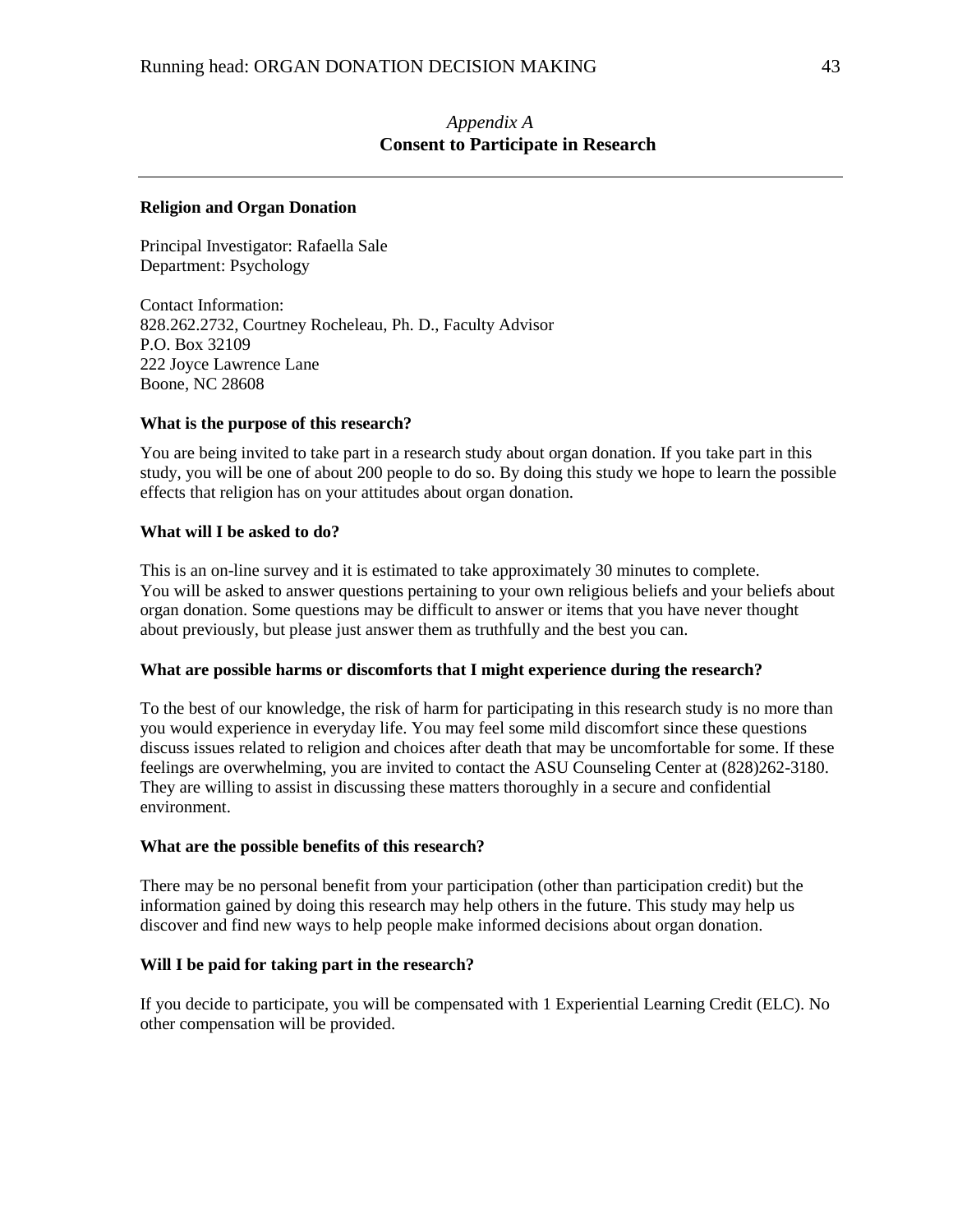### **How will you keep my private information confidential?**

Your name and Banner ID will be combined with information from other people taking part in the study, and recorded in order to receive ELC credit. The researchers will not have access to your identifiable information. You will never be identified in any published or presented materials. The data will be kept indefinitely, but your name will never be connected to the provided information.

### **Who can I contact if I have questions?**

The people conducting this study will be available to answer any questions concerning this research, now or in the future. You may contact the study's faculty supervisor, Dr. Rocheleau, at 828.262.2732. If you have questions about your rights as someone taking part in research, contact the Appalachian Institutional Review Board Administrator at 828-262-2130 (M-F), through email at irb@appstate.edu or at Appalachian State University, Office of Research and Sponsored Programs, IRB Administrator, Boone, NC 28608.

### **Do I have to participate? What else should I know?**

Your participation in this research is completely voluntary. If you choose not to volunteer, there will be no penalty and you will not lose any benefits or rights you would normally have. If you decide to take part in the study you still have the right to decide at any time that you no longer want to continue.

This research project has been approved, as required, by the Institutional Review Board of Appalachian State University. This study was approved on 3/22/11. This approval will expire on 3/20/12, unless the IRB renews the approval of this research.

#### **I have decided I want to take part in this research. What should I do now?**

Please read the following and if you agree, you should indicate your agreement:

- I have read (or had read to me) all of the above information.
- I have had an opportunity to ask questions about things in this research I did not understand and have received satisfactory answers.
- I understand that I can stop taking part in this study at any time.
- I understand I am not giving up any of my rights.
- I have been offered a copy of this consent document to keep.
- I affirm that I am at least 18 years of age.
- I agree not to discuss this study with other potential participants until all data collection for the study has been entirely completed.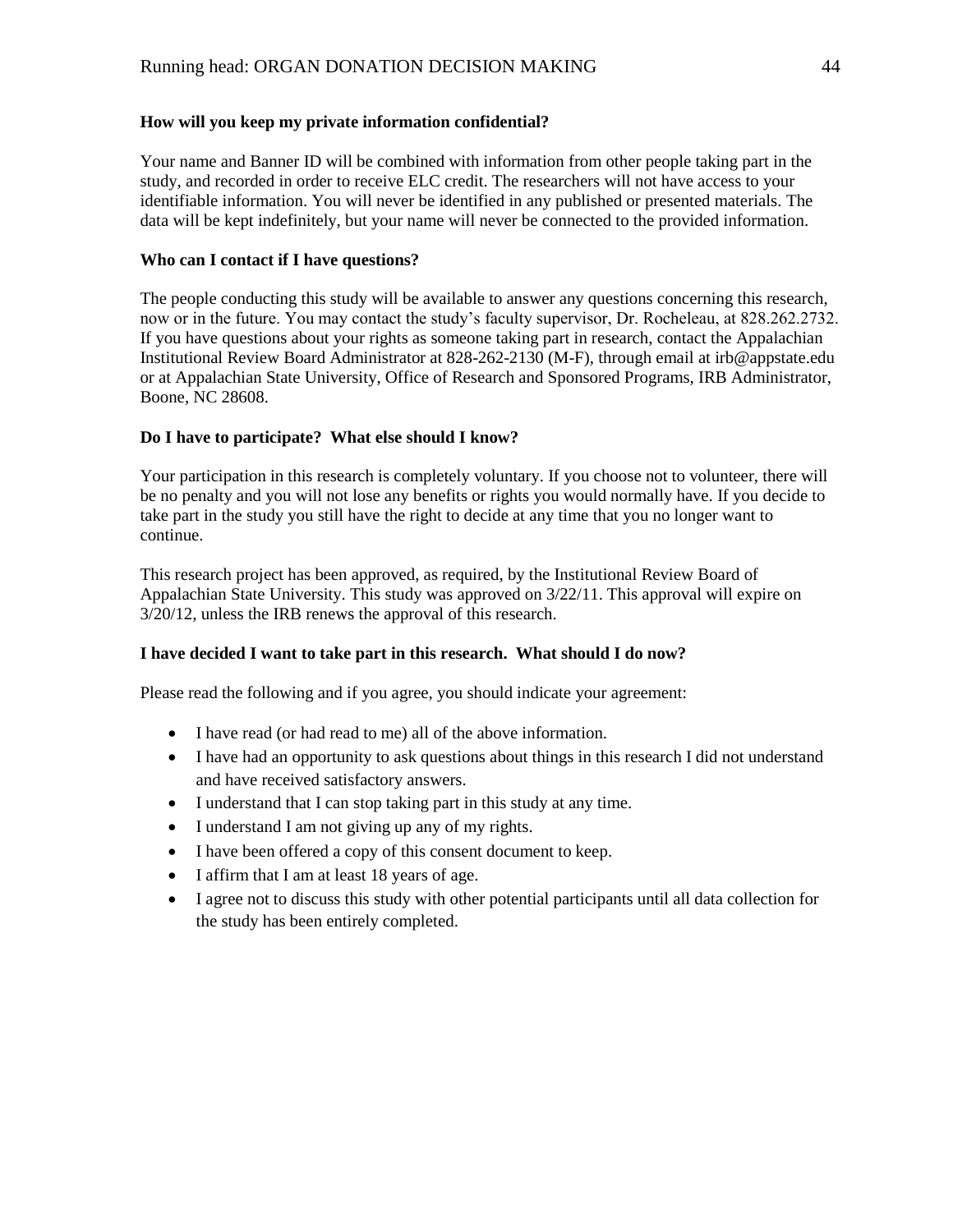### *Appendix B*

**To**: Rafaella Sale Psychology Clinic CAMPUS MAIL

**From**: Dr. Timothy Ludwig, Institutional Review Board

**Date:** 3/22/2011

**RE**: Notice of IRB Approval by Expedited Review (under 45 CFR 46.110)

**Study #:** 11-0220 **Study Title**: Religion and Its Effects on Organ Donation Behavior: Diversity within Non-Catholic Christians **Submission Type**: Initial **Expedited Category:** (7) Research on Group Characteristics or Behavior, or Surveys, Interviews, etc.

**Approval Date:** 3/22/2011 **Expiration Date of Approval**: 3/20/2012

This submission has been approved by the Institutional Review Board for the period indicated. It has been determined that the risk involved in this research is no more than minimal.

Investigator's Responsibilities:

Federal regulations require that all research be reviewed at least annually. It is the Principal Investigator's responsibility to submit for renewal and obtain approval before the expiration date. You may not continue any research activity beyond the expiration date without IRB approval. Failure to receive approval for continuation before the expiration date will result in automatic termination of the approval for this study on the expiration date.

You are required to obtain IRB approval for any changes to any aspect of this study before they can be implemented. Should any adverse event or unanticipated problem involving risks to subjects occur it must be reported immediately to the IRB. Best wishes with your research!

 $CC:$ Courtney Rocheleau, Psychology Erin Dobbins, Art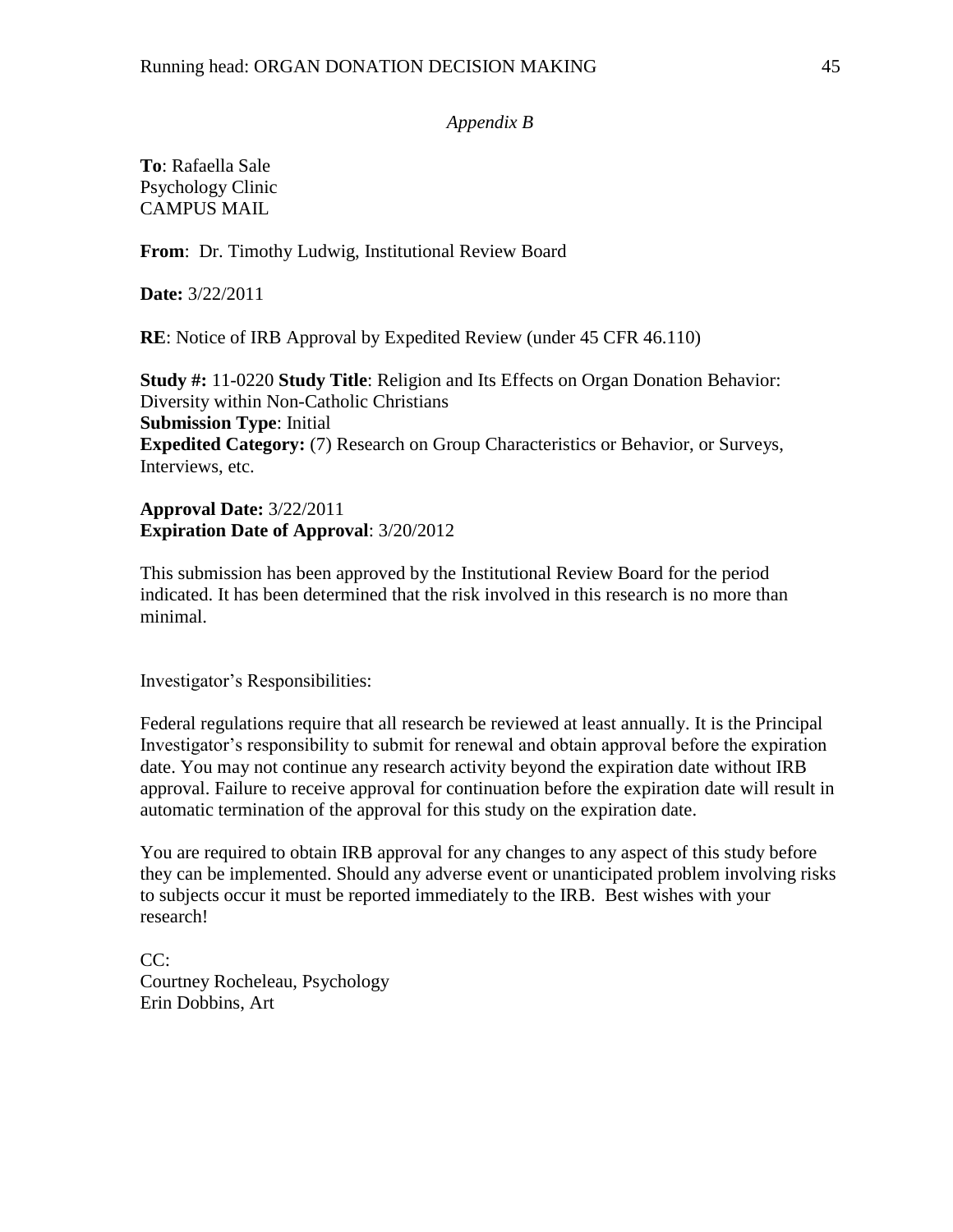# *Appendix C*

# *n F R*  $R^2$  $AR^2$ Block 1 Non-Denominational 40 5.22<sup>\*</sup>  $.12$  --Baptist 51 8.08<sup>\*\*</sup> .14 --Methodist 19 8.33<sup>\*\*</sup> .33 --Presbyterians 16 0.72 .05 --Block 2 Non- Denominational 40 17.99<sup>\*\*\*</sup> .65 .53 Baptist 51 0.39 .29 .15 Methodist 19 5.88<sup>\*\*</sup> .70 .37 Presbyterians 16 11.28<sup>\*\*\*</sup> .77 .72 Block 3 Non- Denominational 38 2.62\* .74 .09 Baptist 51 0.39 .32 .03 Methodist 18 0.66 .76 .06 Presbyterians 15 1.04 .85 .09

## **Exploratory Analyses of Religious Affiliation**

\**p* < .05, \*\**p* < .01, \*\*\**p* < .001